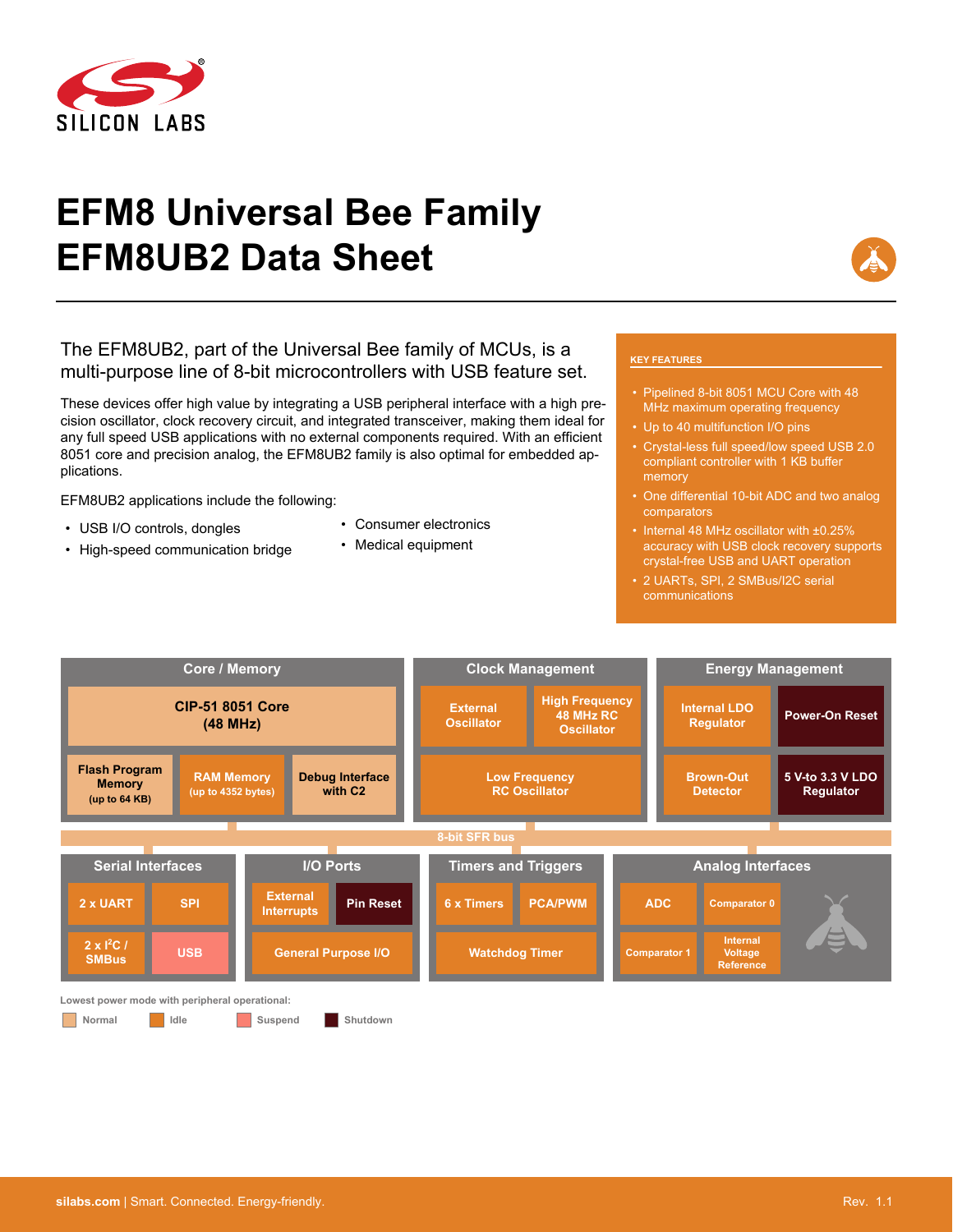# <span id="page-1-0"></span>**1. Feature List**

The EFM8UB2 highlighted features are listed below.

- Core:
	- Pipelined CIP-51 Core
	- Fully compatible with standard 8051 instruction set
	- 70% of instructions execute in 1-2 clock cycles
	- 48 MHz maximum operating frequency
- Memory:
	- Up to 64 KB flash memory, in-system re-programmable from firmware.
	- Up to 4352 bytes RAM (including 256 bytes standard 8051 RAM and 4096 bytes on-chip XRAM)
- Power:
	- Internal LDO regulator for CPU core voltage
	- Internal 5-to-3.3 V LDO allows direct connection to USB supply net
	- Power-on reset circuit and brownout detectors
- I/O: Up to 40 total multifunction I/O pins:
	- Flexible peripheral crossbar for peripheral routing
	- 10 mA source, 25 mA sink allows direct drive of LEDs
- Clock Sources:
	- Internal 48 MHz precision oscillator ( ±1.5% accuracy without USB clock recovery, ±0.25% accuracy with USB clock recovery)
	- Internal 80 kHz low-frequency oscillator
	- External crystal, RC, C, and CMOS clock options
- Timers/Counters and PWM:
	- 5-channel Programmable Counter Array (PCA) supporting PWM, capture/compare, and frequency output modes with watchdog timer function
	- 6 x 16-bit general-purpose timers
- Communications and Digital Peripherals:
	- Universal Serial Bus (USB) Function Controller with eight flexible endpoint pipes, integrated transceiver, and 1 KB FIFO RAM
	- 2 x UART
	- SPI™ Master / Slave
	- 2 x SMBus™/I2C™ Master / Slave
	- External Memory Interface (EMIF)
- Analog:
	- 10-Bit Analog-to-Digital Converter (ADC0)
	- 2 x Low-current analog comparators
- On-Chip, Non-Intrusive Debugging
	- Full memory and register inspection
	- Four hardware breakpoints, single-stepping
- Pre-loaded USB bootloader
- Temperature range -40 to 85 °C
- Single power supply 2.65 to 3.6 V
- QFP48, QFP32, and QFN32 packages

With on-chip power-on reset, voltage supply monitor, watchdog timer, and clock oscillator, the EFM8UB2 devices are truly standalone system-on-a-chip solutions. The flash memory is reprogrammable in-circuit, providing non-volatile data storage and allowing field upgrades of the firmware. The on-chip debugging interface (C2) allows non-intrusive (uses no on-chip resources), full speed, in-circuit debugging using the production MCU installed in the final application. This debug logic supports inspection and modification of memory and registers, setting breakpoints, single stepping, and run and halt commands. All analog and digital peripherals are fully functional while debugging. Each device is specified for 2.65 to 3.6 V operation and is available in 32-pin QFN, 32-pin QFP, or 48-pin QFP packages. All package options are lead-free and RoHS compliant.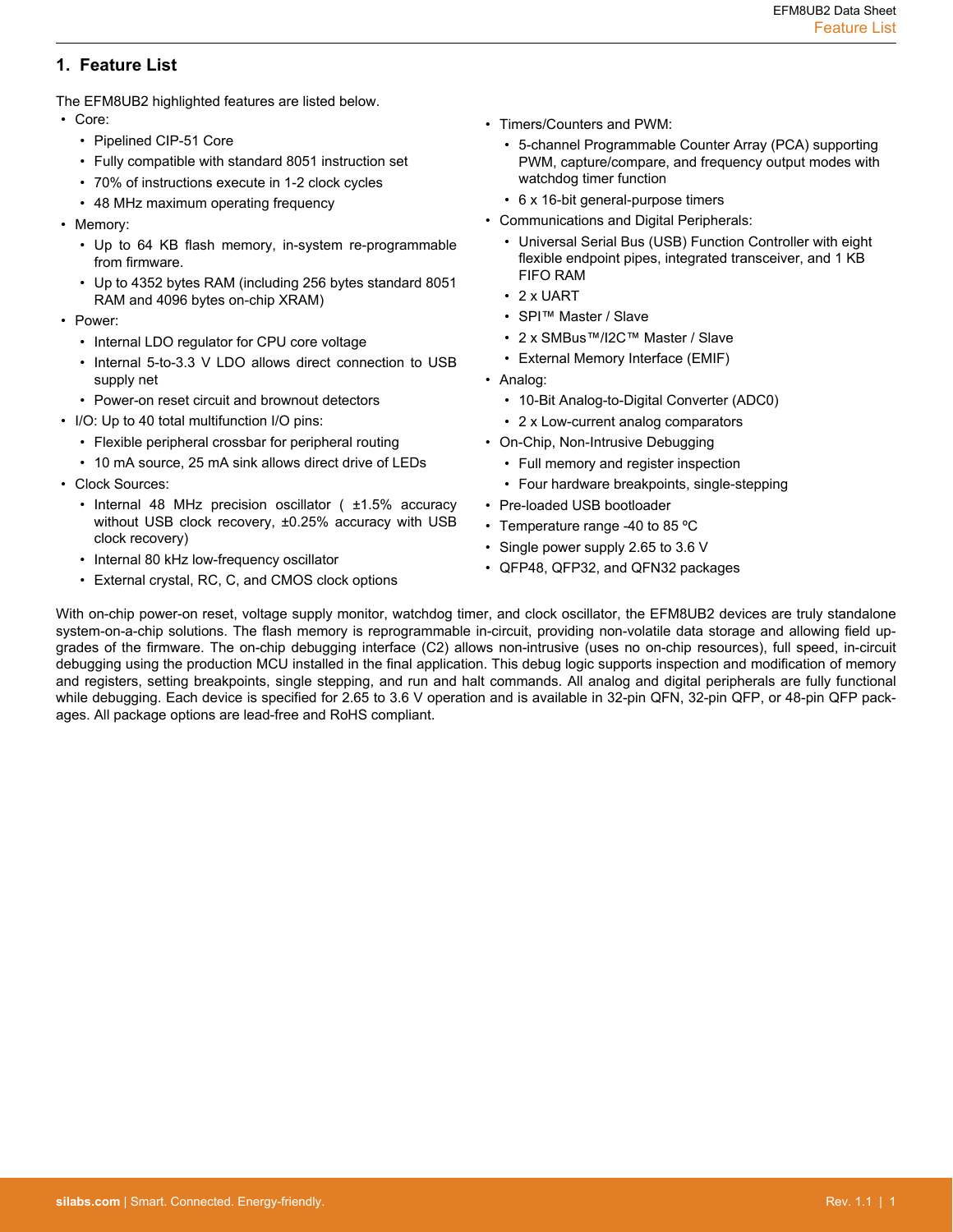# <span id="page-2-0"></span>**2. Ordering Information**



## **Figure 2.1. EFM8UB2 Part Numbering**

All EFM8UB2 family members have the following features:

- CIP-51 Core running up to 48 MHz
- Two Internal Oscillators (48 MHz and 80 kHz)
- USB Full/Low speed Function Controller
- 5 V-In, 3.3 V-Out Regulator
- 2 SMBus/I2C Interfaces
- SPI
- 2 UARTs
- 5-Channel Programmable Counter Array (PWM, Clock Generation, Capture/Compare)
- 6 16-bit Timers
- 2 Analog Comparators
- 10-bit Differential Analog-to-Digital Converter with integrated multiplexer and temperature sensor
- Pre-loaded USB bootloader

In addition to these features, each part number in the EFM8UB2 family has a set of features that vary across the product line. The product selection guide shows the features available on each family member.

# **Table 2.1. Product Selection Guide**

| <b>Ordering Part</b><br>Number | (kB)<br>Ğ<br>$\overline{\mathbf{a}}$<br>Flash | (Bytes)<br><b>RAM</b> | Port<br>(Tota)<br><b>Digital</b><br><u>ios</u> | $\frac{8}{9}$<br>Channe<br>ငြ<br>$\overline{a}$ | Inputs<br>$\bullet$<br>Comparator | Inputs<br>Comparator | <b>Oscillator</b><br>Crystal | Memory<br>Inferface<br>External | Compliant)<br>Pb-free<br>RoHS | Range<br>erature<br>Tempe | Package |
|--------------------------------|-----------------------------------------------|-----------------------|------------------------------------------------|-------------------------------------------------|-----------------------------------|----------------------|------------------------------|---------------------------------|-------------------------------|---------------------------|---------|
| EFM8UB20F64G-A-QFP48           | 64                                            | 4352                  | 40                                             | 32                                              | 5                                 | 5                    | Yes                          | Yes                             | Yes                           | -40 to +85 $^{\circ}$ C   | QFP48   |
| EFM8UB20F64G-A-QFP32           | 64                                            | 4352                  | 25                                             | 20                                              | 5                                 | 4                    |                              |                                 | Yes                           | -40 to +85 $^{\circ}$ C   | QFP32   |
| EFM8UB20F64G-A-QFN32           | 64                                            | 4352                  | 25                                             | 20                                              | 5                                 | 4                    |                              |                                 | Yes                           | -40 to +85 $^{\circ}$ C   | QFN32   |
| EFM8UB20F32G-A-QFP48           | 32                                            | 2304                  | 40                                             | 32                                              | 5                                 | 5                    | Yes                          | Yes                             | Yes                           | -40 to +85 $^{\circ}$ C   | QFP48   |
| EFM8UB20F32G-A-QFP32           | 32                                            | 2304                  | 25                                             | 20                                              | 5                                 | 4                    |                              |                                 | Yes                           | -40 to +85 $^{\circ}$ C   | QFP32   |
| EFM8UB20F32G-A-QFN32           | 32                                            | 2304                  | 25                                             | 20                                              | 5                                 | 4                    |                              |                                 | Yes                           | -40 to +85 $^{\circ}$ C   | QFN32   |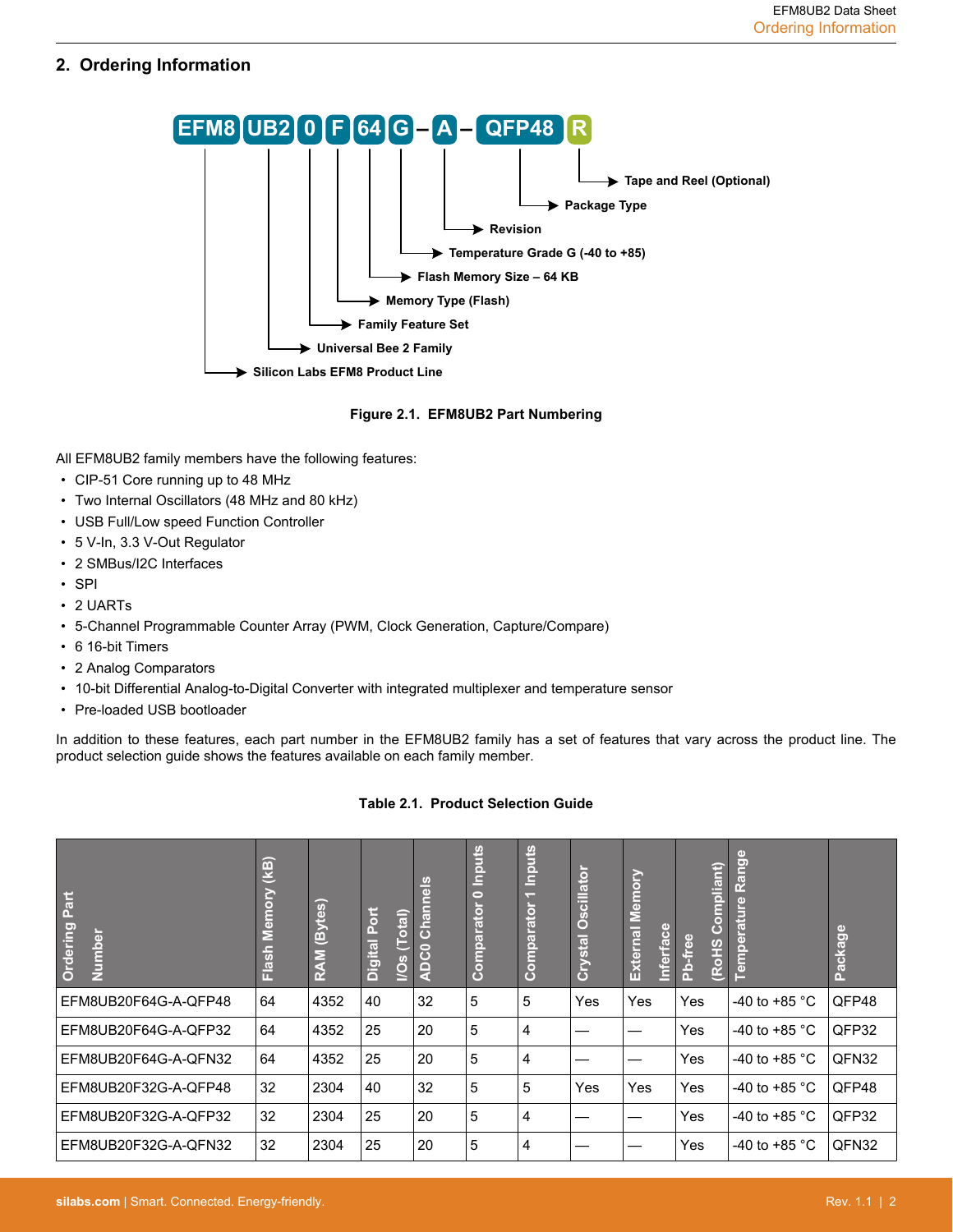# <span id="page-3-0"></span>**3. System Overview**

# **3.1 Introduction**



**Figure 3.1. Detailed EFM8UB2 Block Diagram**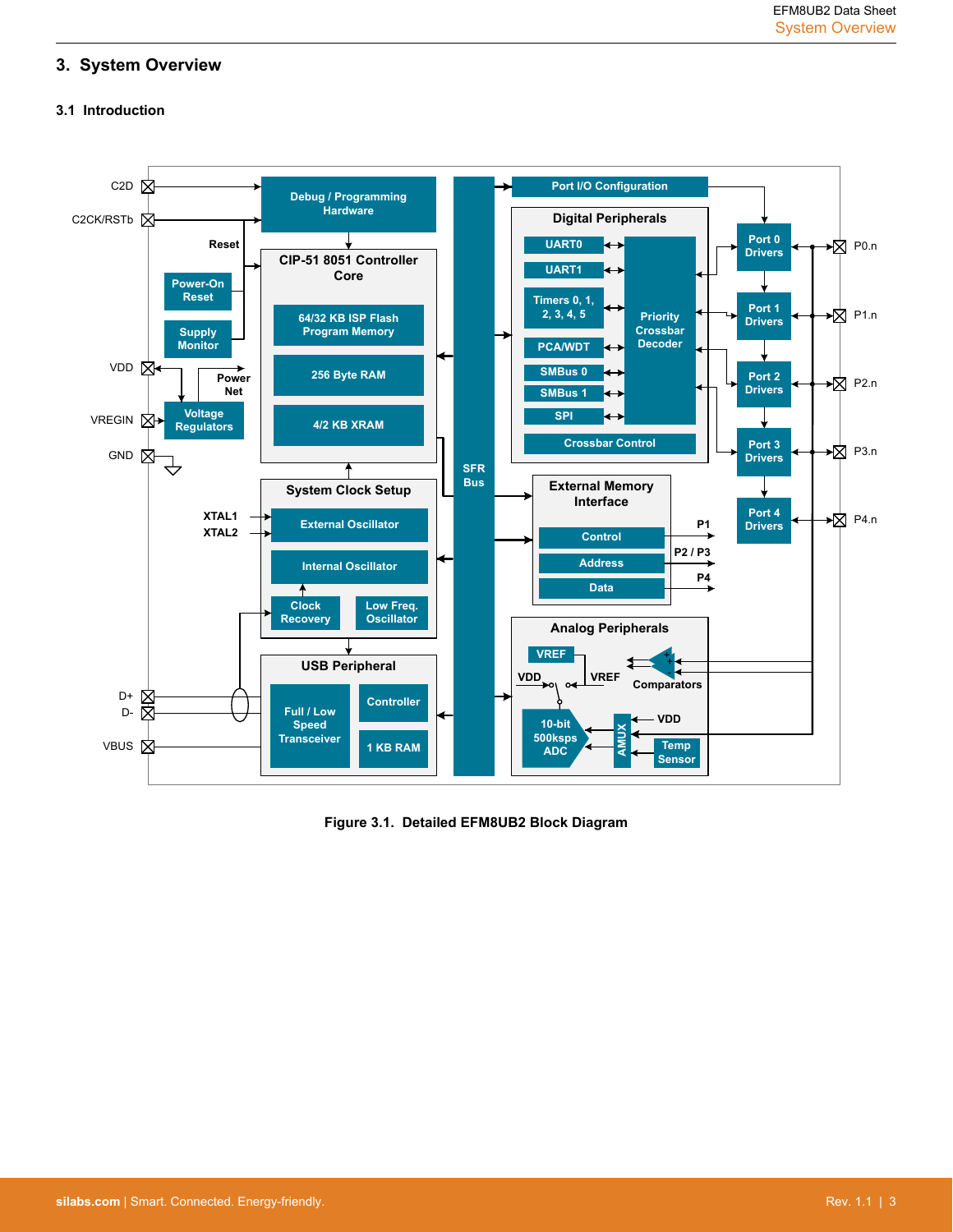#### <span id="page-4-0"></span>**3.2 Power**

All internal circuitry draws power from the VDD supply pin. External I/O pins are powered from the VIO supply voltage (or VDD on devices without a separate VIO connection), while most of the internal circuitry is supplied by an on-chip LDO regulator. Control over the device power can be achieved by enabling/disabling individual peripherals as needed. Each analog peripheral can be disabled when not in use and placed in low power mode. Digital peripherals, such as timers and serial buses, have their clocks gated off and draw little power when they are not in use.

#### **Table 3.1. Power Modes**

| <b>Power Mode</b> | <b>Details</b>                                                                                                                          | <b>Mode Entry</b>                                                                   | <b>Wake-Up Sources</b>                     |
|-------------------|-----------------------------------------------------------------------------------------------------------------------------------------|-------------------------------------------------------------------------------------|--------------------------------------------|
| Normal            | Core and all peripherals clocked and fully operational                                                                                  |                                                                                     |                                            |
| Idle              | Core halted<br>$\bullet$<br>All peripherals clocked and fully operational<br>Code resumes execution on wake event                       | Set IDLE bit in PCON0                                                               | Any interrupt                              |
| Suspend           | Core and peripheral clocks halted<br>$\bullet$<br>Code resumes execution on wake event                                                  | 1. Switch SYSCLK to<br>HFOSC <sub>0</sub><br>2. Set SUSPEND bit in<br><b>HFO0CN</b> | USB0 Bus Activity                          |
| Shutdown          | • All internal power nets shut down<br>5V regulator remains active (if enabled)<br>• Pins retain state<br>Exit on pin or power-on reset | 1. Set STOPCF bit in<br>REG01CN<br>2. Set STOP bit in<br>PCON <sub>0</sub>          | $\cdot$ RSTb pin reset<br>• Power-on reset |

#### **3.3 I/O**

Digital and analog resources are externally available on the device's multi-purpose I/O pins. Port pins P0.0-P3.7 can be defined as general-purpose I/O (GPIO), assigned to one of the internal digital resources through the crossbar or dedicated channels, or assigned to an analog function. Port pins P4.0-P4.7 can be used as GPIO. Additionally, the C2 Interface Data signal (C2D) is shared with P3.0 on some packages.

- Up to 40 multi-functions I/O pins, supporting digital and analog functions.
- Flexible priority crossbar decoder for digital peripheral assignment.
- Two direct-pin interrupt sources with dedicated interrupt vectors (INT0 and INT1) available on P0 pins.

#### **3.4 Clocking**

The CPU core and peripheral subsystem may be clocked by both internal and external oscillator resources. By default, the system clock comes up running from the 48 MHz oscillator divided by 4, then divided by 8 (1.5 MHz).

- Provides clock to core and peripherals.
- 48 MHz internal oscillator (HFOSC0), accurate to ±1.5% over supply and temperature corners: accurate to +/- 0.25% when using USB clock recovery.
- 80 kHz low-frequency oscillator (LFOSC0).
- External RC, C, CMOS, and high-frequency crystal clock options (EXTCLK) for QFP48 packages.
- External CMOS clock option (EXTCLK) for QFP32 and QFN32 packages.
- Internal oscillator has clock divider with eight settings for flexible clock scaling: 1, 2, 4, or 8.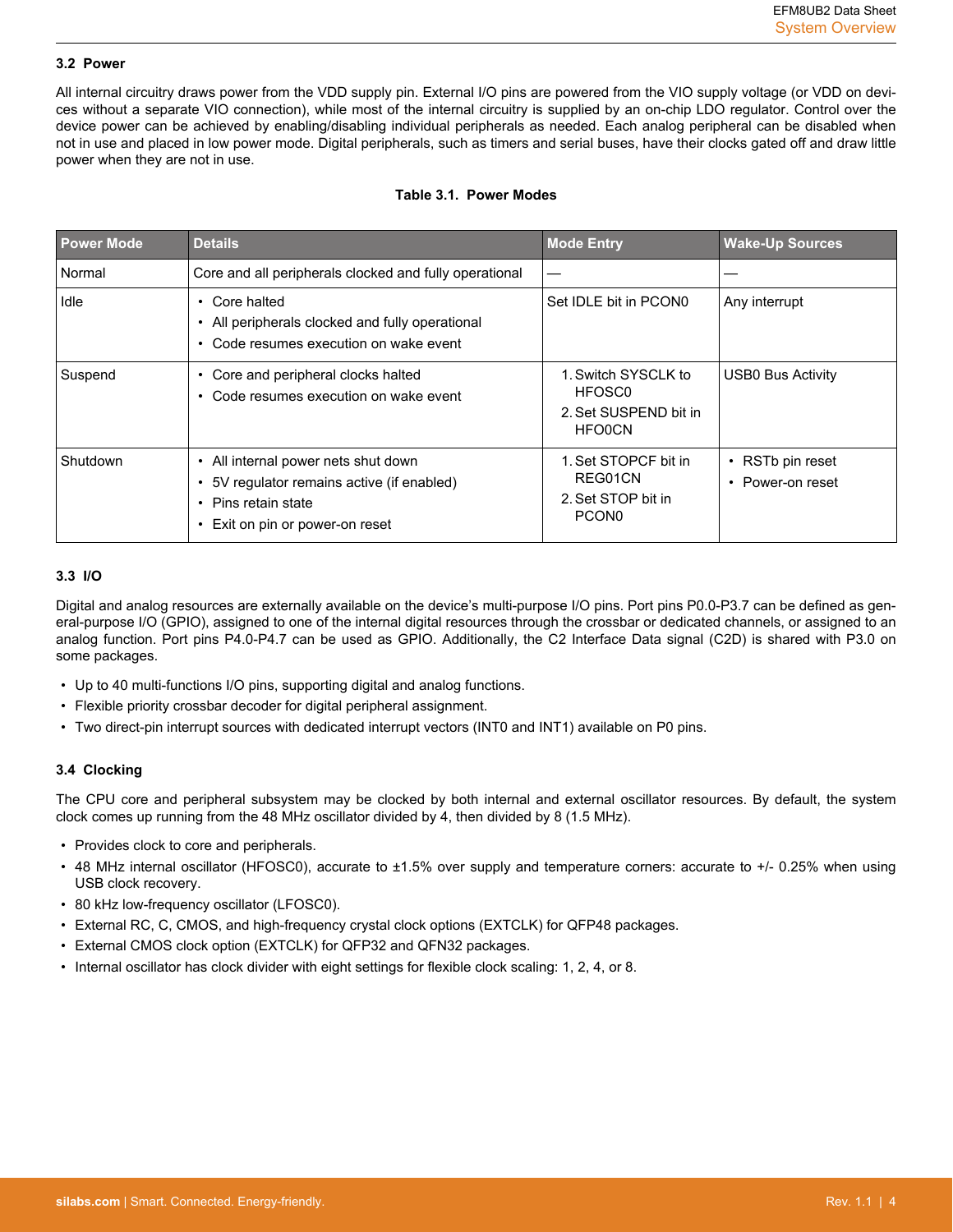# <span id="page-5-0"></span>**3.5 Counters/Timers and PWM**

# **Programmable Counter Array (PCA0)**

The programmable counter array (PCA) provides multiple channels of enhanced timer and PWM functionality while requiring less CPU intervention than standard counter/timers. The PCA consists of a dedicated 16-bit counter/timer and one 16-bit capture/compare module for each channel. The counter/timer is driven by a programmable timebase that has flexible external and internal clocking options. Each capture/compare module may be configured to operate independently in one of five modes: Edge-Triggered Capture, Software Timer, High-Speed Output, Frequency Output, or Pulse-Width Modulated (PWM) Output. Each capture/compare module has its own associated I/O line (CEXn) which is routed through the crossbar to port I/O when enabled.

- 16-bit time base.
- Programmable clock divisor and clock source selection.
- Up to five independently-configurable channels
- 8- or 16-bit PWM modes (edge-aligned operation).
- Frequency output mode.
- Capture on rising, falling or any edge.
- Compare function for arbitrary waveform generation.
- Software timer (internal compare) mode.
- Integrated watchdog timer.

## **Timers (Timer 0, Timer 1, Timer 2, Timer 3, Timer 4, and Timer 5)**

Several counter/timers are included in the device: two are 16-bit counter/timers compatible with those found in the standard 8051, and the rest are 16-bit auto-reload timers for timing peripherals or for general purpose use. These timers can be used to measure time intervals, count external events and generate periodic interrupt requests. Timer 0 and Timer 1 are nearly identical and have four primary modes of operation. The other timers offer both 16-bit and split 8-bit timer functionality with auto-reload and capture capabilities.

Timer 0 and Timer 1 include the following features:

- Standard 8051 timers, supporting backwards-compatibility with firmware and hardware.
- Clock sources include SYSCLK, SYSCLK divided by 12, 4, or 48, the External Clock divided by 8, or an external pin.
- 8-bit auto-reload counter/timer mode
- 13-bit counter/timer mode
- 16-bit counter/timer mode
- Dual 8-bit counter/timer mode (Timer 0)

Timer 2, Timer 3, Timer 4, and Timer 5 are 16-bit timers including the following features:

- Clock sources include SYSCLK, SYSCLK divided by 12, or the External Clock divided by 8.
- 16-bit auto-reload timer mode
- Dual 8-bit auto-reload timer mode
- USB start-of-frame or falling edge of LFOSC0 capture (Timer 2 and Timer 3)

# **Watchdog Timer (WDT0)**

The device includes a programmable watchdog timer (WDT) integrated within the PCA0 peripheral. A WDT overflow forces the MCU into the reset state. To prevent the reset, the WDT must be restarted by application software before overflow. If the system experiences a software or hardware malfunction preventing the software from restarting the WDT, the WDT overflows and causes a reset. Following a reset, the WDT is automatically enabled and running with the default maximum time interval. If needed, the WDT can be disabled by system software. The state of the RSTb pin is unaffected by this reset.

The Watchdog Timer integrated in the PCA0 peripheral has the following features:

- Programmable timeout interval
- Runs from the selected PCA clock source
- Automatically enabled after any system reset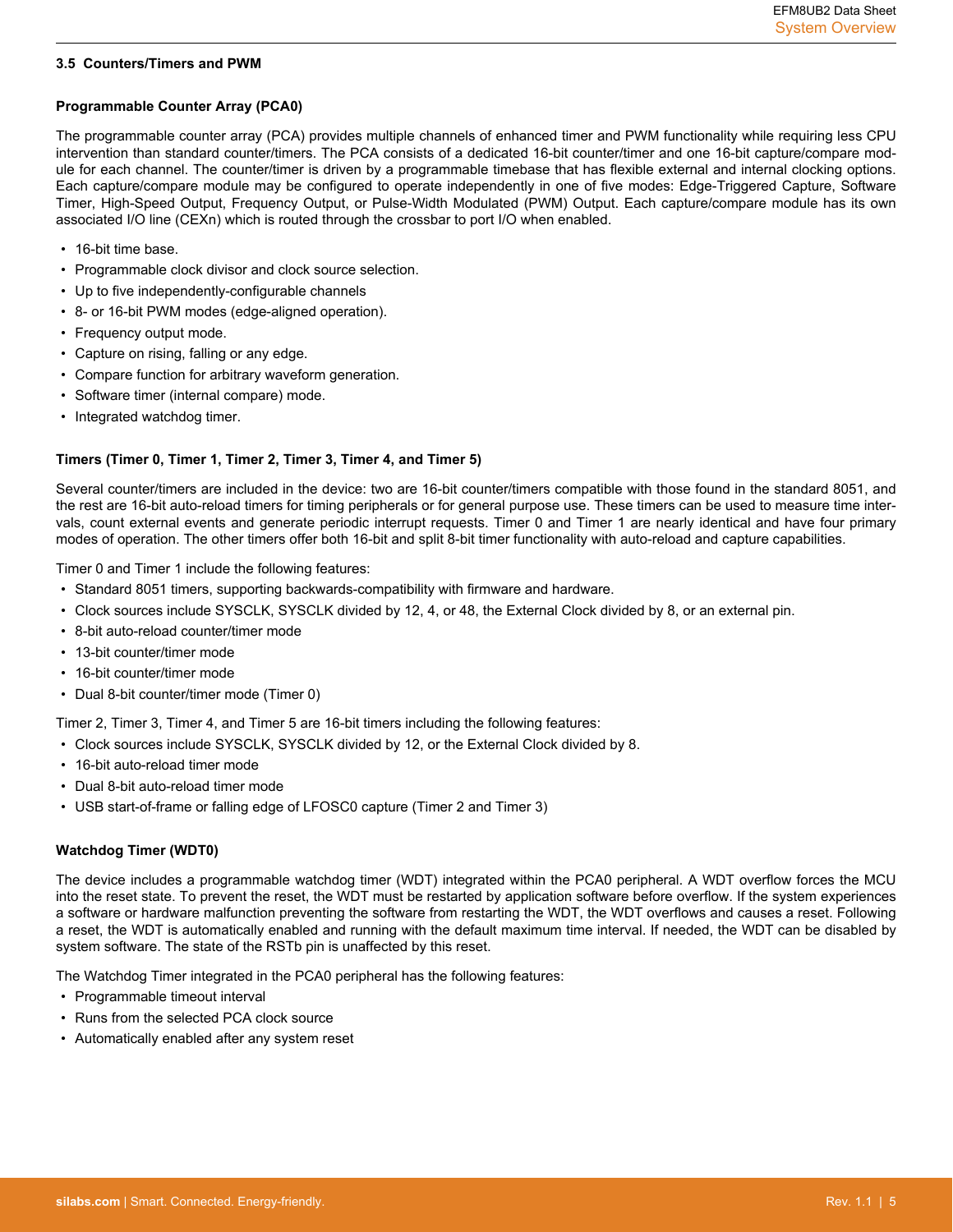#### <span id="page-6-0"></span>**3.6 Communications and Other Digital Peripherals**

## **Universal Serial Bus (USB0)**

The USB0 module provides Full/Low Speed function for USB peripheral implementations. The USB function controller (USB0) consists of a Serial Interface Engine (SIE), USB transceiver (including matching resistors and configurable pull-up resistors), 1 KB FIFO block, and clock recovery mechanism for crystal-less operation. No external components are required. The USB0 module is Universal Serial Bus Specification 2.0 compliant.

The USB0 module includes the following features:

- Full and Low Speed functionality.
- Implements 4 bidirectional endpoints.
- USB 2.0 compliant USB peripheral support (no host capability).
- Direct module access to 1 KB of RAM for FIFO memory.
- Clock recovery to meet USB clocking requirements with no external components.

## **Universal Asynchronous Receiver/Transmitter (UART0)**

UART0 is an asynchronous, full duplex serial port offering modes 1 and 3 of the standard 8051 UART. Enhanced baud rate support allows a wide range of clock sources to generate standard baud rates. Received data buffering allows UART0 to start reception of a second incoming data byte before software has finished reading the previous data byte.

The UART module provides the following features:

- Asynchronous transmissions and receptions
- Baud rates up to SYSCLK/2 (transmit) or SYSCLK/8 (receive)
- 8- or 9-bit data
- Automatic start and stop generation

#### **Universal Asynchronous Receiver/Transmitter (UART1)**

UART1 is an asynchronous, full duplex serial port offering a variety of data formatting options. A dedicated baud rate generator with a 16-bit timer and selectable prescaler is included, which can generate a wide range of baud rates. A received data FIFO allows UART1 to receive multiple bytes before data is lost and an overflow occurs.

UART1 provides the following features:

- Asynchronous transmissions and receptions.
- Dedicated baud rate generator supports baud rates up to SYSCLK/2 (transmit) or SYSCLK/8 (receive)
- 5, 6, 7, 8, or 9 bit data.
- Automatic start and stop generation.
- Automatic parity generation and checking.
- Three byte FIFO on receive.

#### **Serial Peripheral Interface (SPI0)**

The serial peripheral interface (SPI) module provides access to a flexible, full-duplex synchronous serial bus. The SPI can operate as a master or slave device in both 3-wire or 4-wire modes, and supports multiple masters and slaves on a single SPI bus. The slave-select (NSS) signal can be configured as an input to select the SPI in slave mode, or to disable master mode operation in a multi-master environment, avoiding contention on the SPI bus when more than one master attempts simultaneous data transfers. NSS can also be configured as a firmware-controlled chip-select output in master mode, or disabled to reduce the number of pins required. Additional general purpose port I/O pins can be used to select multiple slave devices in master mode.

The SPI module includes the following features:

- Supports 3- or 4-wire operation in master or slave modes.
- Supports external clock frequencies up to SYSCLK / 2 in master mode and SYSCLK / 10 in slave mode.
- Support for four clock phase and polarity options.
- 8-bit dedicated clock clock rate generator.
- Support for multiple masters on the same data lines.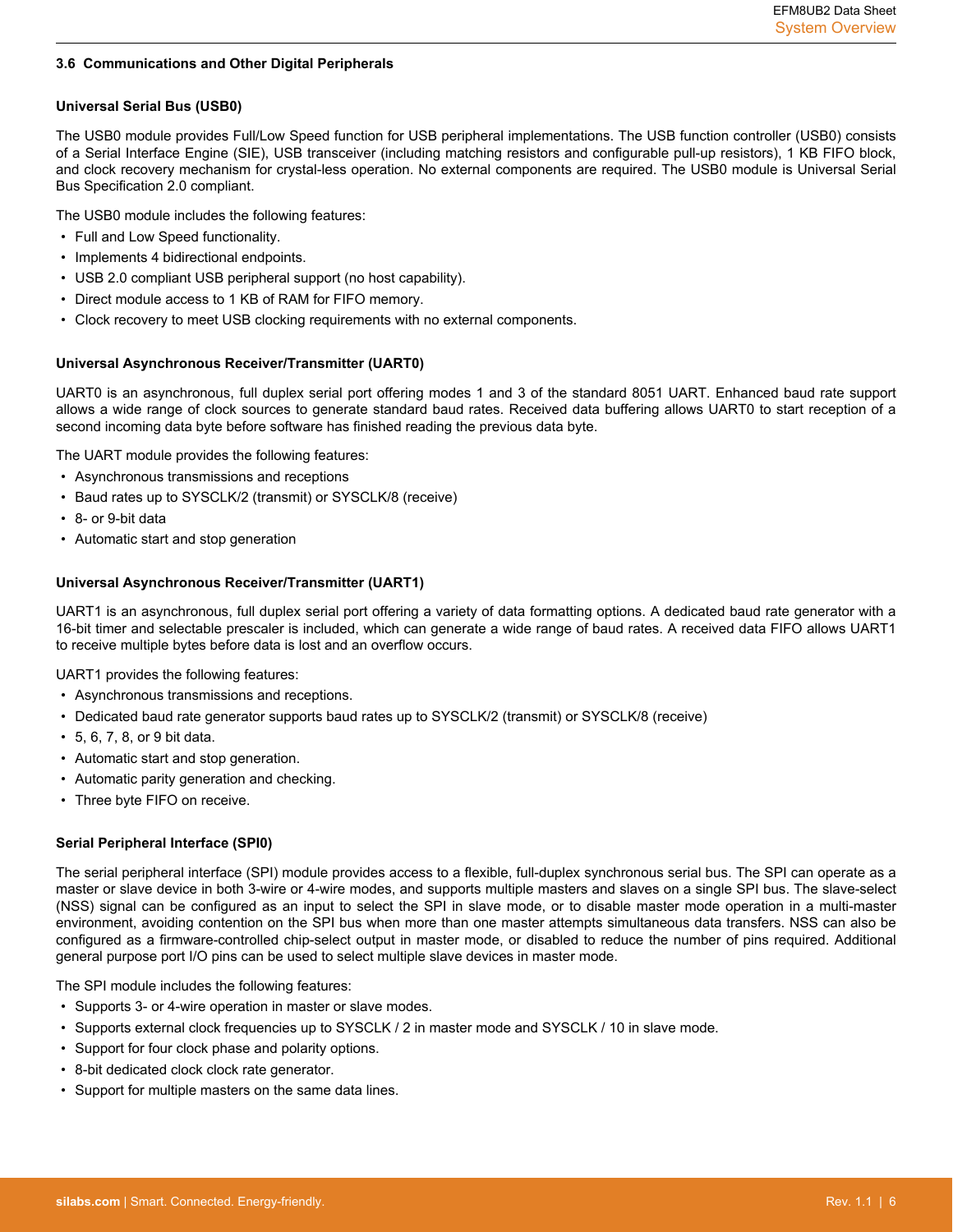#### <span id="page-7-0"></span>**System Management Bus / I2C (SMB0 and SMB1)**

The SMBus I/O interface is a two-wire, bi-directional serial bus. The SMBus is compliant with the System Management Bus Specification, version 1.1, and compatible with the  $I^2C$  serial bus.

The SMBus modules include the following features:

- Standard (up to 100 kbps) and Fast (400 kbps) transfer speeds.
- Support for master, slave, and multi-master modes.
- Hardware synchronization and arbitration for multi-master mode.
- Clock low extending (clock stretching) to interface with faster masters.
- Hardware support for 7-bit slave and general call address recognition.
- Firmware support for 10-bit slave address decoding.
- Ability to inhibit all slave states.
- Programmable data setup/hold times.

#### **External Memory Interface (EMIF0)**

The External Memory Interface (EMIF) enables access of off-chip memories and memory-mapped devices connected to the GPIO ports. The external memory space may be accessed using the external move instruction (MOVX) with the target address specified in either 8-bit or 16-bit formats.

- Supports multiplexed and non-multiplexed memory access.
- Four external memory modes:
	- Internal only.
	- Split mode without bank select.
	- Split mode with bank select.
	- External only
- Configurable ALE (address latch enable) timing.
- Configurable address setup and hold times.
- Configurable write and read pulse widths.

#### **3.7 Analog**

#### **10-Bit Analog-to-Digital Converter (ADC0)**

The ADC is a successive-approximation-register (SAR) ADC with 10-bit mode, integrated track-and hold and a programmable window detector. The ADC is fully configurable under software control via several registers. The ADC may be configured to measure different signals using the analog multiplexer. The voltage reference for the ADC is selectable between internal and external reference sources.

The ADC module is a Successive Approximation Register (SAR) Analog to Digital Converter (ADC). The key features of this ADC module are:

- Up to 32 external inputs.
- Differential or Single-ended 10-bit operation.
- Supports an output update rate of 500 ksps samples per second.
- Asynchronous hardware conversion trigger, selectable between software, external I/O and internal timer sources.
- Output data window comparator allows automatic range checking.
- Two tracking mode options with programmable tracking time.
- Conversion complete and window compare interrupts supported.
- Flexible output data formatting.
- Voltage reference selectable from external reference pin, on-chip precision reference (driven externally on reference pin), or VDD supply.
- Integrated temperature sensor.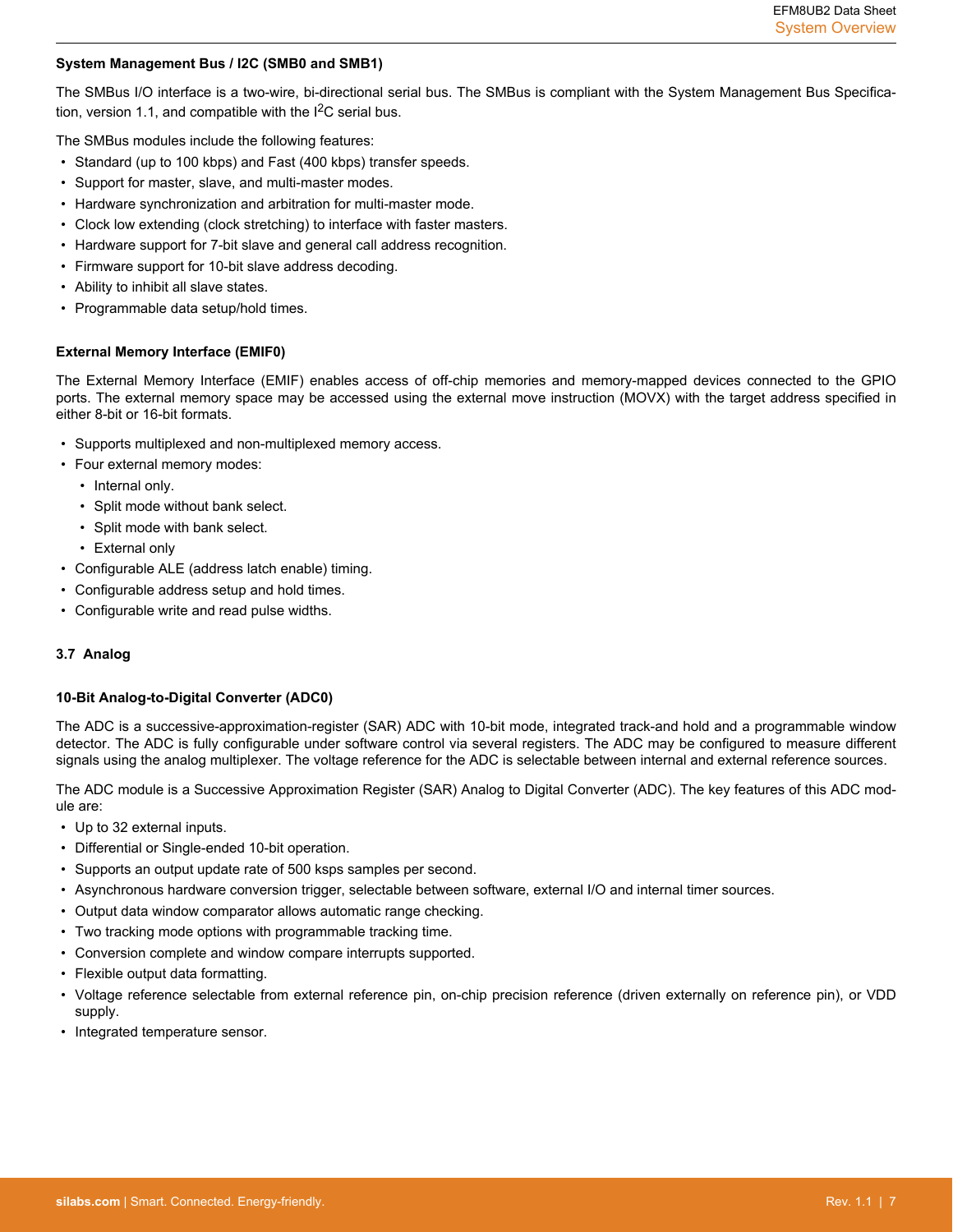# <span id="page-8-0"></span>**Low Current Comparators (CMP0, CMP1)**

Analog comparators are used to compare the voltage of two analog inputs, with a digital output indicating which input voltage is higher. External input connections to device I/O pins and internal connections are available through separate multiplexers on the positive and negative inputs. Hysteresis, response time, and current consumption may be programmed to suit the specific needs of the application.

The comparator module includes the following features:

- Up to 5 external positive inputs.
- Up to 5 external negative inputs.
- Synchronous and asynchronous outputs can be routed to pins via crossbar.
- Programmable hysteresis between 0 and +/-20 mV.
- Programmable response time.
- Interrupts generated on rising, falling, or both edges.

#### **3.8 Reset Sources**

Reset circuitry allows the controller to be easily placed in a predefined default condition. On entry to this reset state, the following occur:

- The core halts program execution.
- Module registers are initialized to their defined reset values unless the bits reset only with a power-on reset.
- External port pins are forced to a known state.
- Interrupts and timers are disabled.

All registers are reset to the predefined values noted in the register descriptions unless the bits only reset with a power-on reset. The contents of RAM are unaffected during a reset; any previously stored data is preserved as long as power is not lost. The Port I/O latches are reset to 1 in open-drain mode. Weak pullups are enabled during and after the reset. For Supply Monitor and power-on resets, the RSTb pin is driven low until the device exits the reset state. On exit from the reset state, the program counter (PC) is reset, and the system clock defaults to an internal oscillator. The Watchdog Timer is enabled, and program execution begins at location 0x0000.

Reset sources on the device include:

- Power-on reset
- External reset pin
- Comparator reset
- Software-triggered reset
- Supply monitor reset (monitors VDD supply)
- Watchdog timer reset
- Missing clock detector reset
- Flash error reset
- USB reset

#### **3.9 Debugging**

The EFM8UB2 devices include an on-chip Silicon Labs 2-Wire (C2) debug interface to allow flash programming and in-system debugging with the production part installed in the end application. The C2 interface uses a clock signal (C2CK) and a bi-directional C2 data signal (C2D) to transfer information between the device and a host system. See the C2 Interface Specification for details on the C2 protocol.

#### **3.10 Bootloader**

All devices come pre-programmed with a USB bootloader. This bootloader resides in flash and can be erased if it is not needed.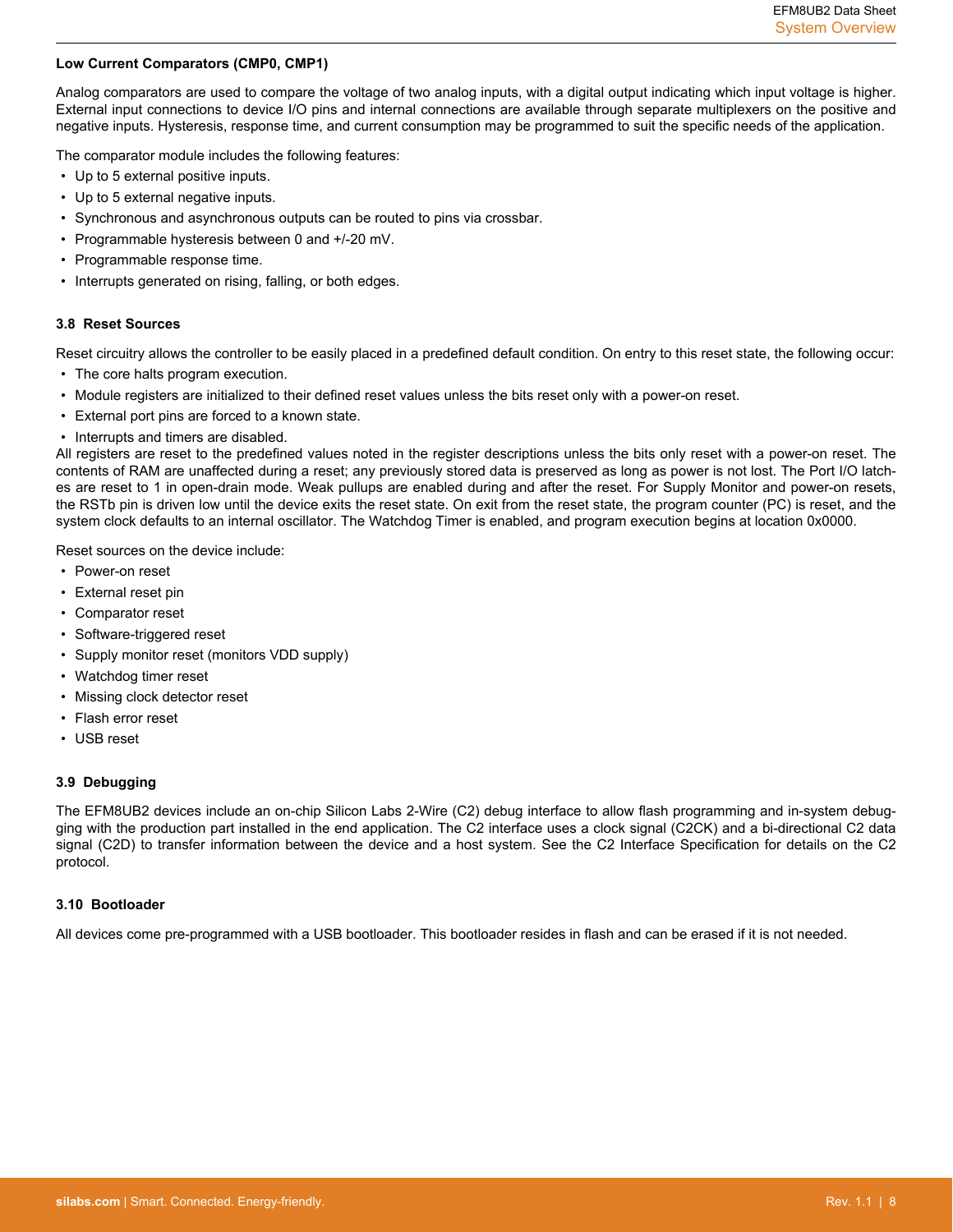# <span id="page-9-0"></span>**4. Electrical Specifications**

# **4.1 Electrical Characteristics**

All electrical parameters in all tables are specified under the conditions listed in Table 4.1 Recommended Operating Conditions on page 9, unless stated otherwise.

# **Table 4.1. Recommended Operating Conditions**

| <b>Parameter</b>                               | <b>Symbol</b>         | <b>Test Condition</b> | <b>Min</b> | <b>Typ</b> | <b>Max</b> | <b>Unit</b>  |
|------------------------------------------------|-----------------------|-----------------------|------------|------------|------------|--------------|
| Operating Supply Voltage on VDD                | <b>V<sub>DD</sub></b> |                       | $2.7^{2}$  | 3.3        | 3.6        | v            |
| Operating Supply Voltage on VRE-<br><b>GIN</b> | VREGIN                |                       | 2.7        |            | 5.25       | v            |
| <b>System Clock Frequency</b>                  | <sup>f</sup> SYSCLK   |                       | 0          |            | 48         | <b>MHz</b>   |
| <b>Operating Ambient Temperature</b>           | $T_A$                 |                       | $-40$      |            | 85         | $^{\circ}$ C |
| Note:<br>1. All voltages with respect to GND   |                       |                       |            |            |            |              |

2. The USB specification requires 3.0 V minimum supply voltage.

# **Table 4.2. Power Consumption**

| <b>Parameter</b>                                                                                                       | <b>Symbol</b>   | <b>Test Condition</b> | <b>Min</b> | <b>Typ</b>     | <b>Max</b> | <b>Unit</b> |
|------------------------------------------------------------------------------------------------------------------------|-----------------|-----------------------|------------|----------------|------------|-------------|
| Digital Core Supply Current                                                                                            |                 |                       |            |                |            |             |
| Normal Mode-Full speed with code<br>executing from flash                                                               | l <sub>DD</sub> | $FSYSCLK = 48 MHz2$   |            | 12             | 14         | mA          |
|                                                                                                                        |                 | $FSYSCLK = 24 MHz2$   |            | $\overline{7}$ | 8          | mA          |
|                                                                                                                        |                 | $FSYSCLK = 80 kHz3$   |            | 280            |            | μA          |
| Idle Mode-Core halted with pe-<br>ripherals running                                                                    | l <sub>DD</sub> | $FSYSCLK = 48 MHz2$   |            | 6.5            | 8          | mA          |
|                                                                                                                        |                 | $FSYSCLK = 24 MHz2$   |            | 3.5            | 5          | mA          |
|                                                                                                                        |                 | $FSYSCLK = 80 kHz3$   |            | 220            |            | μA          |
| Suspend Mode-Core halted and<br>high frequency clocks stopped,<br>Supply monitor off. Regulators in<br>low-power mode. | lnn.            | <b>LFO Running</b>    |            | 105            |            | μA          |
|                                                                                                                        |                 | <b>LFO Stopped</b>    |            | 100            |            | μA          |
| Stop Mode-Core halted and all<br>clocks stopped, Regulators in low-<br>power mode, Supply monitor off.                 | lnn.            |                       |            | 100            |            | μA          |
| Shutdown Mode-Core halted and<br>all clocks stopped, Regulators Off,<br>Supply monitor off.                            | $I_{DD}$        |                       |            | 0.25           |            | μA          |
| Analog Peripheral Supply Currents                                                                                      |                 |                       |            |                |            |             |
| High-Frequency Oscillator 0                                                                                            | <b>HFOSCO</b>   | Operating at 48 MHz,  |            | 900            |            | μA          |
|                                                                                                                        |                 | $T_A$ = 25 °C         |            |                |            |             |
| Low-Frequency Oscillator                                                                                               | <b>LFOSC</b>    | Operating at 80 kHz,  |            | 5              |            | μA          |
|                                                                                                                        |                 | $T_A = 25 °C$         |            |                |            |             |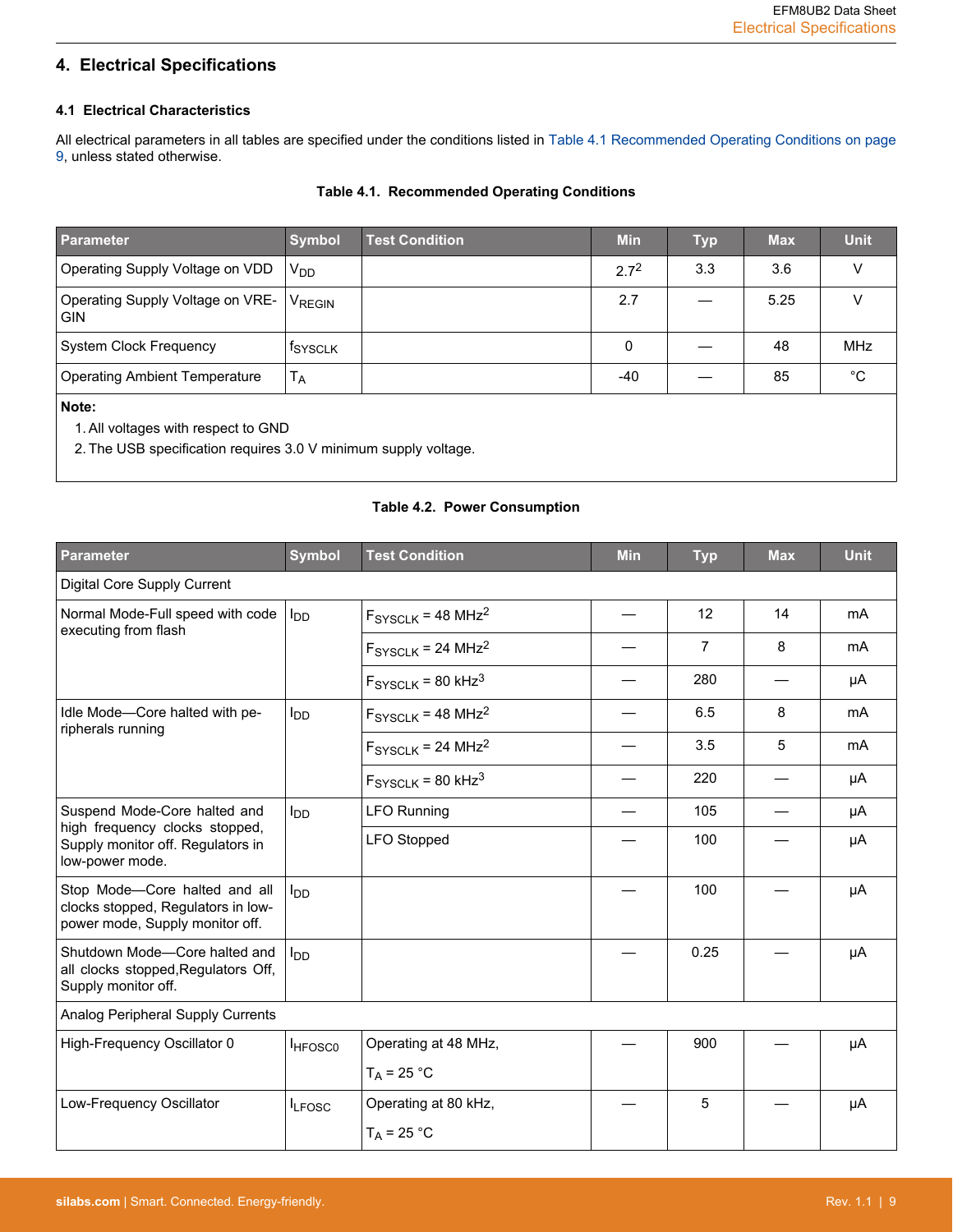<span id="page-10-0"></span>

| Parameter                      | <b>Symbol</b>    | <b>Test Condition</b>                                | <b>Min</b> | <b>Typ</b> | <b>Max</b> | <b>Unit</b> |
|--------------------------------|------------------|------------------------------------------------------|------------|------------|------------|-------------|
| ADC0 Supply Current            | <b>LADC</b>      | Operating at 500 ksps                                |            | 750        | 1000       | μA          |
|                                |                  | $V_{DD}$ = 3.0 V                                     |            |            |            |             |
| On-chip Precision Reference    | <b>VREFP</b>     |                                                      |            | 75         |            | μA          |
| <b>Temperature Sensor</b>      | <b>ITSENSE</b>   |                                                      |            | 35         |            | μA          |
| Comparator 0 (CMP0, CMP1)      | $I_{\text{CMP}}$ | $CPMD = 11$                                          |            | 1          |            | μA          |
|                                |                  | $CPMD = 10$                                          |            | 4          |            | μA          |
|                                |                  | $CPMD = 01$                                          |            | 10         |            | μA          |
|                                |                  | $CPMD = 00$                                          |            | 20         |            | μA          |
| Voltage Supply Monitor (VMON0) | <b>VMON</b>      |                                                      |            | 15         | 50         | μA          |
| <b>Regulator Bias Currents</b> | <b>I</b> VREG    | Both Regulators in Normal Mode                       |            | 200        |            | μA          |
|                                |                  | Both Regulators in Low Power<br>Mode                 |            | 100        |            | μA          |
|                                |                  | 5 V Regulator Off, Internal LDO in<br>Low Power Mode |            | 150        |            | μA          |
| USB (USB0) Full-Speed          | $I_{USE}$        | Active                                               |            | 8          |            | mA          |

# **Note:**

1. Currents are additive. For example, where  $I_{DD}$  is specified and the mode is not mutually exclusive, enabling the functions increases supply current by the specified amount.

2. Includes supply current from regulators, supply monitor, and High Frequency Oscillator.

3. Includes supply current from regulators, supply monitor, and Low Frequency Oscillator.

## **Table 4.3. Reset and Supply Monitor**

| <b>Parameter</b>                                                     | <b>Symbol</b>           | <b>Test Condition</b>                                      | <b>Min</b> | <b>Typ</b> | <b>Max</b> | <b>Unit</b> |
|----------------------------------------------------------------------|-------------------------|------------------------------------------------------------|------------|------------|------------|-------------|
| <b>VDD Supply Monitor Threshold</b>                                  | <b>V<sub>VDDM</sub></b> |                                                            | 2.60       | 2.65       | 2.70       |             |
| <b>VDD Ramp Time</b>                                                 | t <sub>RMP</sub>        | Time to $V_{DD}$ > 2.7 V                                   |            |            | 3          | ms          |
| Reset Delay from non-POR source                                      | t <sub>RST</sub>        | Time between release of reset<br>source and code execution |            |            | 250        | μs          |
| RST Low Time to Generate Reset                                       | t <sub>RSTL</sub>       |                                                            | 15         |            |            | μs          |
| Missing Clock Detector Response<br>Time (final rising edge to reset) | t <sub>MCD</sub>        | $FSYSCI K$ >1 MHz                                          | 80         | 580        | 800        | μs          |
| VDD Supply Monitor Turn-On Time                                      | t <sub>MON</sub>        |                                                            |            |            | 100        | μs          |

# **Table 4.4. Flash Memory**

| <b>Parameter</b>                                        | <b>Symbol</b>     | <b>Test Condition</b> | <b>Min</b>      | <b>Typ</b> | <b>Max</b> | <b>Units</b> |
|---------------------------------------------------------|-------------------|-----------------------|-----------------|------------|------------|--------------|
| $\,$ Write Time $^1$                                    | <b>WRITE</b>      | One Byte              | 10              | 15         | 20         | μs           |
| ' Erase Time <sup>1</sup>                               | <b>LERASE</b>     | One Page              | 10              | 15         | 22.5       | ms           |
| V <sub>DD</sub> Voltage During Programming <sup>2</sup> | V <sub>PROG</sub> |                       | 2.7             |            | 3.6        | v            |
| Endurance (Write/Erase Cycles)                          | $N_{WE}$          |                       | 10 <sub>k</sub> | 100k       |            | Cycles       |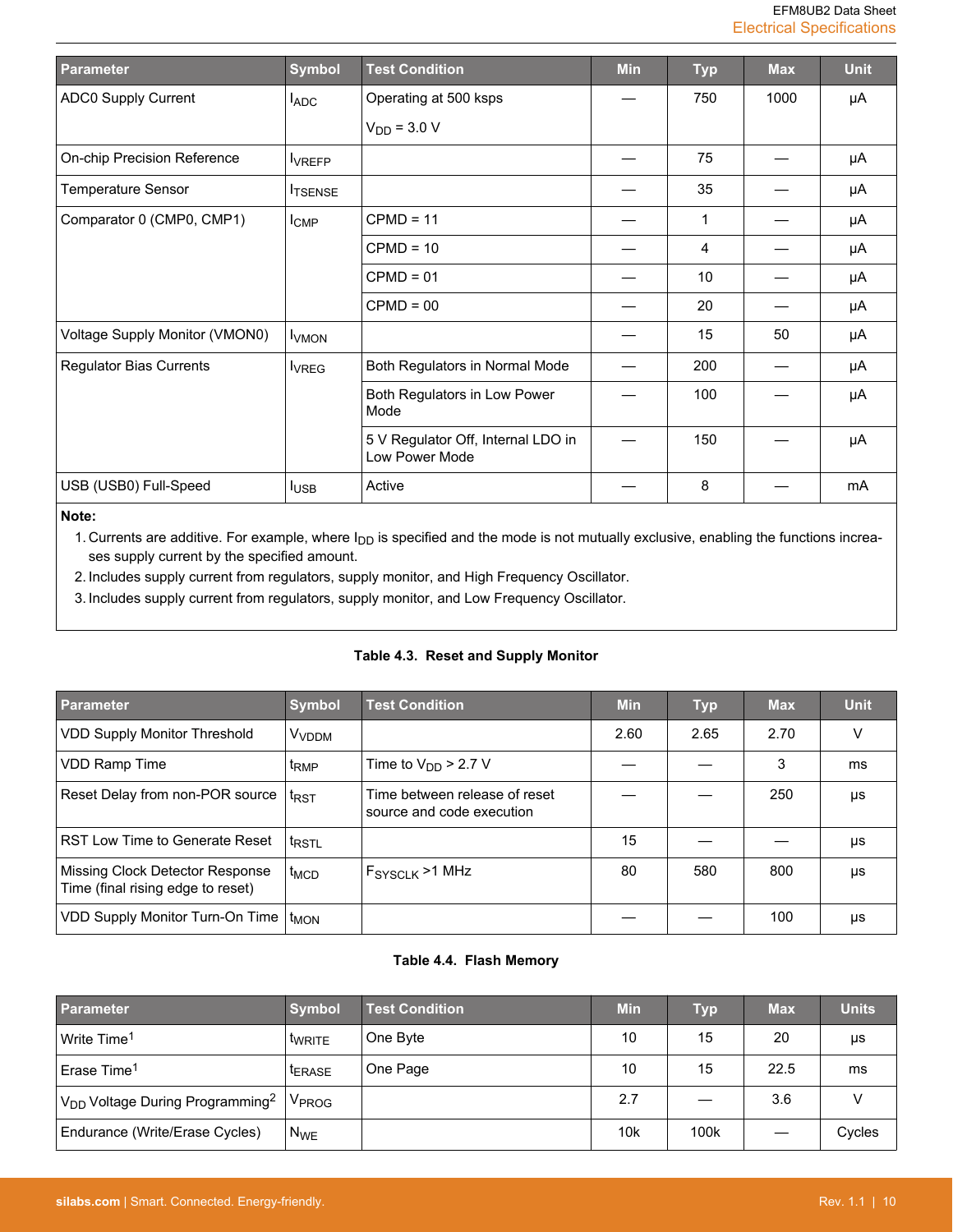EFM8UB2 Data Sheet Electrical Specifications

<span id="page-11-0"></span>

| <b>Parameter</b>                                                                                                     | <b>Symbol</b> | <b>Test Condition</b>                                                                              | <b>Min</b> | Typ | <b>Max</b> | <b>Units</b> |  |  |
|----------------------------------------------------------------------------------------------------------------------|---------------|----------------------------------------------------------------------------------------------------|------------|-----|------------|--------------|--|--|
| Note:                                                                                                                |               |                                                                                                    |            |     |            |              |  |  |
| 1. Does not include sequencing time before and after the write/erase operation, which may be multiple SYSCLK cycles. |               |                                                                                                    |            |     |            |              |  |  |
|                                                                                                                      |               | 2. Flash can be safely programmed at any voltage above the supply monitor threshold $(V_{VDDM})$ . |            |     |            |              |  |  |
|                                                                                                                      |               | 3. Data Retention Information is published in the Quarterly Quality and Reliability Report.        |            |     |            |              |  |  |

# **Table 4.5. Internal Oscillators**

| <b>Parameter</b>                     | <b>Symbol</b>                         | <b>Test Condition</b>                | <b>Min</b> | <b>Typ</b> | <b>Max</b> | <b>Unit</b> |
|--------------------------------------|---------------------------------------|--------------------------------------|------------|------------|------------|-------------|
| High Frequency Oscillator 0 (48 MHz) |                                       |                                      |            |            |            |             |
| Oscillator Frequency                 | <b>fHFOSCO</b>                        | Full Temperature and Supply<br>Range | 47.3       | 48         | 48.7       | <b>MHz</b>  |
| <b>Power Supply Sensitivity</b>      | PSS <sub>HFOS</sub><br>C <sub>0</sub> | $T_A = 25 °C$                        |            | 110        |            | ppm/V       |
| <b>Temperature Sensitivity</b>       | <b>TSHFOSC0</b>                       | $V_{DD} = 3.0 V$                     |            | 25         |            | ppm/°C      |
| Low Frequency Oscillator (80 kHz)    |                                       |                                      |            |            |            |             |
| <b>Oscillator Frequency</b>          | f <sub>LFOSC</sub>                    | Full Temperature and Supply<br>Range | 75         | 80         | 85         | kHz         |
| <b>Power Supply Sensitivity</b>      | PSS <sub>LFOSC</sub>                  | $T_A = 25 °C$                        |            | 0.05       |            | %N          |
| <b>Temperature Sensitivity</b>       | <b>TSLFOSC</b>                        | $V_{DD}$ = 3.0 V                     |            | 65         |            | ppm/°C      |

# **Table 4.6. Crystal Oscillator**

| <b>Parameter</b>  | <b>Symbol</b>       | Test Condition | <b>Min</b> | Tvr | <b>Max</b> | Unit |
|-------------------|---------------------|----------------|------------|-----|------------|------|
| Crystal Frequency | ' <sup>T</sup> XTAL |                | 0.02       |     | 30         | MHz  |

# **Table 4.7. External Clock Input**

| <b>Parameter</b>                 | <b>Symbol</b>     | <b>Test Condition</b> | <b>Min</b> | Typ               | Max | Unit |
|----------------------------------|-------------------|-----------------------|------------|-------------------|-----|------|
| <b>External Input CMOS Clock</b> | <sup>I</sup> CMOS |                       |            | $\hspace{0.05cm}$ | 48  | MHz  |
| Frequency (at EXTCLK pin)        |                   |                       |            |                   |     |      |

## **Table 4.8. ADC**

| <b>Parameter</b>           | <b>Symbol</b>            | <b>Test Condition</b> | <b>Min</b> | <b>Typ</b> | <b>Max</b> | <b>Unit</b> |
|----------------------------|--------------------------|-----------------------|------------|------------|------------|-------------|
| Resolution                 | <b>N</b> <sub>bits</sub> |                       |            | 10         |            | <b>Bits</b> |
| <b>Throughput Rate</b>     | $f_{\rm S}$              |                       |            |            | 500        | ksps        |
| <b>Tracking Time</b>       | t <sub>TRK</sub>         |                       | 300        |            |            | ns          |
| <b>SAR Clock Frequency</b> | $f_{\text{SAR}}$         |                       |            |            | 8.33       | <b>MHz</b>  |
| <b>Conversion Time</b>     | t <sub>CNV</sub>         | 10-Bit Conversion,    | 13         |            |            | Clocks      |
| Sample/Hold Capacitor      | $C_{\text{SAR}}$         |                       |            | 30         |            | pF          |
| Input Mux Impedance        | $R_{MUX}$                |                       |            | 5          |            | $k\Omega$   |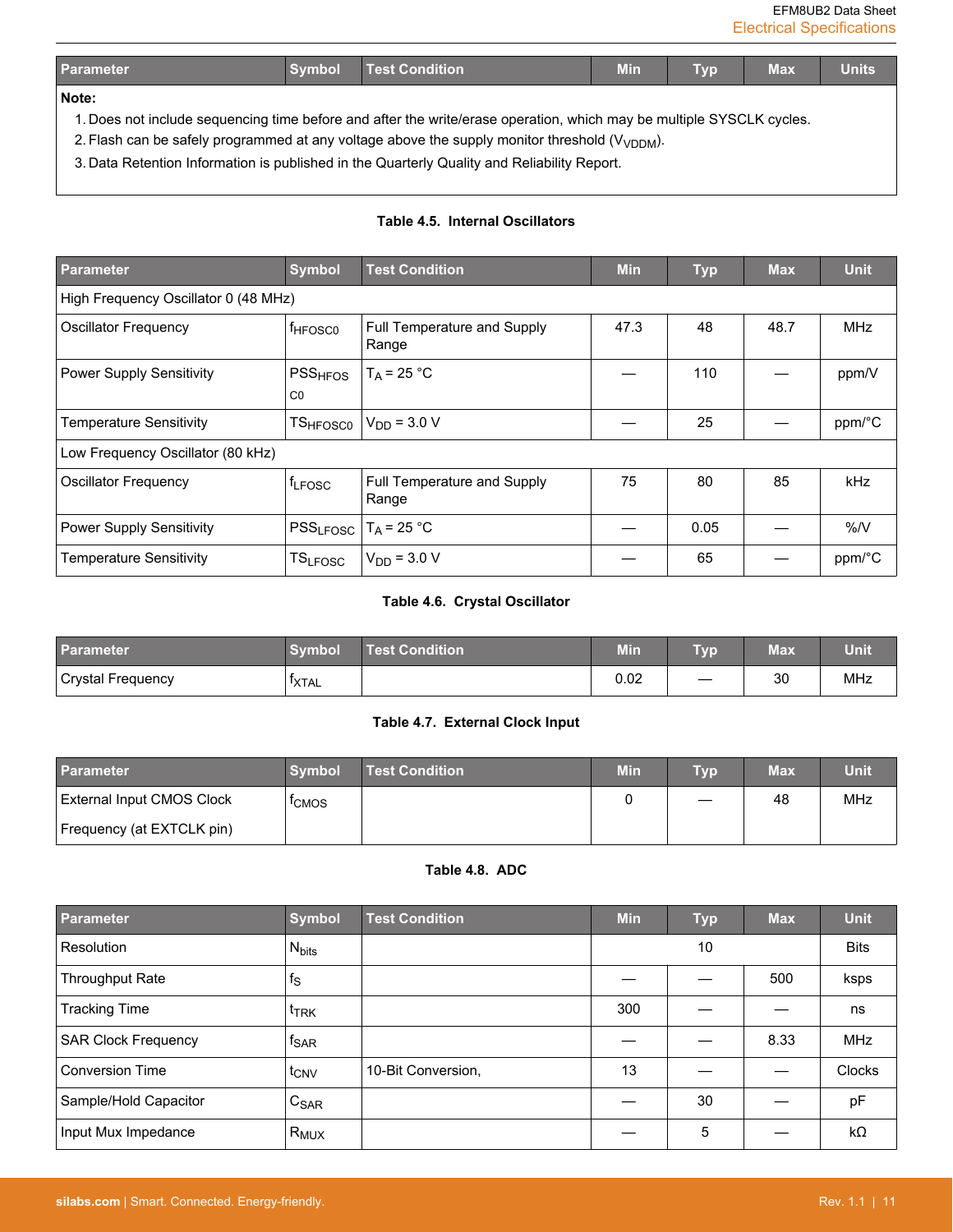| Parameter                                                                         | <b>Symbol</b>         | <b>Test Condition</b>      | <b>Min</b>  | <b>Typ</b> | <b>Max</b>             | <b>Unit</b> |  |
|-----------------------------------------------------------------------------------|-----------------------|----------------------------|-------------|------------|------------------------|-------------|--|
| Voltage Reference Range                                                           | V <sub>REF</sub>      |                            | 1           |            | <b>V<sub>DD</sub></b>  | V           |  |
| Input Voltage Range <sup>1</sup>                                                  | <b>V<sub>IN</sub></b> | Single-Ended (AIN+ - GND)  | $\mathbf 0$ |            | <b>V<sub>REF</sub></b> | $\vee$      |  |
|                                                                                   |                       | Differential (AIN+ - AIN-) | $-V_{REF}$  |            | <b>V<sub>REF</sub></b> | $\vee$      |  |
| Power Supply Rejection Ratio                                                      | <b>PSRRADC</b>        |                            |             | 70         |                        | dB          |  |
| DC Performance, VREF = 2.4 V                                                      |                       |                            |             |            |                        |             |  |
| <b>Integral Nonlinearity</b>                                                      | <b>INL</b>            |                            |             | ±0.5       | ±1                     | <b>LSB</b>  |  |
| Differential Nonlinearity (Guaran-<br>teed Monotonic)                             | <b>DNL</b>            |                            |             | ±0.5       | ±1                     | <b>LSB</b>  |  |
| <b>Offset Error</b>                                                               | EOFF                  |                            | $-2$        | 0          | $\overline{2}$         | <b>LSB</b>  |  |
| <b>Offset Temperature Coefficient</b>                                             | TC <sub>OFF</sub>     |                            |             | 0.005      |                        | $LSB$ $C$   |  |
| Slope Error                                                                       | $E_M$                 |                            |             | $-0.2$     | ±0.5                   | %           |  |
| Dynamic Performance 10 kHz Sine Wave Input 1dB below full scale, VREF = 2.4 V     |                       |                            |             |            |                        |             |  |
| Signal-to-Noise                                                                   | <b>SNR</b>            |                            | 55          | 58         |                        | dB          |  |
| Signal-to-Noise Plus Distortion                                                   | <b>SNDR</b>           |                            | 55          | 58         |                        | dB          |  |
| Total Harmonic Distortion (Up to<br>5th Harmonic)                                 | <b>THD</b>            |                            |             | $-73$      |                        | dB          |  |
| Spurious-Free Dynamic Range                                                       | <b>SFDR</b>           |                            |             | 78         |                        | dB          |  |
| Note:<br>1. Absolute input pin voltage is limited by the VDD and GND supply pins. |                       |                            |             |            |                        |             |  |

# **Table 4.9. Voltage Reference**

| <b>Parameter</b>                   | <b>Symbol</b>                          | <b>Test Condition</b>                                            |      | <b>Typ</b> | <b>Max</b> | <b>Unit</b>       |  |  |  |
|------------------------------------|----------------------------------------|------------------------------------------------------------------|------|------------|------------|-------------------|--|--|--|
| <b>On-chip Precision Reference</b> |                                        |                                                                  |      |            |            |                   |  |  |  |
| Output Voltage                     | <b>VREFP</b>                           | $T = 25 °C$                                                      | 2.38 | 2.42       | 2.46       | $\vee$            |  |  |  |
| Turn-on Time, settling to 0.5 LSB  | t <sub>VREFP</sub>                     | 4.7 $\mu$ F tantalum + 0.1 $\mu$ F ceramic<br>bypass on VREF pin |      | 3          |            | ms                |  |  |  |
|                                    |                                        | 0.1 µF ceramic bypass on VREF<br>pin                             |      | 100        |            | μs                |  |  |  |
| Load Regulation                    | LR <sub>VREFP</sub>                    | Load = 0 to 200 $\mu$ A to GND                                   |      | 360        |            | $\mu$ V / $\mu$ A |  |  |  |
| Short-circuit current              | <b>ISC<sub>VREFP</sub></b>             |                                                                  |      |            | 8          | mA                |  |  |  |
| Power Supply Rejection             | <b>PSRR<sub>VRE</sub></b><br><b>FP</b> |                                                                  |      | 140        |            | ppm/V             |  |  |  |
| <b>External Reference</b>          |                                        |                                                                  |      |            |            |                   |  |  |  |
| Input Current                      | <b>EXTREF</b>                          | Sample Rate = 500 ksps; VREF =<br>3.0V                           |      | 9          |            | μA                |  |  |  |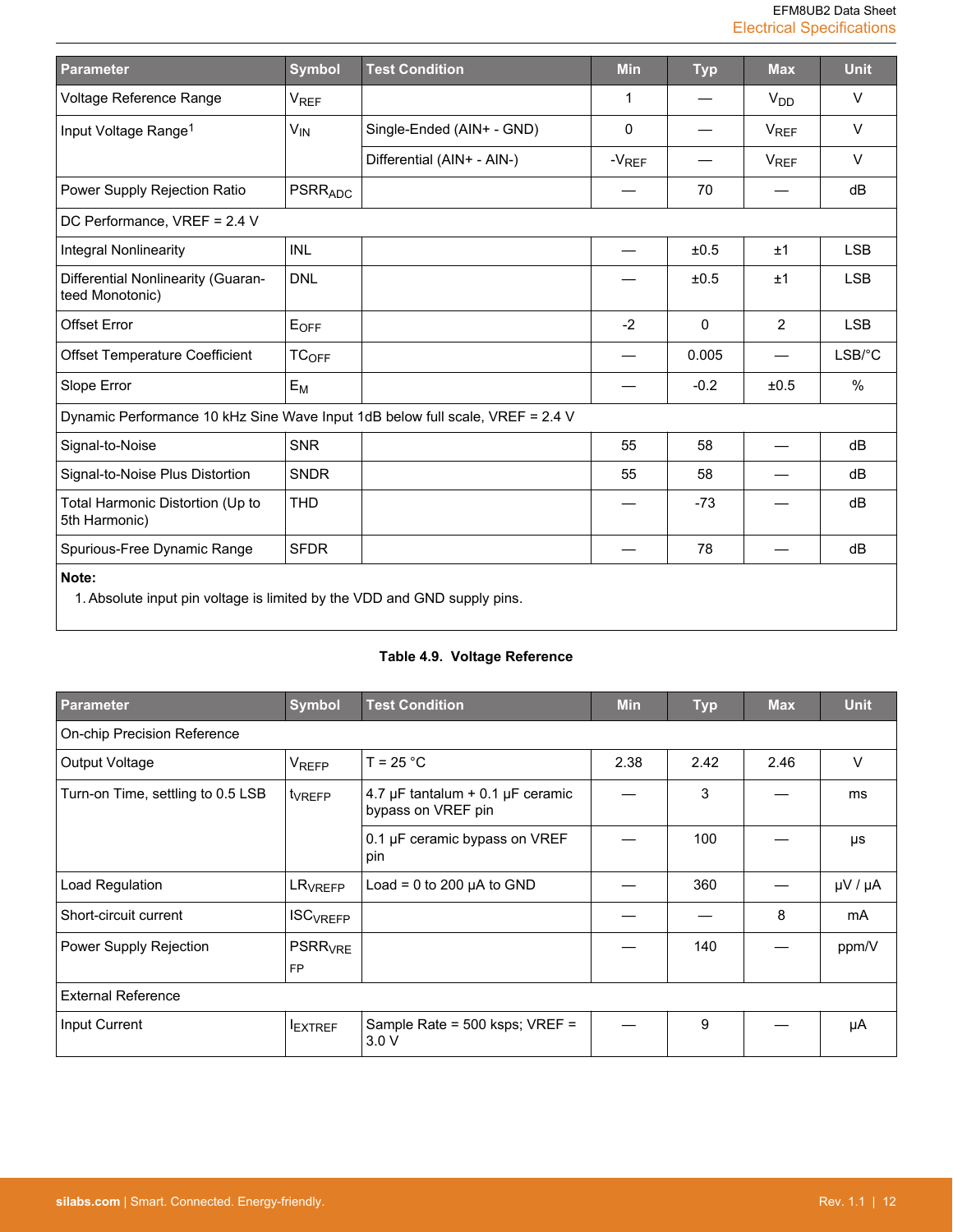# **Table 4.10. Temperature Sensor**

| <b>Parameter</b>                                             | <b>Symbol</b> | <b>Test Condition</b> | <b>Min</b> | <b>Typ</b> | <b>Max</b> | <b>Unit</b>  |  |
|--------------------------------------------------------------|---------------|-----------------------|------------|------------|------------|--------------|--|
| Offset                                                       | <b>VOFF</b>   | $T_A = 0 °C$          |            | 764        |            | mV           |  |
| Offset Error <sup>1</sup>                                    | $E_{OFF}$     | $T_A = 0 °C$          |            | 15         |            | mV           |  |
| Slope                                                        | м             |                       |            | 2.87       |            | mV/°C        |  |
| Slope Error <sup>1</sup>                                     | $E_M$         |                       |            | 120        |            | $\mu$ V/°C   |  |
| Linearity                                                    |               |                       |            | 0.5        |            | $^{\circ}$ C |  |
| Turn-on Time                                                 |               |                       |            | 1.8        |            | μs           |  |
| Note:<br>1. Represents one standard deviation from the mean. |               |                       |            |            |            |              |  |

# **Table 4.11. 5V Voltage Regulator**

| <b>Parameter</b><br><b>Symbol</b>                    |                | <b>Test Condition</b>        | <b>Min</b> | Тур                      | <b>Max</b> | <b>Unit</b> |
|------------------------------------------------------|----------------|------------------------------|------------|--------------------------|------------|-------------|
| Input Voltage Range <sup>1</sup>                     | VREGIN         |                              | 2.7        | $\overline{\phantom{0}}$ | 5.25       |             |
| Output Voltage on VDD <sup>2</sup><br><b>VREGOUT</b> |                | Output Current = 1 to 100 mA | 3.0        | 3.3                      | 3.6        |             |
| Output Current <sup>2</sup>                          | <b>IREGOUT</b> |                              |            |                          | 100        | mA          |
|                                                      |                |                              |            |                          |            |             |

## **Note:**

1. Input range specified for regulation. When an external regulator is used, VREGIN should be tied to VDD.

2. Output current is total regulator output, including any current required by the device.

# **Table 4.12. Comparators**

| <b>Parameter</b>               | <b>Symbol</b>                  | <b>Test Condition</b> | <b>Min</b> | <b>Typ</b> | <b>Max</b> | <b>Unit</b> |
|--------------------------------|--------------------------------|-----------------------|------------|------------|------------|-------------|
| Response Time, CPMD = 00       | <sup>t</sup> RESP <sub>0</sub> | +100 mV Differential  |            | 100        |            | ns          |
| (Highest Speed)                |                                | -100 mV Differential  |            | 250        |            | ns          |
| Response Time, CPMD = 11 (Low- | t <sub>RESP3</sub>             | +100 mV Differential  |            | 1.05       |            | μs          |
| est Power)                     |                                | -100 mV Differential  |            | 5.2        |            | μs          |
| Positive Hysteresis            | $HYS_{CP+}$                    | $CPHYP = 00$          |            | 0.4        |            | mV          |
| Mode $0$ (CPMD = 00)           |                                | $CPHYP = 01$          |            | 8          |            | mV          |
|                                |                                | $CPHYP = 10$          |            | 16         |            | mV          |
|                                |                                | $CPHYP = 11$          |            | 32         |            | mV          |
| <b>Negative Hysteresis</b>     | $HYSCP-$                       | $CPHYN = 00$          |            | $-0.4$     |            | mV          |
| Mode $0$ (CPMD = 00)           |                                | $CPHYN = 01$          |            | -8         |            | mV          |
|                                |                                | $CPHYN = 10$          |            | $-16$      |            | mV          |
|                                |                                | $CPHYN = 11$          |            | $-32$      |            | mV          |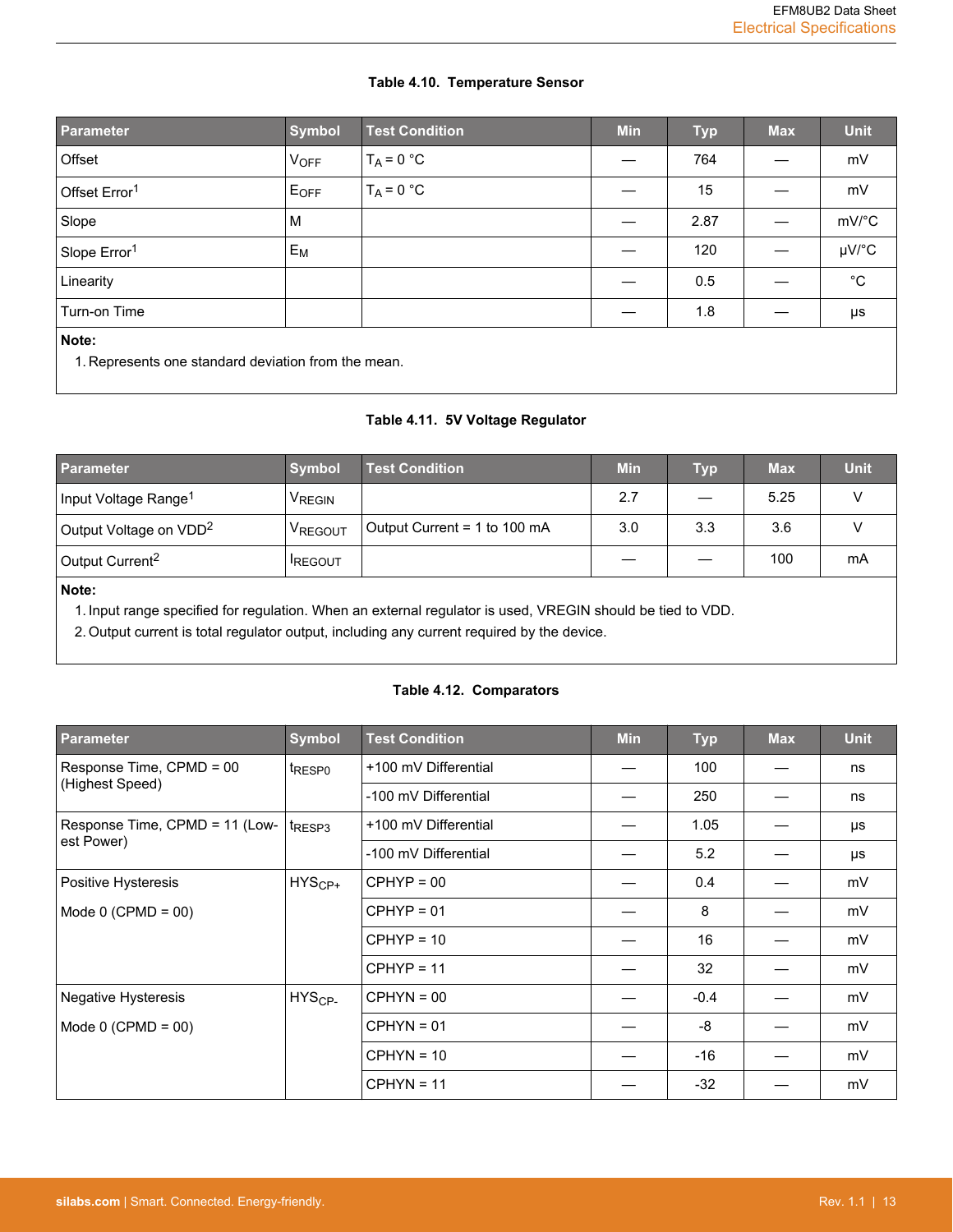| <b>Parameter</b>             | <b>Symbol</b>            | <b>Test Condition</b> | <b>Min</b>                     | <b>Typ</b>               | <b>Max</b>                       | <b>Unit</b>  |
|------------------------------|--------------------------|-----------------------|--------------------------------|--------------------------|----------------------------------|--------------|
| Positive Hysteresis          | $HYS_{CP+}$              | $CPHYP = 00$          |                                | 0.5                      | $\overline{\phantom{0}}$         | mV           |
| Mode 1 (CPMD = $01$ )        |                          | $CPHYP = 01$          | $\overline{\phantom{0}}$       | 6                        |                                  | mV           |
|                              |                          | $CPHYP = 10$          | $\overline{\phantom{0}}$       | 12                       | $\overline{\phantom{0}}$         | mV           |
|                              |                          | $CPHYP = 11$          |                                | 24                       |                                  | mV           |
| <b>Negative Hysteresis</b>   | $HYSCP-$                 | $CPHYN = 00$          |                                | $-0.5$                   | $\hspace{0.05cm}$                | mV           |
| Mode 1 (CPMD = $01$ )        |                          | $CPHYN = 01$          | $\overline{\phantom{0}}$       | -6                       | $\qquad \qquad$                  | mV           |
|                              |                          | $CPHYN = 10$          | $\overline{\phantom{0}}$       | $-12$                    |                                  | mV           |
|                              |                          | $CPHYN = 11$          | $\overline{\phantom{0}}$       | $-24$                    | $\qquad \qquad$                  | mV           |
| Positive Hysteresis          | $HYS_{CP+}$              | $CPHYP = 00$          |                                | 0.7                      | —                                | mV           |
| Mode 2 (CPMD = $10$ )        |                          | $CPHYP = 01$          |                                | 4.5                      |                                  | mV           |
|                              |                          | $CPHYP = 10$          |                                | 9                        | $\hspace{0.05cm}$                | mV           |
|                              |                          | $CPHYP = 11$          | $\qquad \qquad \longleftarrow$ | 18                       | $\qquad \qquad$                  | mV           |
| Negative Hysteresis          | HYS <sub>CP-</sub>       | $CPHYN = 00$          | $\overline{\phantom{0}}$       | $-0.6$                   |                                  | mV           |
| Mode 2 (CPMD = $10$ )        |                          | $CPHYN = 01$          | $\overline{\phantom{0}}$       | $-4.5$                   | $\overline{\phantom{0}}$         | mV           |
|                              |                          | $CPHYN = 10$          |                                | $-9$                     | $\overline{\phantom{0}}$         | mV           |
|                              |                          | $CPHYN = 11$          |                                | $-18$                    | $\overbrace{\phantom{12322111}}$ | mV           |
| Positive Hysteresis          | $HYS_{CP+}$              | $CPHYP = 00$          |                                | 1.5                      | $\overline{\phantom{0}}$         | mV           |
| Mode $3$ (CPMD = 11)         |                          | $CPHYP = 01$          |                                | 4                        | $\qquad \qquad$                  | mV           |
|                              |                          | $CPHYP = 10$          | $\overline{\phantom{0}}$       | 8                        |                                  | mV           |
|                              |                          | $CPHYP = 11$          |                                | 16                       |                                  | mV           |
| Negative Hysteresis          | HYS <sub>CP-</sub>       | $CPHYN = 00$          |                                | $-1.5$                   |                                  | mV           |
| Mode 3 (CPMD = $11$ )        |                          | $CPHYN = 01$          |                                | $-4$                     |                                  | mV           |
|                              |                          | $CPHYN = 10$          |                                | -8                       |                                  | mV           |
|                              |                          | $CPHYN = 11$          |                                | $-16$                    |                                  | mV           |
| Input Range (CP+ or CP-)     | $V_{IN}$                 |                       | $-0.25$                        | $\overline{\phantom{0}}$ | $VDD+0.25$                       | $\mathsf{V}$ |
| Input Pin Capacitance        | $C_{CP}$                 |                       |                                | 7.5                      |                                  | pF           |
| Common-Mode Rejection Ratio  | CMRR <sub>CP</sub>       |                       |                                | 60                       | —                                | dB           |
| Power Supply Rejection Ratio | <b>PSRR<sub>CP</sub></b> |                       |                                | 60                       |                                  | dB           |
| Input Offset Voltage         | $V_{OFF}$                | $T_A$ = 25 °C         | $-10$                          | $\pmb{0}$                | 10                               | mV           |

# **Table 4.13. Port I/O**

| Parameter                 | <b>Symbol</b>   | <b>Test Condition</b>  | <b>Min</b>     | <b>Typ</b> | <b>Max</b> | <b>Unit</b> |
|---------------------------|-----------------|------------------------|----------------|------------|------------|-------------|
| Output High Voltage       | V <sub>OH</sub> | $I_{OH} = -3$ mA       | $V_{DD} - 0.7$ |            |            | $\vee$      |
|                           |                 | $1_{OH}$ = -10 µA      | $V_{DD} - 0.1$ |            |            | v           |
| <b>Output Low Voltage</b> | $V_{OL}$        | $1_{OL}$ = 8.5 mA      |                |            | 0.6        | V           |
|                           |                 | $\vert I_{OL}$ = 10 µA |                |            | 0.1        | v           |
| Input High Voltage        | V <sub>IH</sub> |                        | 2.0            |            |            | v           |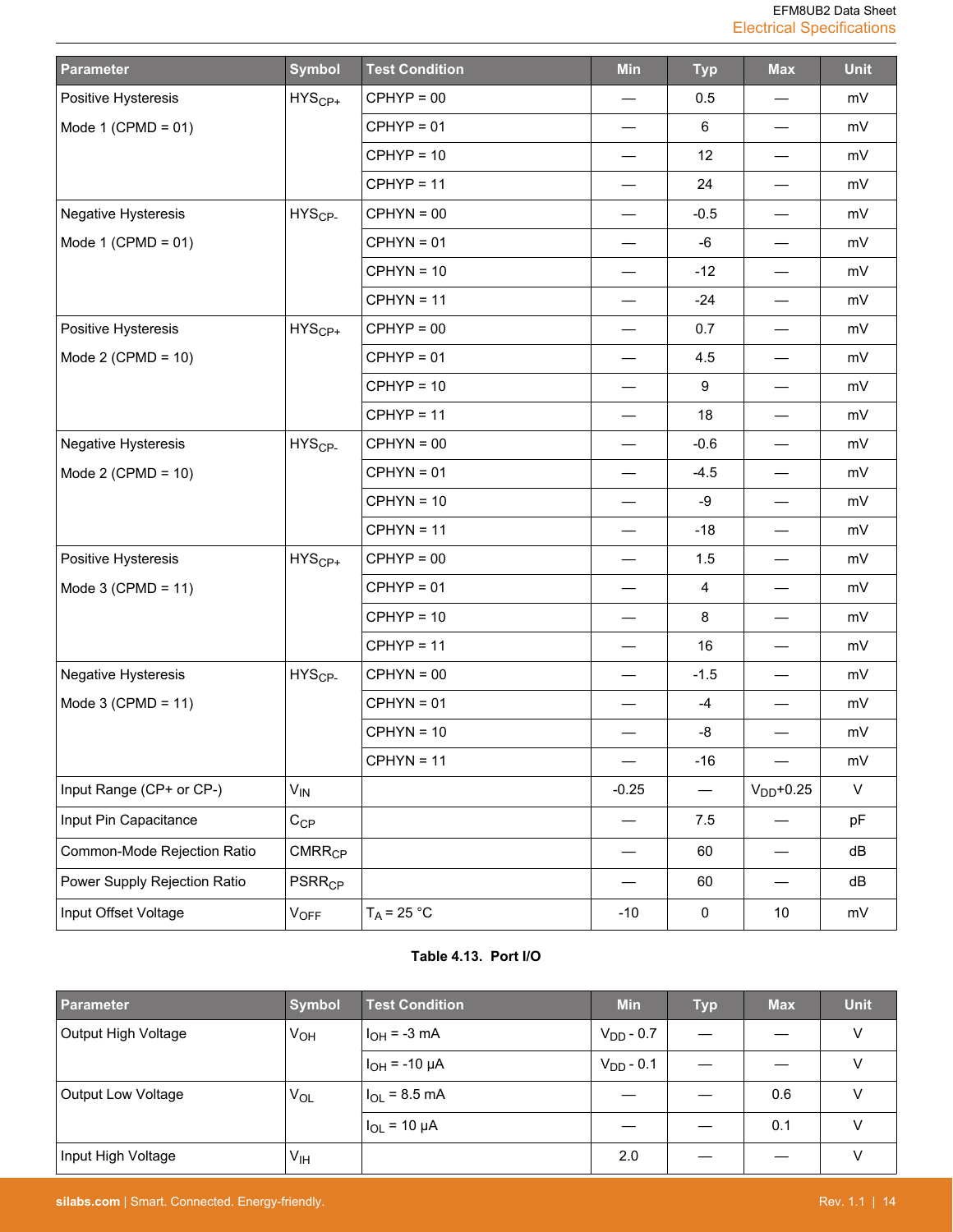| Parameter                                                    | <b>Symbol</b>   | <b>Test Condition</b>                  | <b>Min</b> | <b>Typ</b> | <b>Max</b> | <b>Unit</b> |
|--------------------------------------------------------------|-----------------|----------------------------------------|------------|------------|------------|-------------|
| Input Low Voltage                                            | $V_{IL}$        |                                        |            |            | 0.8        | V           |
| Pin Capacitance                                              | $C_{1O}$        |                                        |            | 7          |            | pF          |
| Weak Pull-Up Current                                         | I <sub>PU</sub> | $V_{DD} = 3.6$                         | -50        | $-15$      |            | μA          |
| $(V_{IN} = 0 V)$                                             |                 |                                        |            |            |            |             |
| Input Leakage (Pullups off or Ana-<br>log)                   | $I_{LK}$        | $GND < V_{IN} < V_{DD}$                | $-1$       |            |            | μA          |
| Input Leakage Current with V <sub>IN</sub><br>above $V_{DD}$ | $I_{LK}$        | $V_{DD}$ < $V_{IN}$ < $V_{DD}$ + 2.0 V | $\Omega$   | 5          | 150        | μA          |

# **Table 4.14. USB Transceiver**

| <b>Parameter</b>                                                           | <b>Symbol</b>          | <b>Test Condition</b>   | Min   | <b>Typ</b> | <b>Max</b> | <b>Unit</b> |  |
|----------------------------------------------------------------------------|------------------------|-------------------------|-------|------------|------------|-------------|--|
| Transmitter                                                                |                        |                         |       |            |            |             |  |
| Output High Voltage                                                        | $V_{OH}$               | V <sub>DD</sub> ≥ 3.0V  | 2.8   |            |            | $\vee$      |  |
| Output Low Voltage                                                         | $V_{OL}$               | $V_{DD} \ge 3.0V$       |       |            | 0.8        | $\vee$      |  |
| <b>Output Crossover Point</b>                                              | <b>V<sub>CRS</sub></b> |                         | 1.3   |            | 2.0        | $\vee$      |  |
| Output Impedance                                                           | Z <sub>DRV</sub>       | Driving High            |       | 38         |            | Ω           |  |
|                                                                            |                        | Driving Low             |       | 38         |            |             |  |
| Pull-up Resistance                                                         | $R_{PU}$               | Full Speed (D+ Pull-up) | 1.425 | 1.5        | 1.575      | $k\Omega$   |  |
|                                                                            |                        | Low Speed (D- Pull-up)  |       |            |            |             |  |
| Output Rise Time                                                           | $T_R$                  | Low Speed               | 75    |            | 300        | ns          |  |
|                                                                            |                        | <b>Full Speed</b>       | 4     |            | 20         | ns          |  |
| <b>Output Fall Time</b>                                                    | $T_F$                  | Low Speed               | 75    |            | 300        | ns          |  |
|                                                                            |                        | <b>Full Speed</b>       | 4     |            | 20         | ns          |  |
| Receiver                                                                   |                        |                         |       |            |            | $\vee$      |  |
| Differential Input                                                         | V <sub>DI</sub>        | $ (D+) - (D-) $         | 0.2   |            |            | $\vee$      |  |
| Sensitivity                                                                |                        |                         |       |            |            |             |  |
| Differential Input Common Mode<br>Range                                    | $V_{CM}$               |                         | 0.8   |            | 2.5        | $\vee$      |  |
| Input Leakage Current                                                      | I <sub>L</sub>         | <b>Pullups Disabled</b> |       | 1.0        |            | μA          |  |
| Refer to the USB Specification for timing diagrams and symbol definitions. |                        |                         |       |            |            |             |  |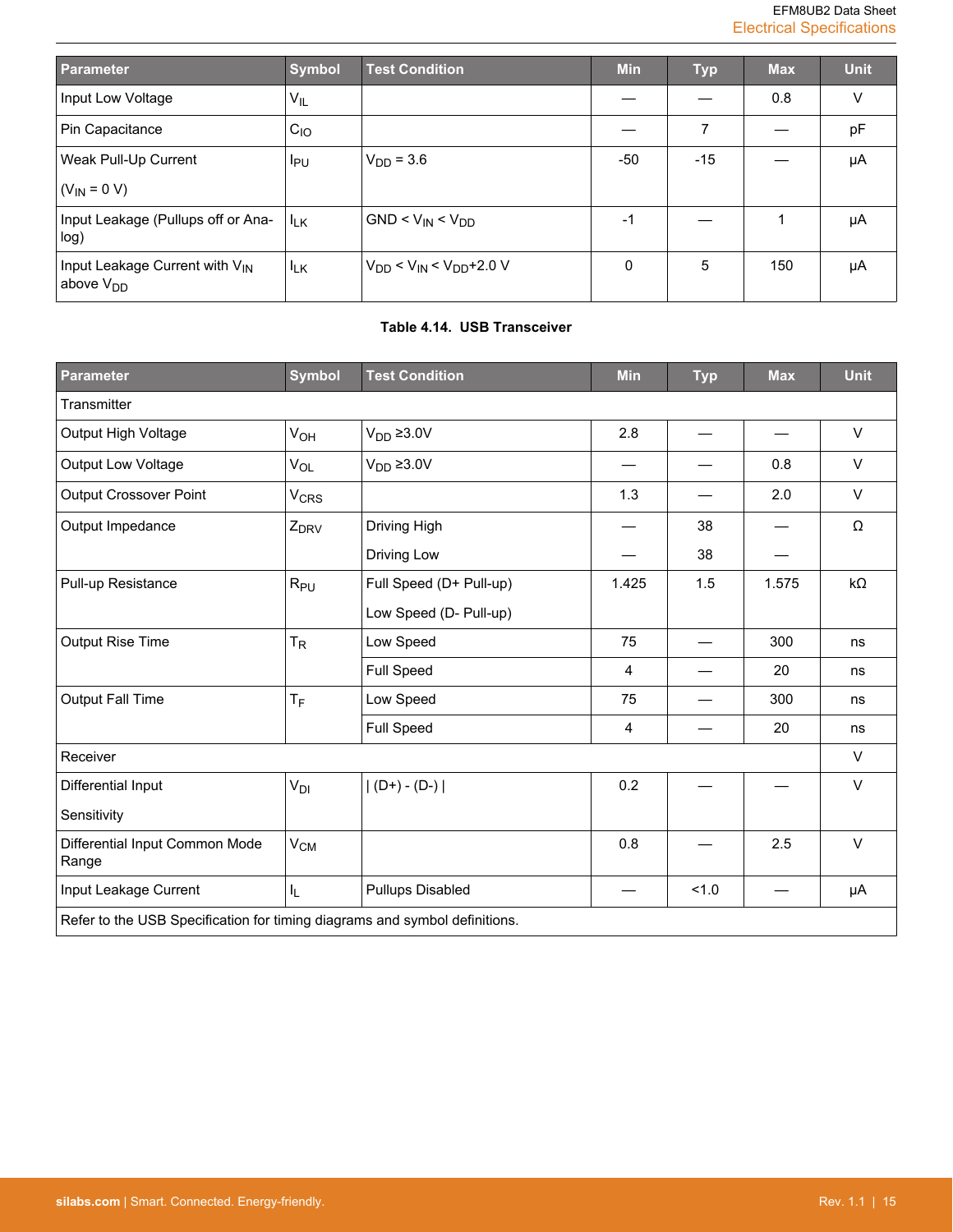#### <span id="page-16-0"></span>**4.2 Thermal Conditions**

## **Table 4.15. Thermal Conditions**

| <b>Parameter</b>                                                                                     | <b>Symbol</b> | <b>Test Condition</b> | <b>Min</b> | Тур | <b>Max</b> | <b>Unit</b> |  |  |
|------------------------------------------------------------------------------------------------------|---------------|-----------------------|------------|-----|------------|-------------|--|--|
| <b>Thermal Resistance</b>                                                                            | $\theta_{JA}$ | QFP48 Packages        |            | 60  |            | °C/W        |  |  |
|                                                                                                      |               | QFP32 Packages        |            | 80  |            | °C/W        |  |  |
|                                                                                                      |               | QFN32 Packages        |            | 28  |            | °C/W        |  |  |
| Note:<br>1. Thermal resistance assumes a multi-layer PCB with any exposed pad soldered to a PCB pad. |               |                       |            |     |            |             |  |  |

#### **4.3 Absolute Maximum Ratings**

Stresses above those listed in Table 4.16 Absolute Maximum Ratings on page 16 may cause permanent damage to the device. This is a stress rating only and functional operation of the devices at those or any other conditions above those indicated in the operation listings of this specification is not implied. Exposure to maximum rating conditions for extended periods may affect device reliability. For more information on the available quality and reliability data, see the Quality and Reliability Monitor Report at [http://www.silabs.com/](http://www.silabs.com/support/quality/pages/default.aspx) [support/quality/pages/default.aspx.](http://www.silabs.com/support/quality/pages/default.aspx)

# **Parameter Symbol Test Condition Min Max Unit** Ambient Temperature Under Bias 125 °C Storage Temperature T<sub>STG</sub>  $\vert$  T<sub>STG</sub>  $\vert$  450  $\vert$  <sup>o</sup>C Voltage on VDD  $\vert$  V<sub>DD</sub>  $\vert$   $\vert$   $\vert$   $\vert$   $\vert$  GND-0.3  $\vert$   $\vert$  4.2  $\vert$  V Voltage on VREGIN  $|V_{\text{REGIN}}|$   $|V_{\text{REGIN}}|$   $|V_{\text{REGIN}}|$   $|V_{\text{REGIN}}|$   $|V_{\text{EGIN}}|$   $|V_{\text{EGIN}}|$   $|V_{\text{EGIN}}|$   $|V_{\text{EGIN}}|$   $|V_{\text{EGIN}}|$   $|V_{\text{EGIN}}|$   $|V_{\text{EGIN}}|$   $|V_{\text{EGIN}}|$   $|V_{\text{EGIN}}|$   $|V_{\text{EGIN}}|$   $|V_{\text{EGIN}}|$   $|V_{\text{EG$ Voltage on I/O, RSTb, or VBUS pins  $|V_{\text{IN}}|$   $|V_{\text{DD}}$  > 2.2 V  $|V_{\text{S}}|$  GND-0.3  $|$  5.8 V VDD < 2.2 V GND-0.3 VDD+3.6 V Total Current Sunk into Supply Pin IV<sub>DD</sub> I Solution Sunk into Supply Pin III D<sub>VDD</sub> Solution Sunk into Supply Pin Total Current Sourced out of Ground Pin I<sub>GND</sub> │ │ │ │ │ │ │ 500 │ ─ │ mA Current Sourced or Sunk by any I/O Pin or RSTb IIO -100 100 mA

#### **Table 4.16. Absolute Maximum Ratings**

#### **Note:**

1. Exposure to maximum rating conditions for extended periods may affect device reliability.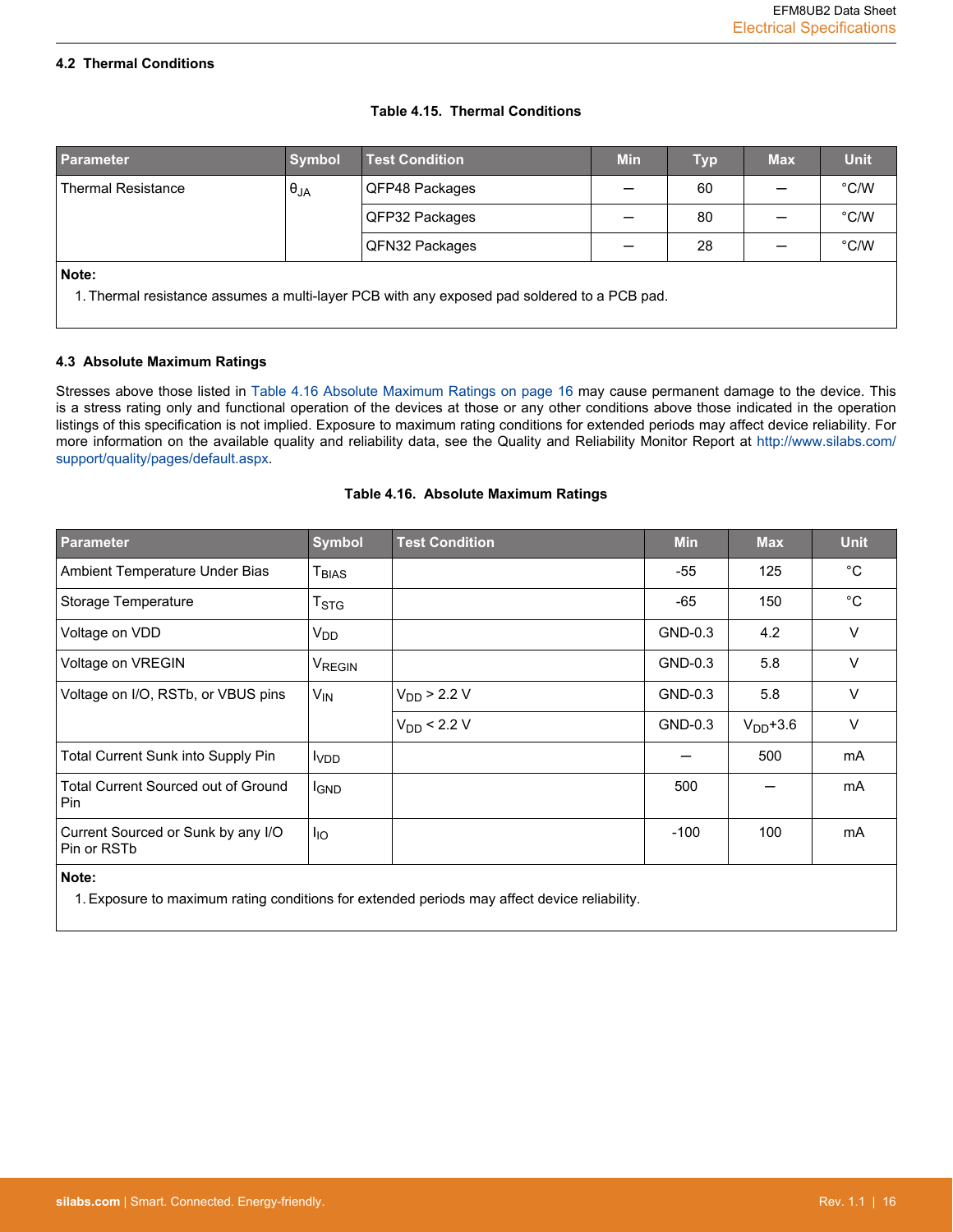# <span id="page-17-0"></span>**4.4 Typical Performance Curves**



**Figure 4.1. Typical Operating Supply Current using HFOSC0**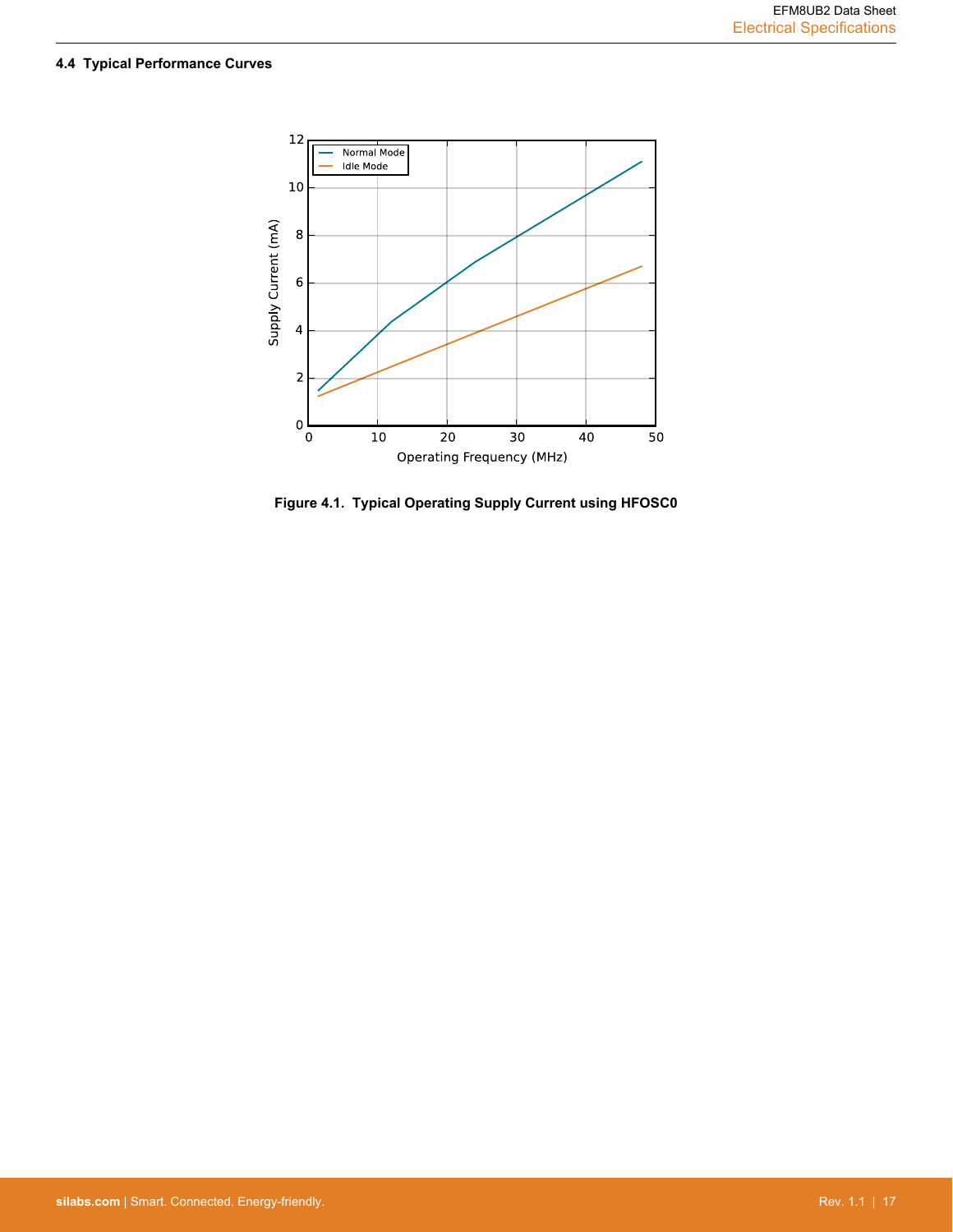# <span id="page-18-0"></span>**5. Typical Connection Diagrams**

## **5.1 Power**

Figure 5.1 Connection Diagram with Voltage Regulator Used and USB Connected (Bus-Powered) on page 18 shows a typical connection diagram for the power pins of the EFM8UB2 devices when the internal regulator used and USB is connected (bus-powered). The VBUS signal is used to detect when USB is connected to a host device.





[Figure 5.2 Connection Diagram with Voltage Regulator Used and USB Connected \(Self-Powered\) on page 19](#page-19-0) shows a typical connection diagram for the power pins of the EFM8UB2 devices when the internal regulator used and USB is connected (self-powered). The VBUS signal is used to detect when USB is connected to a host device and is shown with a resistor divider. This resistor divider (or functionally-equivalent circuit) on VBUS is required to meet the absolute maximum voltage on VBUS specification for self-powered systems where VDD and VIO may be unpowered when VBUS is connected to 5 V.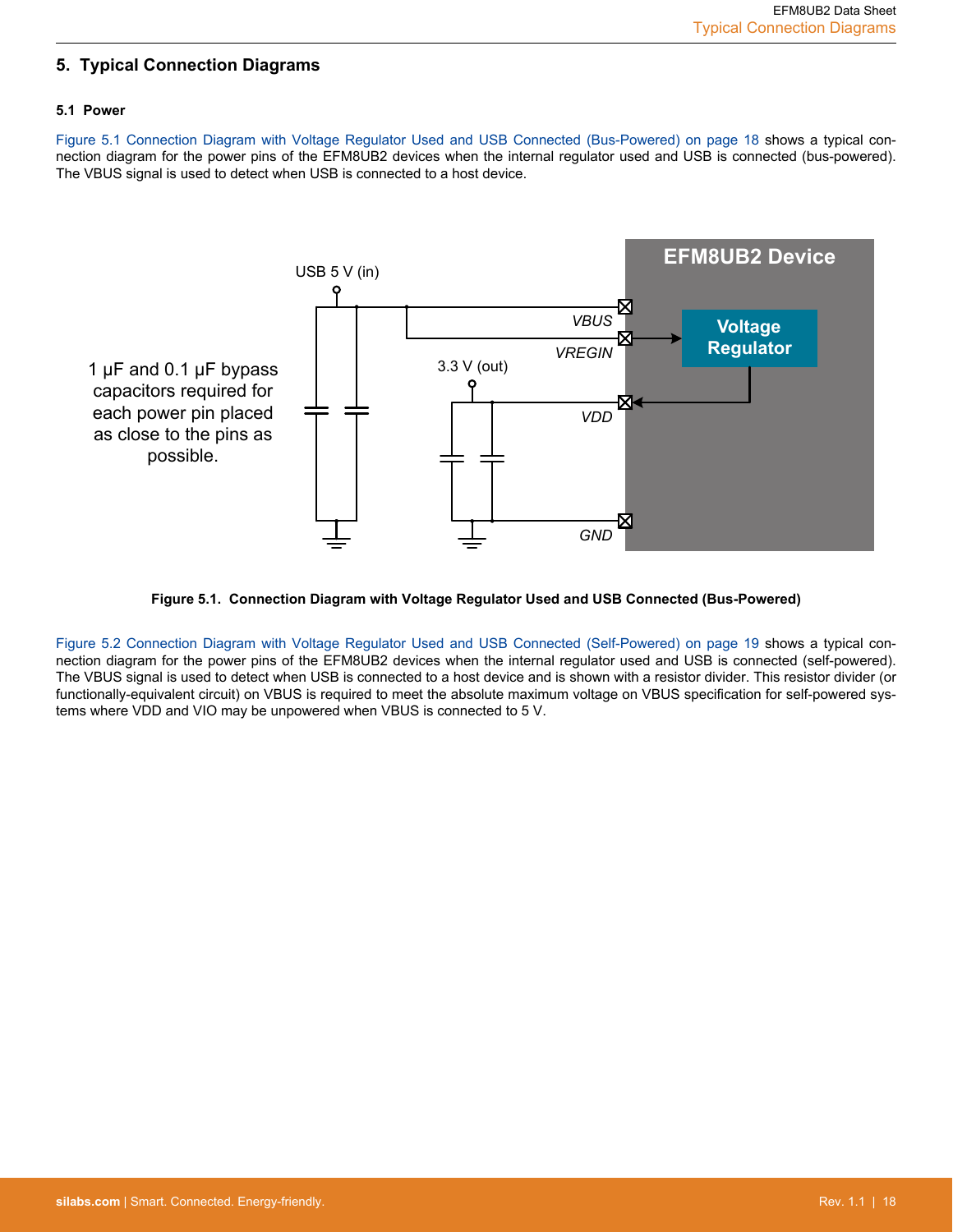<span id="page-19-0"></span>

**Figure 5.2. Connection Diagram with Voltage Regulator Used and USB Connected (Self-Powered)**

# **5.2 USB**

Figure 5.3 Connection Diagram for USB Pins on page 19 shows a typical connection diagram for the USB pins of the EFM8UB2 devices including ESD protection diodes on the USB pins.



**Figure 5.3. Connection Diagram for USB Pins**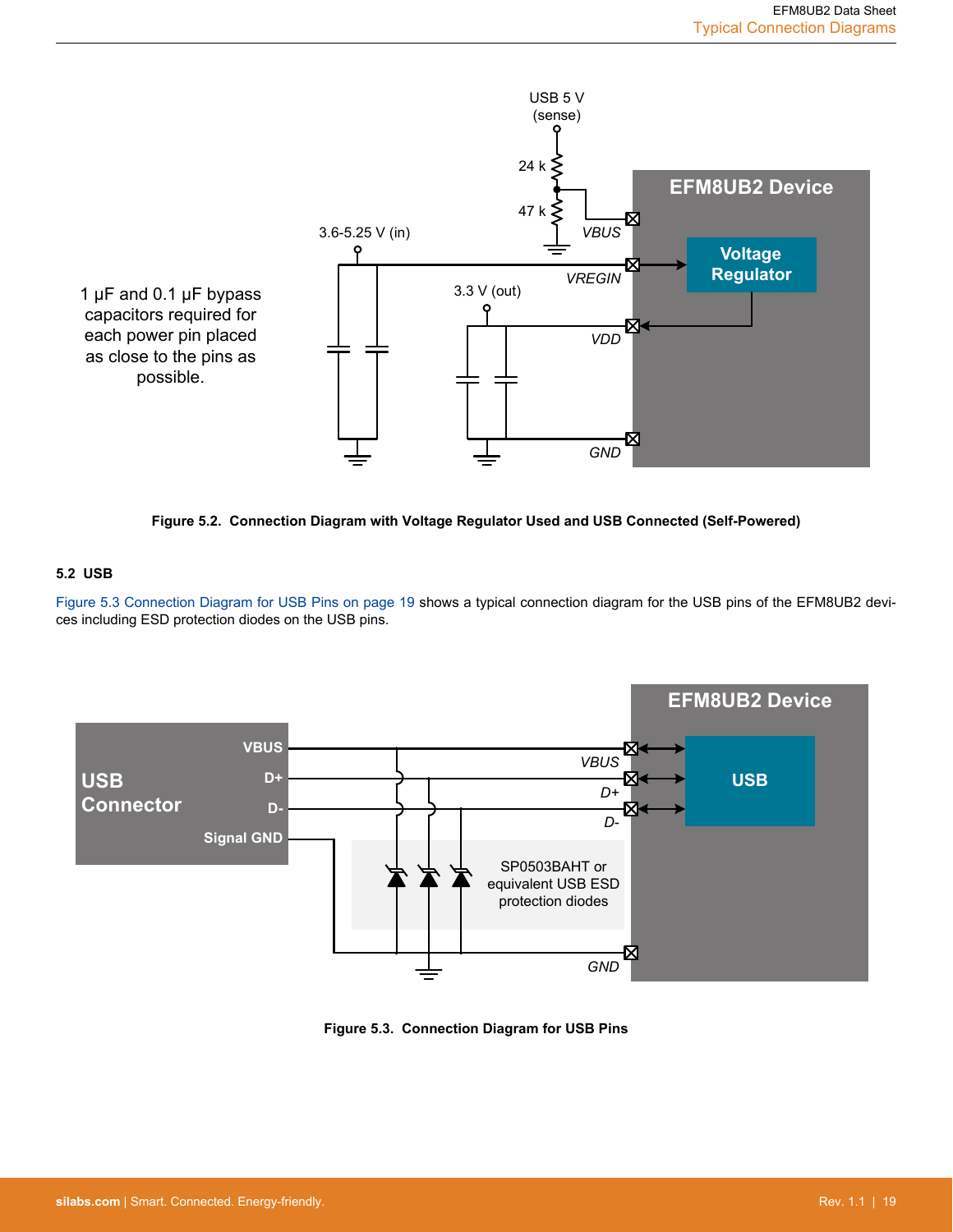## <span id="page-20-0"></span>**5.3 Voltage Reference (VREF)**

Figure 5.4 Connection Diagram for Internal Voltage Reference on page 20 shows a typical connection diagram for the voltage reference (VREF) pin of the EFM8UB2 devices when using the internal voltage reference. When using an external voltage reference, consult the external reference data sheet for connection recommendations.



**Figure 5.4. Connection Diagram for Internal Voltage Reference**

#### **5.4 Other Connections**

Other components or connections may be required to meet the system-level requirements. Application Note AN203: "8-bit MCU Printed Circuit Board Design Notes" contains detailed information on these connections. Application Notes can be accessed on the Silicon Labs website [\(www.silabs.com/8bit-appnotes\)](http://www.silabs.com/8bit-appnotes).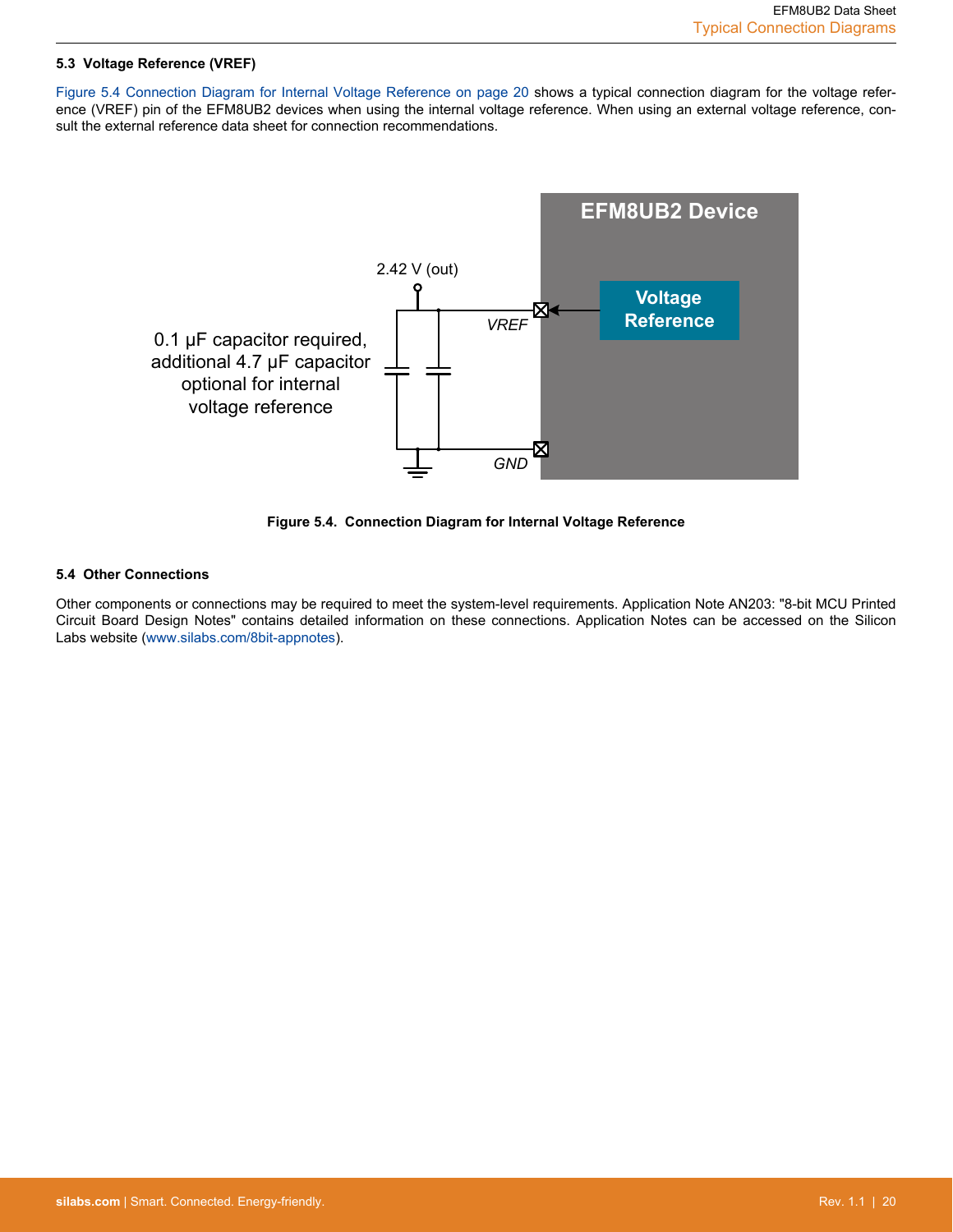# <span id="page-21-0"></span>**6. Pin Definitions**

# **6.1 EFM8UB2x-QFP48 Pin Definitions**



**Figure 6.1. EFM8UB2x-QFP48 Pinout**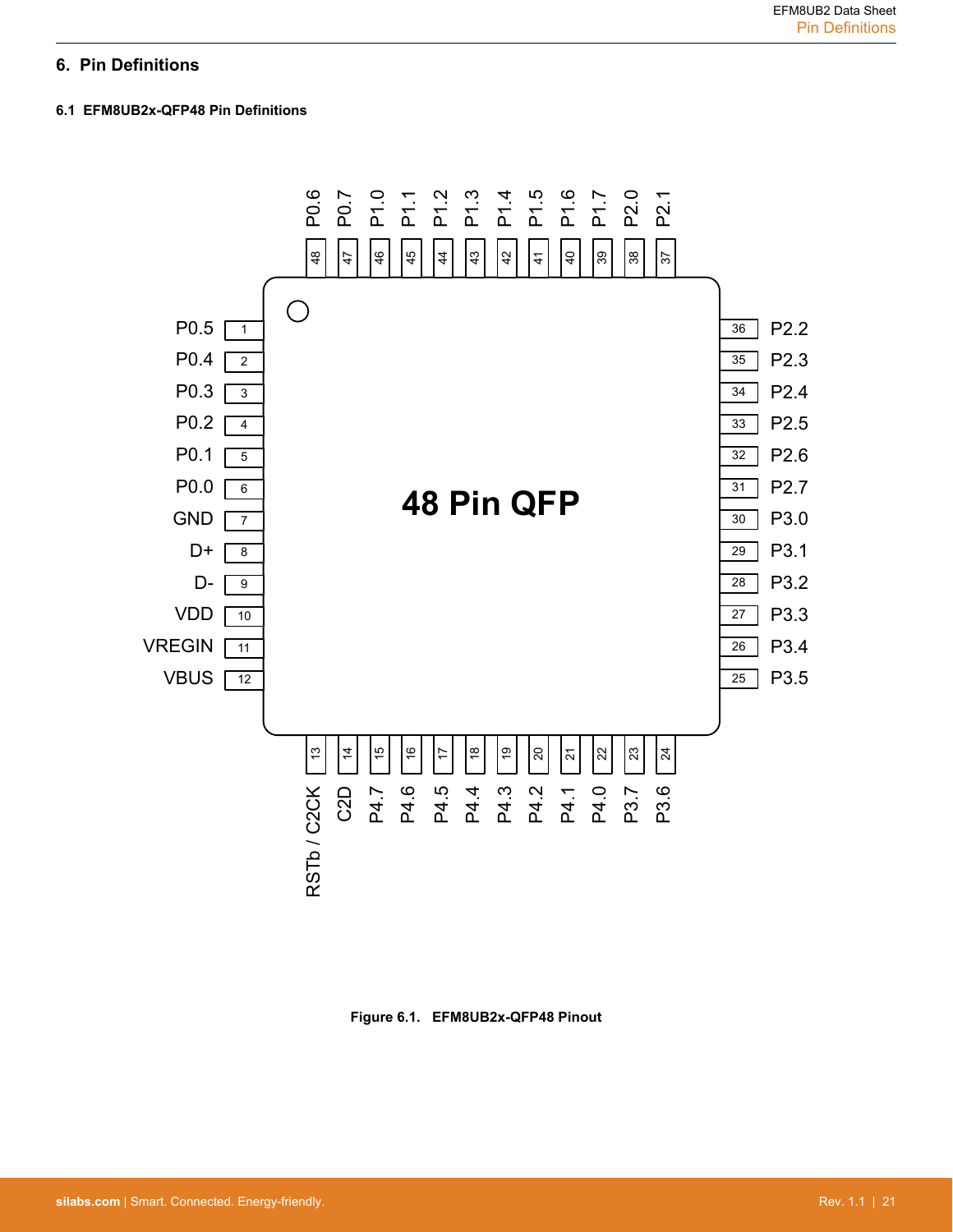| Pin<br><b>Number</b>    | <b>Pin Name</b>   | <b>Description</b>          | <b>Crossbar Capability</b> | <b>Additional Digital</b><br><b>Functions</b> | <b>Analog Functions</b> |
|-------------------------|-------------------|-----------------------------|----------------------------|-----------------------------------------------|-------------------------|
| 1                       | P0.5              | Multifunction I/O           | Yes                        | UART0_RX                                      |                         |
|                         |                   |                             |                            | <b>INT0.5</b>                                 |                         |
|                         |                   |                             |                            | <b>INT1.5</b>                                 |                         |
| $\overline{2}$          | P0.4              | Multifunction I/O           | Yes                        | UART0_TX                                      | ADC0P.18                |
|                         |                   |                             |                            | <b>INT0.4</b>                                 | ADCON.18                |
|                         |                   |                             |                            | <b>INT1.4</b>                                 | CMP0N.4                 |
| 3                       | P0.3              | Multifunction I/O           | Yes                        | <b>INT0.3</b>                                 | ADC0P.17                |
|                         |                   |                             |                            | <b>INT1.3</b>                                 | ADC0N.17                |
|                         |                   |                             |                            |                                               | CMP0P.4                 |
| $\overline{\mathbf{4}}$ | P0.2              | Multifunction I/O           | Yes                        | <b>INTO.2</b>                                 |                         |
|                         |                   |                             |                            | <b>INT1.2</b>                                 |                         |
| 5                       | P0.1              | Multifunction I/O           | Yes                        | <b>INTO.1</b>                                 |                         |
|                         |                   |                             |                            | <b>INT1.1</b>                                 |                         |
| 6                       | P0.0              | Multifunction I/O           | Yes                        | <b>INTO.0</b>                                 |                         |
|                         |                   |                             |                            | <b>INT1.0</b>                                 |                         |
| $\overline{7}$          | <b>GND</b>        | Ground                      |                            |                                               |                         |
| 8                       | D+                | <b>USB Data Positive</b>    |                            |                                               |                         |
| 9                       | D-                | <b>USB Data Negative</b>    |                            |                                               |                         |
| $10\,$                  | <b>VDD</b>        | Supply Power Input /        |                            |                                               |                         |
|                         |                   | 5V Regulator Output         |                            |                                               |                         |
| 11                      | <b>VREGIN</b>     | 5V Regulator Input          |                            |                                               |                         |
| 12                      | <b>VBUS</b>       | <b>USB VBUS Sense Input</b> |                            | <b>VBUS</b>                                   |                         |
| 13                      | RST/              | Active-low Reset /          |                            |                                               |                         |
|                         | C <sub>2</sub> CK | C2 Debug Clock              |                            |                                               |                         |
| 14                      | C <sub>2</sub> D  | C2 Debug Data               |                            |                                               |                         |
| 15                      | P4.7              | Multifunction I/O           |                            | EMIF_D7                                       | ADC0P.34                |
|                         |                   |                             |                            | EMIF_AD7m                                     | ADC0N.34                |
| 16                      | P4.6              | Multifunction I/O           |                            | EMIF_D6                                       | ADC0P.15                |
|                         |                   |                             |                            | EMIF_AD6m                                     | ADCON.15                |
|                         |                   |                             |                            |                                               | CMP1N.3                 |
| 17                      | P4.5              | Multifunction I/O           |                            | EMIF_D5                                       | ADC0P.14                |
|                         |                   |                             |                            | EMIF_AD5m                                     | ADC0N.14                |
|                         |                   |                             |                            |                                               | CMP1P.3                 |

# **Table 6.1. Pin Definitions for EFM8UB2x-QFP48**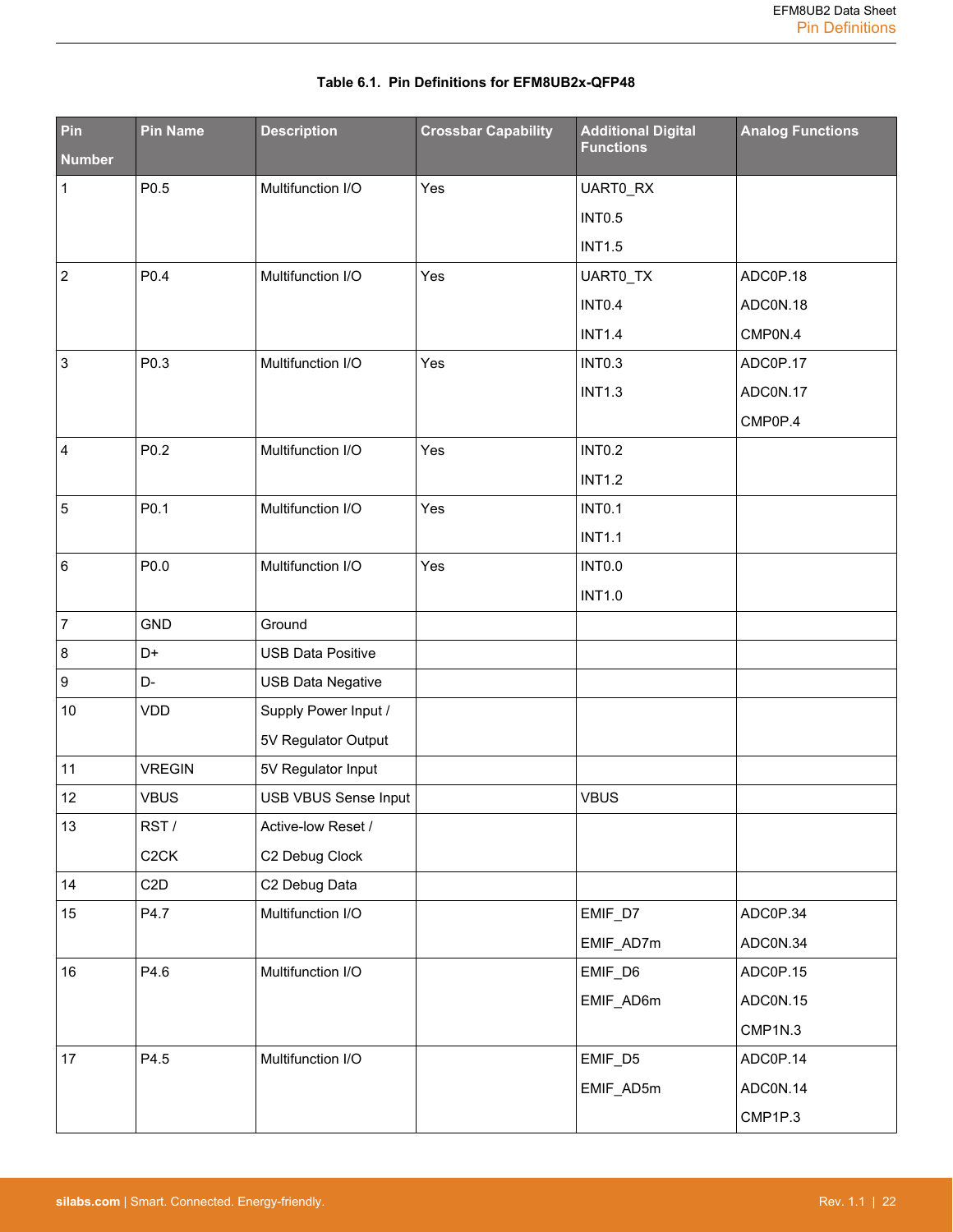| Pin           | <b>Pin Name</b>  | <b>Description</b> | <b>Crossbar Capability</b> | <b>Additional Digital</b><br><b>Functions</b> | <b>Analog Functions</b> |
|---------------|------------------|--------------------|----------------------------|-----------------------------------------------|-------------------------|
| <b>Number</b> |                  |                    |                            |                                               |                         |
| 18            | P4.4             | Multifunction I/O  |                            | EMIF_D4                                       | ADC0P.13                |
|               |                  |                    |                            | EMIF_AD4m                                     | ADCON.13                |
|               |                  |                    |                            |                                               | CMP0N.3                 |
| 19            | P4.3             | Multifunction I/O  |                            | EMIF_D3                                       | ADC0P.12                |
|               |                  |                    |                            | EMIF_AD3m                                     | ADCON.12                |
|               |                  |                    |                            |                                               | CMP0P.3                 |
| 20            | P4.2             | Multifunction I/O  |                            | EMIF_D2                                       | ADC0P.33                |
|               |                  |                    |                            | EMIF_AD2m                                     | ADC0N.33                |
| 21            | P4.1             | Multifunction I/O  |                            | EMIF_D1                                       | ADC0P.32                |
|               |                  |                    |                            | EMIF_AD1m                                     | ADC0N.32                |
| 22            | P4.0             | Multifunction I/O  |                            | EMIF_D0                                       | ADC0P.11                |
|               |                  |                    |                            | EMIF_AD0m                                     | ADCON.11                |
|               |                  |                    |                            |                                               | CMP1N.2                 |
| 23            | P3.7             | Multifunction I/O  | Yes                        | EMIF_A7                                       | ADC0P.10                |
|               |                  |                    |                            | EMIF_A15m                                     | ADC0N.10                |
|               |                  |                    |                            |                                               | CMP1P.2                 |
| 24            | P3.6             | Multifunction I/O  | Yes                        | EMIF_A6                                       | ADC0P.29                |
|               |                  |                    |                            | EMIF_A14m                                     | ADC0N.29                |
| 25            | P3.5             | Multifunction I/O  | Yes                        | EMIF_A5                                       | ADC0P.9                 |
|               |                  |                    |                            | EMIF_A13m                                     | ADC0N.9                 |
|               |                  |                    |                            |                                               | CMP0N.2                 |
| 26            | P3.4             | Multifunction I/O  | Yes                        | EMIF_A4                                       | ADC0P.8                 |
|               |                  |                    |                            | EMIF_A12m                                     | ADCON.8                 |
|               |                  |                    |                            |                                               | CMP0P.2                 |
| 27            | P3.3             | Multifunction I/O  | Yes                        | EMIF_A3                                       | ADC0P.28                |
|               |                  |                    |                            | EMIF_A11m                                     | ADC0N.28                |
| 28            | P3.2             | Multifunction I/O  | Yes                        | EMIF_A2                                       | ADC0P.27                |
|               |                  |                    |                            | EMIF_A10m                                     | ADC0N.27                |
| 29            | P3.1             | Multifunction I/O  | Yes                        | EMIF_A1                                       | ADC0P.7                 |
|               |                  |                    |                            | EMIF_A9m                                      | ADC0N.7                 |
|               |                  |                    |                            |                                               | CMP1N.1                 |
| $30\,$        | P3.0             | Multifunction I/O  | Yes                        | EMIF_A0                                       | ADC0P.6                 |
|               |                  |                    |                            | EMIF_A8m                                      | ADC0N.6                 |
|               |                  |                    |                            |                                               | CMP1P.1                 |
| 31            | P <sub>2.7</sub> | Multifunction I/O  | Yes                        | EMIF_A15                                      | ADC0P.26                |
|               |                  |                    |                            |                                               | ADC0N.26                |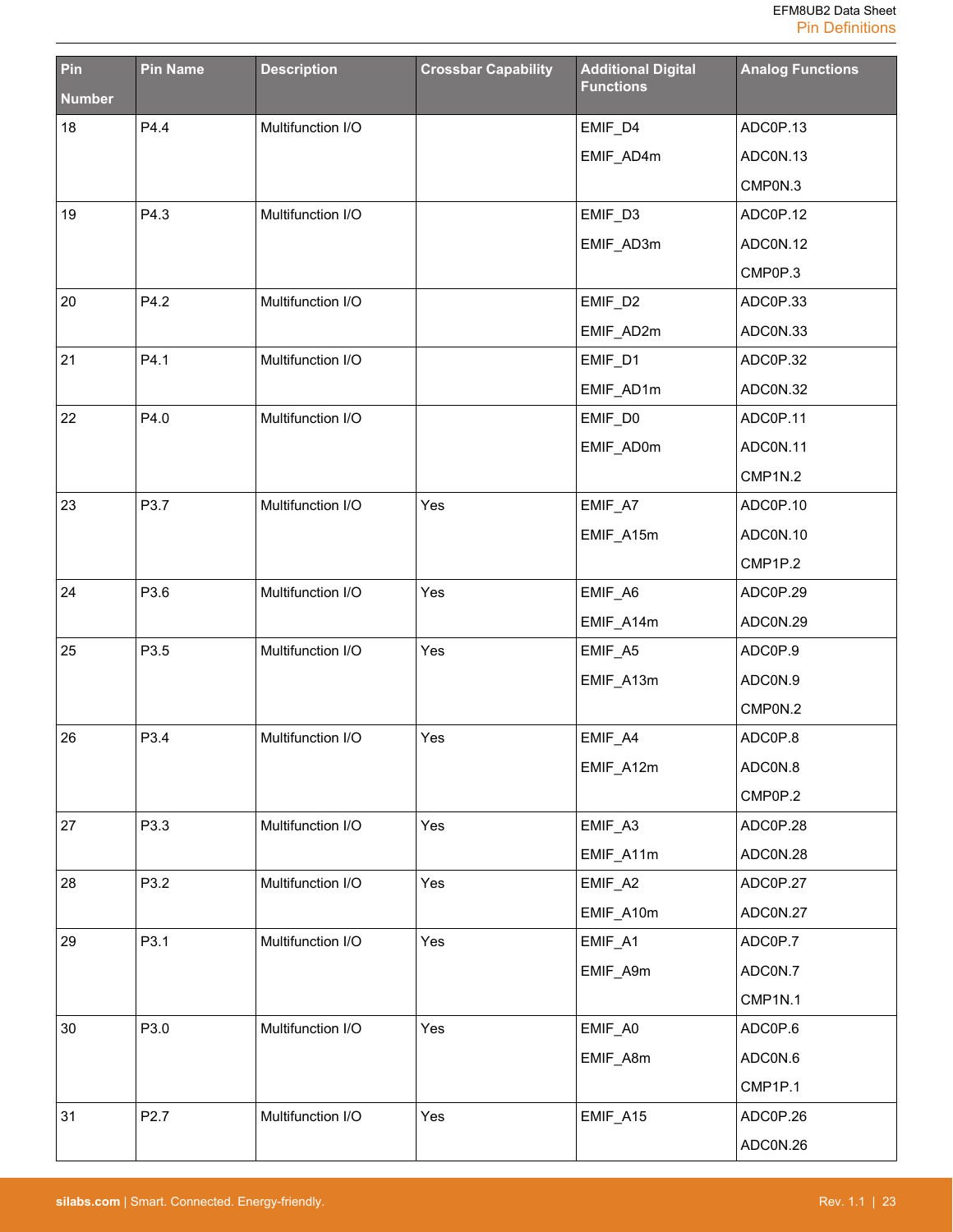| Pin           | <b>Pin Name</b> | <b>Description</b> | <b>Crossbar Capability</b> | <b>Additional Digital</b><br><b>Functions</b> | <b>Analog Functions</b> |
|---------------|-----------------|--------------------|----------------------------|-----------------------------------------------|-------------------------|
| <b>Number</b> |                 |                    |                            |                                               |                         |
| 32            | P2.6            | Multifunction I/O  | Yes                        | EMIF_A14                                      | ADC0P.5                 |
|               |                 |                    |                            |                                               | ADC0N.5                 |
|               |                 |                    |                            |                                               | CMP0N.1                 |
| 33            | P2.5            | Multifunction I/O  | Yes                        | EMIF_A13                                      | ADC0P.4                 |
|               |                 |                    |                            |                                               | ADC0N.4                 |
|               |                 |                    |                            |                                               | CMP0P.1                 |
| 34            | P2.4            | Multifunction I/O  | Yes                        | EMIF_A12                                      | ADC0P.25                |
|               |                 |                    |                            |                                               | ADC0N.25                |
| 35            | P2.3            | Multifunction I/O  | Yes                        | EMIF_A11                                      | ADC0P.3                 |
|               |                 |                    |                            |                                               | ADCON.3                 |
|               |                 |                    |                            |                                               | CMP1N.0                 |
| 36            | P2.2            | Multifunction I/O  | Yes                        | EMIF_A10                                      | ADC0P.2                 |
|               |                 |                    |                            |                                               | ADC0N.2                 |
|               |                 |                    |                            |                                               | CMP1P.0                 |
| 37            | P2.1            | Multifunction I/O  | Yes                        | EMIF_A9                                       | ADC0P.1                 |
|               |                 |                    |                            |                                               | ADCON.1                 |
|               |                 |                    |                            |                                               | CMP0N.0                 |
| 38            | P2.0            | Multifunction I/O  | Yes                        | EMIF_A8                                       | ADC0P.0                 |
|               |                 |                    |                            |                                               | ADCON.0                 |
|               |                 |                    |                            |                                               | CMP0P.0                 |
| 39            | P1.7            | Multifunction I/O  | Yes                        | EMIF_WRb                                      | ADC0P.24                |
|               |                 |                    |                            |                                               | ADC0N.24                |
| 40            | P1.6            | Multifunction I/O  | Yes                        | EMIF_RDb                                      | ADC0P.23                |
|               |                 |                    |                            |                                               | ADCON.23                |
| 41            | P1.5            | Multifunction I/O  | Yes                        |                                               | <b>VREF</b>             |
| 42            | P1.4            | Multifunction I/O  | Yes                        | <b>CNVSTR</b>                                 |                         |
| 43            | P1.3            | Multifunction I/O  | Yes                        | EMIF_ALEm                                     | ADC0P.22                |
|               |                 |                    |                            |                                               | ADC0N.22                |
| 44            | P1.2            | Multifunction I/O  | Yes                        |                                               | ADC0P.20                |
|               |                 |                    |                            |                                               | ADC0N.20                |
|               |                 |                    |                            |                                               | CMP1N.4                 |
| 45            | P1.1            | Multifunction I/O  | Yes                        |                                               | ADC0P.19                |
|               |                 |                    |                            |                                               | ADC0N.19                |
|               |                 |                    |                            |                                               | CMP1P.4                 |
| 46            | P1.0            | Multifunction I/O  | Yes                        |                                               | ADC0P.21                |
|               |                 |                    |                            |                                               | ADCON.21                |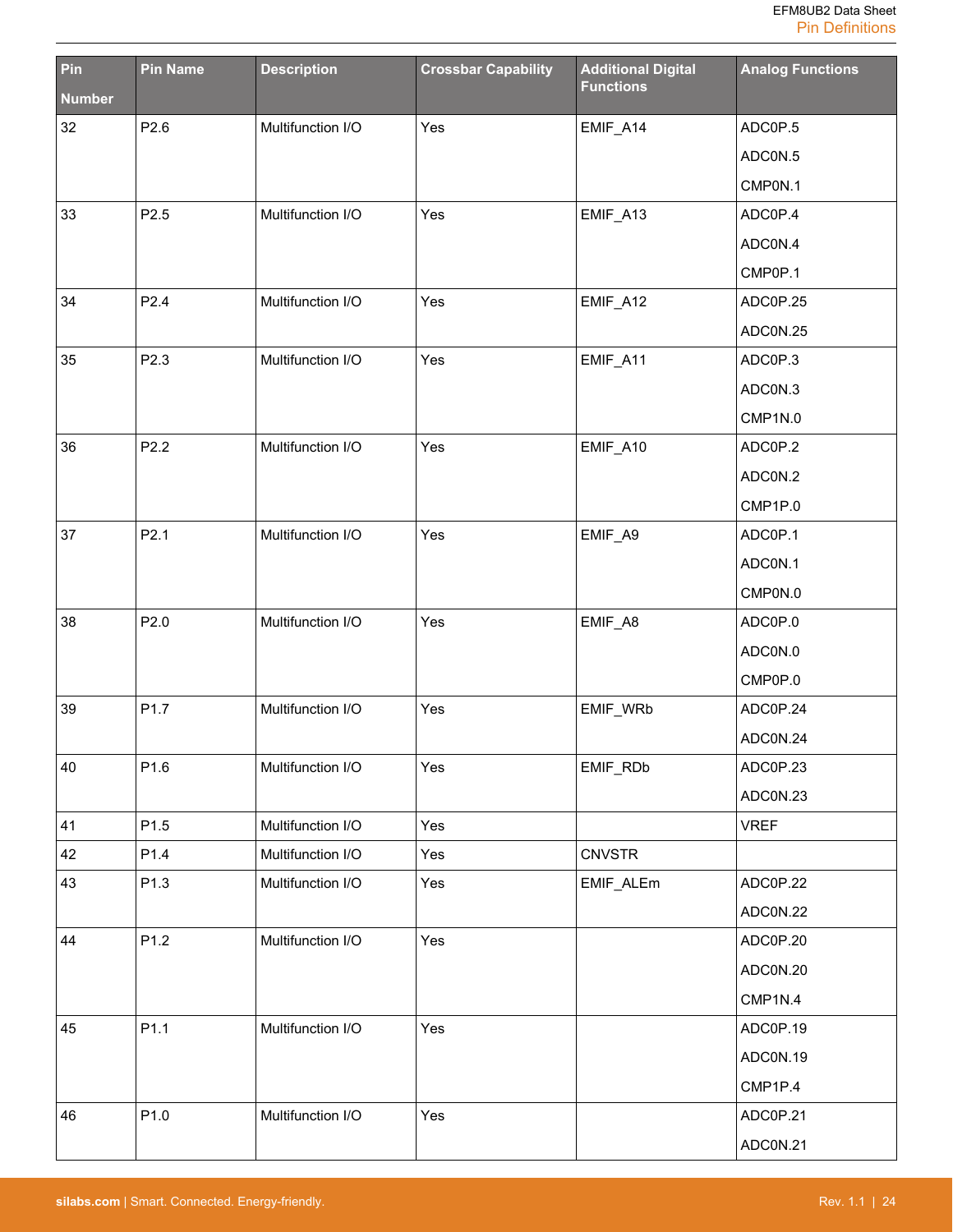| Pin<br><b>Number</b> | <b>Pin Name</b>  | <b>Description</b> | <b>Crossbar Capability</b> | <b>Additional Digital</b><br><b>Functions</b> | <b>Analog Functions</b> |
|----------------------|------------------|--------------------|----------------------------|-----------------------------------------------|-------------------------|
| 47                   | P0.7             | Multifunction I/O  | Yes                        | XTAL <sub>2</sub>                             |                         |
|                      |                  |                    |                            | <b>EXTCLK</b>                                 |                         |
|                      |                  |                    |                            | INTO.7                                        |                         |
|                      |                  |                    |                            | <b>INT1.7</b>                                 |                         |
| 48                   | P <sub>0.6</sub> | Multifunction I/O  | Yes                        | XTAL1                                         |                         |
|                      |                  |                    |                            | INTO.6                                        |                         |
|                      |                  |                    |                            | <b>INT1.6</b>                                 |                         |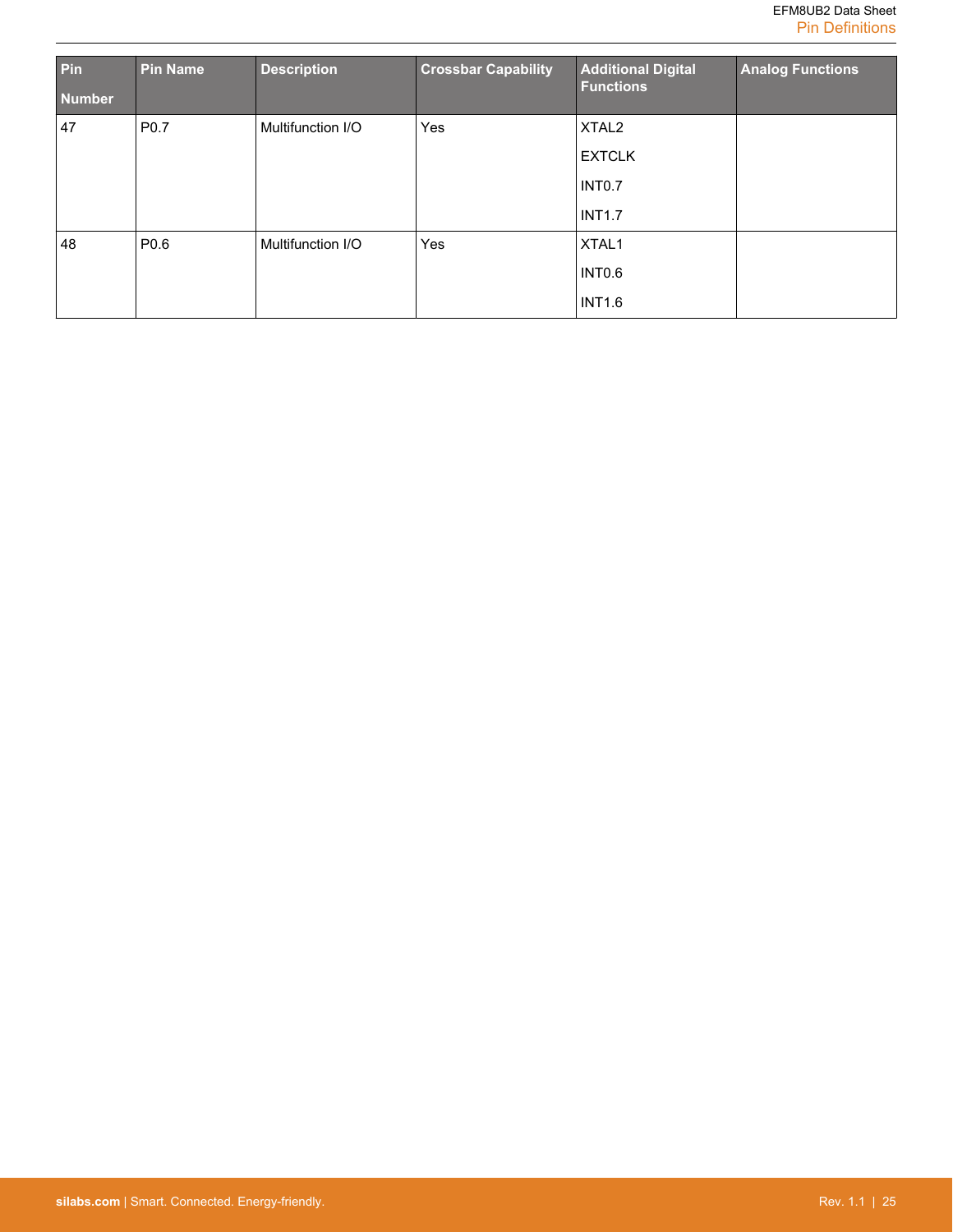#### <span id="page-26-0"></span>**6.2 EFM8UB2x-QFP32 Pin Definitions**



**Figure 6.2. EFM8UB2x-QFP32 Pinout**

|  | Table 6.2. Pin Definitions for EFM8UB2x-QFP32 |  |  |
|--|-----------------------------------------------|--|--|
|--|-----------------------------------------------|--|--|

| Pin<br><b>Number</b> | <b>Pin Name</b>  | <b>Description</b>       | <b>Crossbar Capability</b> | <b>Additional Digital</b><br><b>Functions</b> | <b>Analog Functions</b> |
|----------------------|------------------|--------------------------|----------------------------|-----------------------------------------------|-------------------------|
| 1                    | P <sub>0.1</sub> | Multifunction I/O        | <b>Yes</b>                 | <b>INT0.1</b>                                 | ADC0P.18                |
|                      |                  |                          |                            | <b>INT1.1</b>                                 | ADCON.18                |
|                      |                  |                          |                            |                                               | CMP0N.4                 |
| 2                    | P <sub>0.0</sub> | Multifunction I/O        | <b>Yes</b>                 | INTO.O                                        | ADC0P.17                |
|                      |                  |                          |                            | <b>INT1.0</b>                                 | ADCON.17                |
|                      |                  |                          |                            |                                               | CMP0P.4                 |
| 3                    | <b>GND</b>       | Ground                   |                            |                                               |                         |
| 4                    | D+               | <b>USB Data Positive</b> |                            |                                               |                         |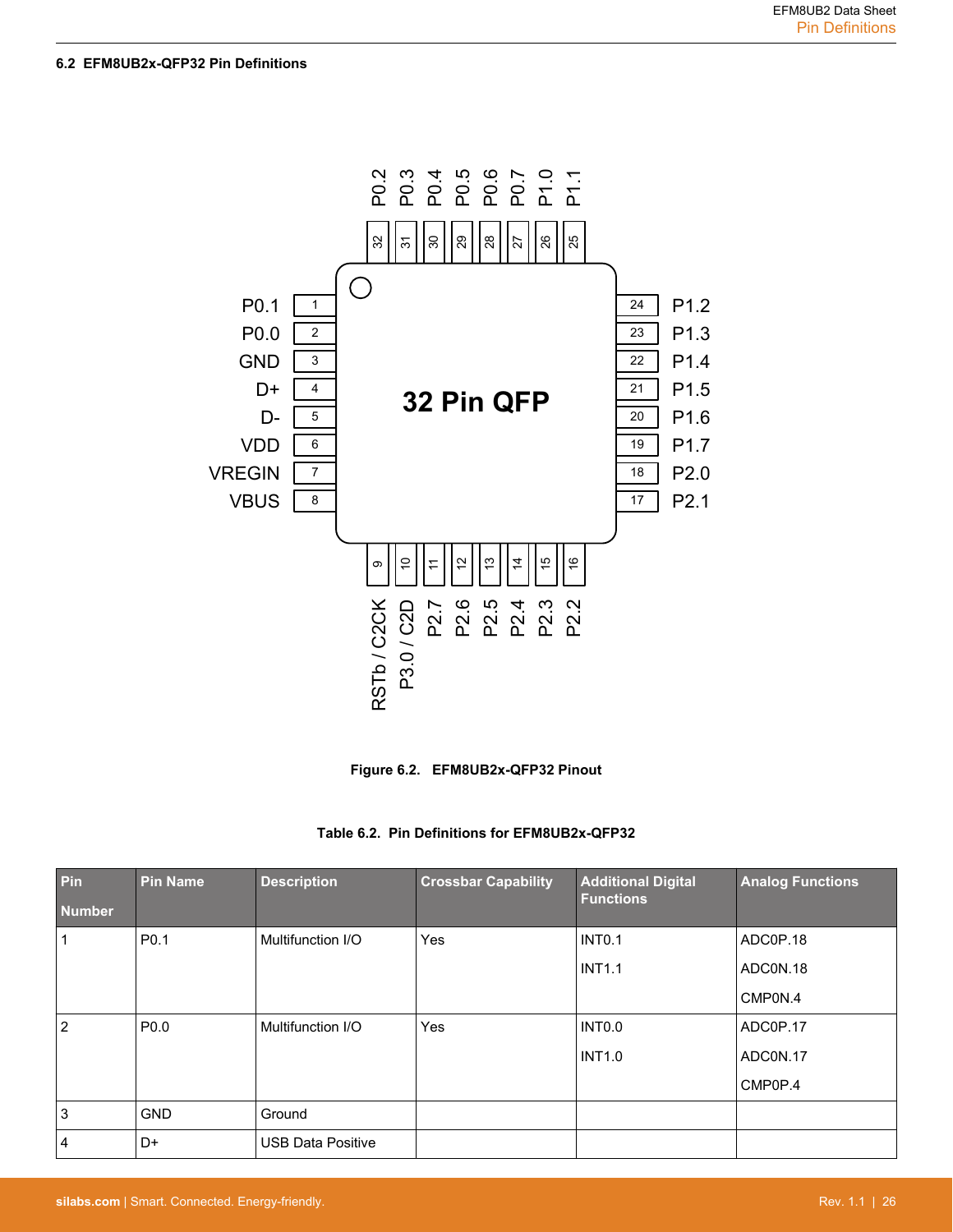| Pin              | <b>Pin Name</b>   | <b>Description</b>       | <b>Crossbar Capability</b> | <b>Additional Digital</b><br><b>Functions</b> | <b>Analog Functions</b> |
|------------------|-------------------|--------------------------|----------------------------|-----------------------------------------------|-------------------------|
| <b>Number</b>    |                   |                          |                            |                                               |                         |
| $\sqrt{5}$       | D-                | <b>USB Data Negative</b> |                            |                                               |                         |
| $\,6\,$          | VDD               | Supply Power Input /     |                            |                                               |                         |
|                  |                   | 5V Regulator Output      |                            |                                               |                         |
| $\boldsymbol{7}$ | <b>VREGIN</b>     | 5V Regulator Input       |                            |                                               |                         |
| $\bf 8$          | <b>VBUS</b>       | USB VBUS Sense Input     |                            | <b>VBUS</b>                                   |                         |
| $\boldsymbol{9}$ | RST/              | Active-low Reset /       |                            |                                               |                         |
|                  | C <sub>2</sub> CK | C2 Debug Clock           |                            |                                               |                         |
| 10               | P3.0/             | Multifunction I/O /      | Yes                        |                                               | ADC0P.16                |
|                  | C <sub>2</sub> D  | C2 Debug Data            |                            |                                               | ADCON.16                |
| 11               | P2.7              | Multifunction I/O        | Yes                        |                                               | ADC0P.15                |
|                  |                   |                          |                            |                                               | ADCON.15                |
| 12               | P2.6              | Multifunction I/O        | Yes                        |                                               | ADC0P.14                |
|                  |                   |                          |                            |                                               | ADCON.14                |
| 13               | P <sub>2.5</sub>  | Multifunction I/O        | Yes                        |                                               | ADC0P.13                |
|                  |                   |                          |                            |                                               | ADCON.13                |
|                  |                   |                          |                            |                                               | CMP0N.3                 |
| 14               | P2.4              | Multifunction I/O        | Yes                        |                                               | ADC0P.12                |
|                  |                   |                          |                            |                                               | ADCON.12                |
|                  |                   |                          |                            |                                               | CMP0P.3                 |
| 15               | P2.3              | Multifunction I/O        | Yes                        |                                               | ADC0P.11                |
|                  |                   |                          |                            |                                               | ADC0N.11                |
|                  |                   |                          |                            |                                               | CMP1N.2                 |
| 16               | P2.2              | Multifunction I/O        | Yes                        |                                               | ADC0P.10                |
|                  |                   |                          |                            |                                               | ADC0N.10                |
|                  |                   |                          |                            |                                               | CMP1P.2                 |
| 17               | P2.1              | Multifunction I/O        | Yes                        |                                               | ADC0P.9                 |
|                  |                   |                          |                            |                                               | ADC0N.9                 |
|                  |                   |                          |                            |                                               | CMP0N.2                 |
| 18               | P2.0              | Multifunction I/O        | Yes                        |                                               | ADC0P.8                 |
|                  |                   |                          |                            |                                               | ADC0N.8                 |
|                  |                   |                          |                            |                                               | CMP0P.2                 |
| 19               | P <sub>1.7</sub>  | Multifunction I/O        | Yes                        |                                               | ADC0P.7                 |
|                  |                   |                          |                            |                                               | ADC0N.7                 |
|                  |                   |                          |                            |                                               | CMP1N.1                 |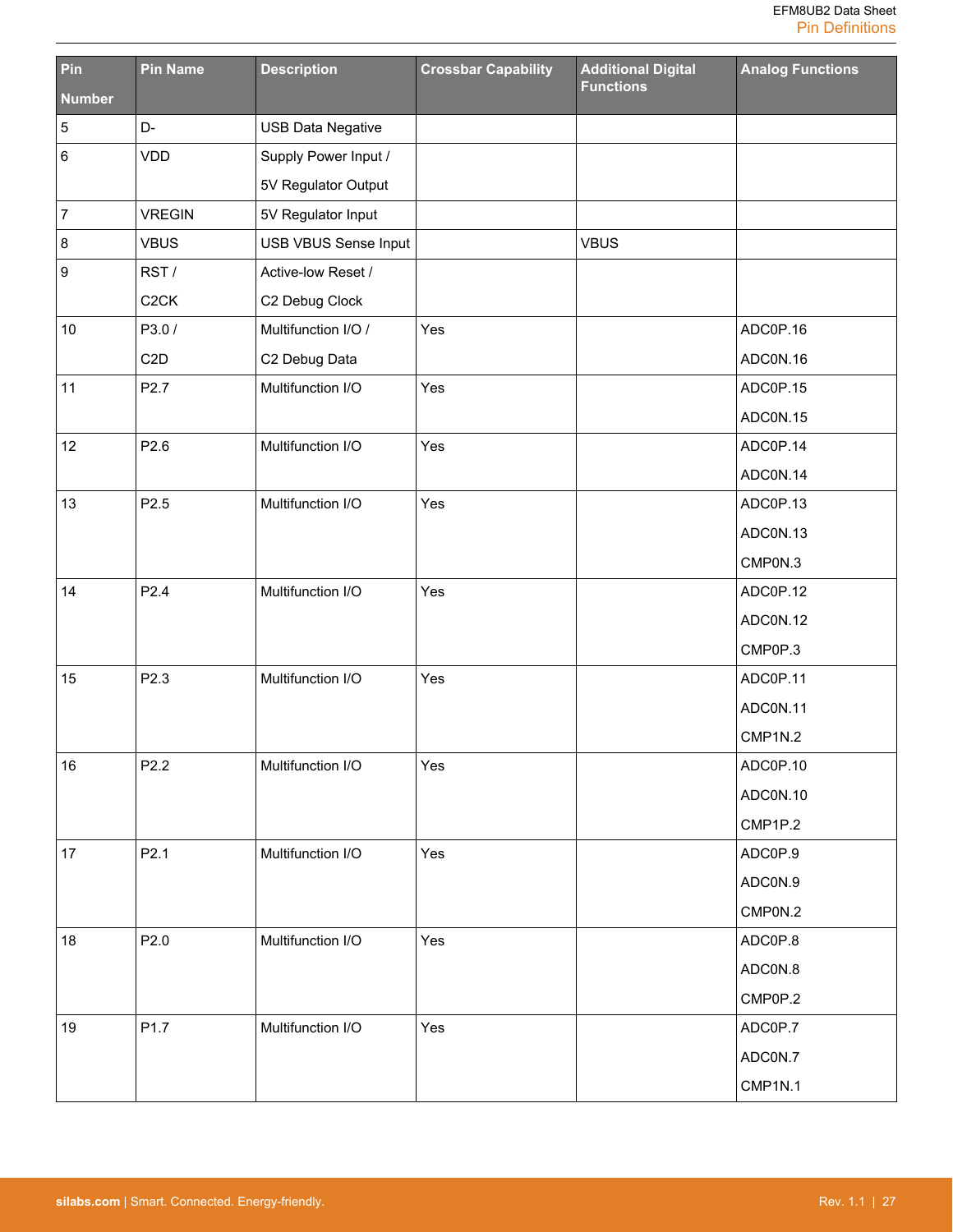| Pin           | <b>Pin Name</b> | <b>Description</b> | <b>Crossbar Capability</b> | <b>Additional Digital</b><br><b>Functions</b> | <b>Analog Functions</b> |
|---------------|-----------------|--------------------|----------------------------|-----------------------------------------------|-------------------------|
| <b>Number</b> |                 |                    |                            |                                               |                         |
| 20            | P1.6            | Multifunction I/O  | Yes                        |                                               | ADC0P.6                 |
|               |                 |                    |                            |                                               | ADC0N.6                 |
|               |                 |                    |                            |                                               | CMP1P.1                 |
| 21            | P1.5            | Multifunction I/O  | Yes                        |                                               | ADC0P.5                 |
|               |                 |                    |                            |                                               | ADCON.5                 |
|               |                 |                    |                            |                                               | CMP0N.1                 |
| 22            | P1.4            | Multifunction I/O  | Yes                        |                                               | ADC0P.4                 |
|               |                 |                    |                            |                                               | ADC0N.4                 |
|               |                 |                    |                            |                                               | CMP0P.1                 |
| 23            | P1.3            | Multifunction I/O  | Yes                        |                                               | ADC0P.3                 |
|               |                 |                    |                            |                                               | ADCON.3                 |
|               |                 |                    |                            |                                               | CMP1N.0                 |
| 24            | P1.2            | Multifunction I/O  | Yes                        |                                               | ADC0P.2                 |
|               |                 |                    |                            |                                               | ADCON.2                 |
|               |                 |                    |                            |                                               | CMP1P.0                 |
| 25            | P1.1            | Multifunction I/O  | Yes                        |                                               | ADC0P.1                 |
|               |                 |                    |                            |                                               | ADCON.1                 |
|               |                 |                    |                            |                                               | CMP0N.0                 |
| 26            | P1.0            | Multifunction I/O  | Yes                        |                                               | ADC0P.0                 |
|               |                 |                    |                            |                                               | ADCON.0                 |
|               |                 |                    |                            |                                               | CMP0P.0                 |
| 27            | P0.7            | Multifunction I/O  | Yes                        | INTO.7                                        | <b>VREF</b>             |
|               |                 |                    |                            | <b>INT1.7</b>                                 |                         |
| 28            | P0.6            | Multifunction I/O  | Yes                        | <b>CNVSTR</b>                                 |                         |
|               |                 |                    |                            | INTO.6                                        |                         |
|               |                 |                    |                            | <b>INT1.6</b>                                 |                         |
| 29            | P0.5            | Multifunction I/O  | Yes                        | <b>INTO.5</b>                                 | ADC0P.20                |
|               |                 |                    |                            | <b>INT1.5</b>                                 | ADC0N.20                |
|               |                 |                    |                            | UART0_RX                                      | CMP1N.4                 |
| 30            | P0.4            | Multifunction I/O  | Yes                        | INTO.4                                        | ADC0P.19                |
|               |                 |                    |                            | <b>INT1.4</b>                                 | ADC0N.19                |
|               |                 |                    |                            | UART0_TX                                      | CMP1P.4                 |
| 31            | P0.3            | Multifunction I/O  | Yes                        | <b>EXTCLK</b>                                 |                         |
|               |                 |                    |                            | INTO.3                                        |                         |
|               |                 |                    |                            | <b>INT1.3</b>                                 |                         |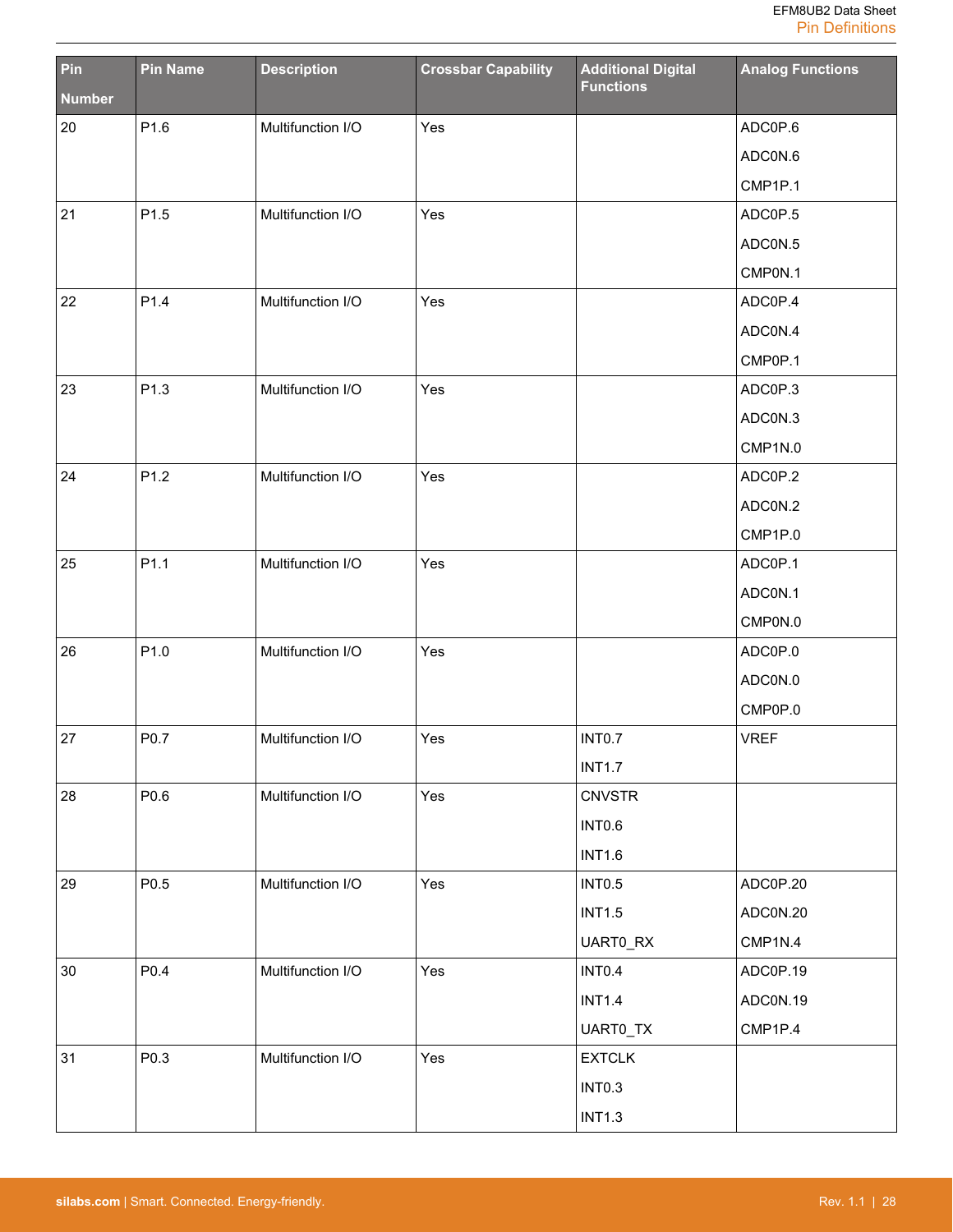| <b>Pin</b><br><b>Number</b> | <b>Pin Name</b>  | <b>Description</b> | <b>Crossbar Capability</b> | Additional Digital<br><b>Functions</b> | <b>Analog Functions</b> |
|-----------------------------|------------------|--------------------|----------------------------|----------------------------------------|-------------------------|
| 32                          | P <sub>0.2</sub> | Multifunction I/O  | Yes                        | INTO <sub>2</sub><br><b>INT1.2</b>     |                         |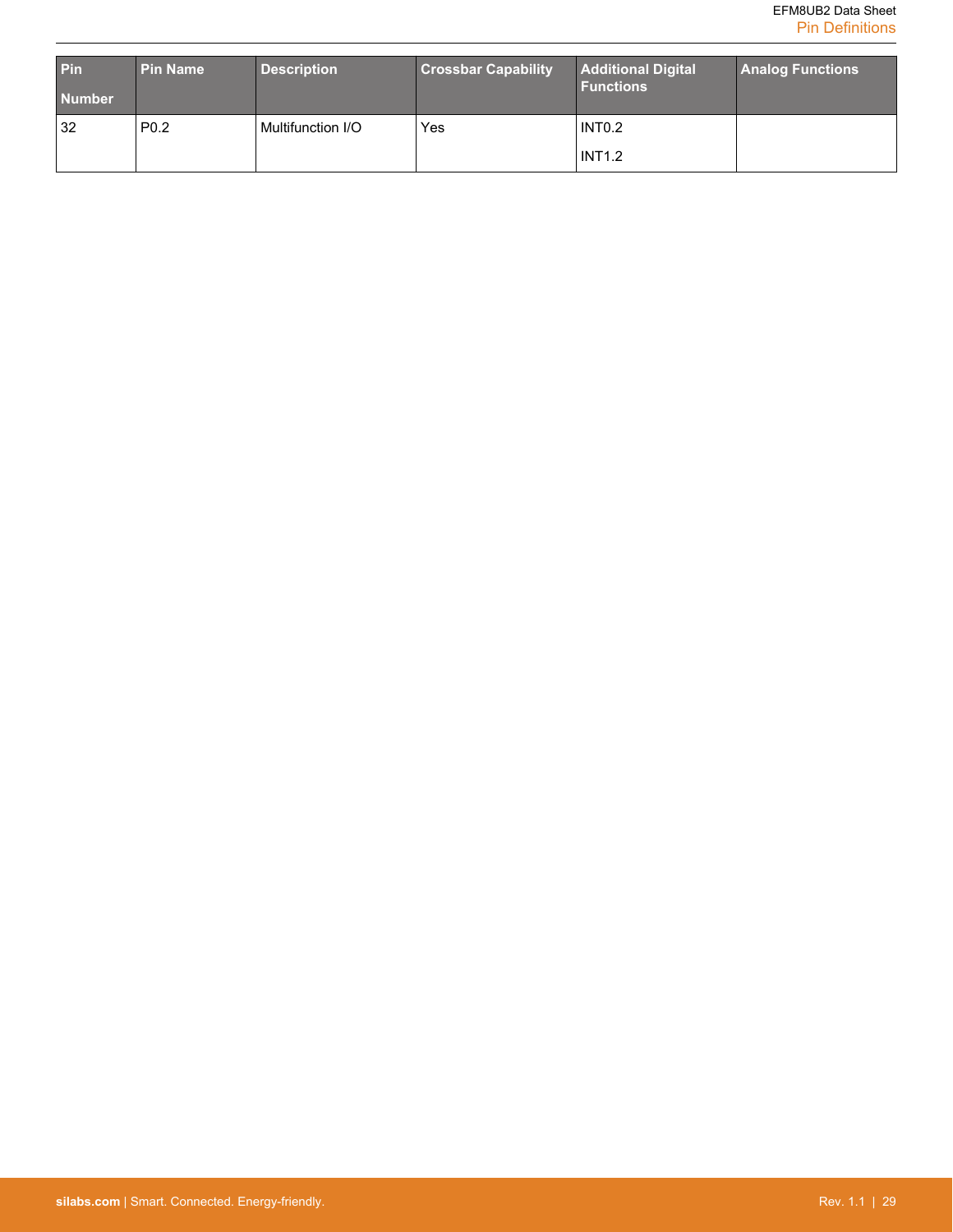<span id="page-30-0"></span>

**Figure 6.3. EFM8UB2x-QFN32 Pinout**

|  | Table 6.3. Pin Definitions for EFM8UB2x-QFN32 |  |  |
|--|-----------------------------------------------|--|--|
|--|-----------------------------------------------|--|--|

| Pin<br><b>Number</b> | <b>Pin Name</b>  | <b>Description</b> | <b>Crossbar Capability</b> | <b>Additional Digital</b><br><b>Functions</b> | <b>Analog Functions</b> |
|----------------------|------------------|--------------------|----------------------------|-----------------------------------------------|-------------------------|
|                      | P <sub>0.1</sub> | Multifunction I/O  | Yes                        | INTO.1                                        | ADC0P.18                |
|                      |                  |                    |                            | <b>INT1.1</b>                                 | ADCON.18                |
|                      |                  |                    |                            |                                               | CMP0N.4                 |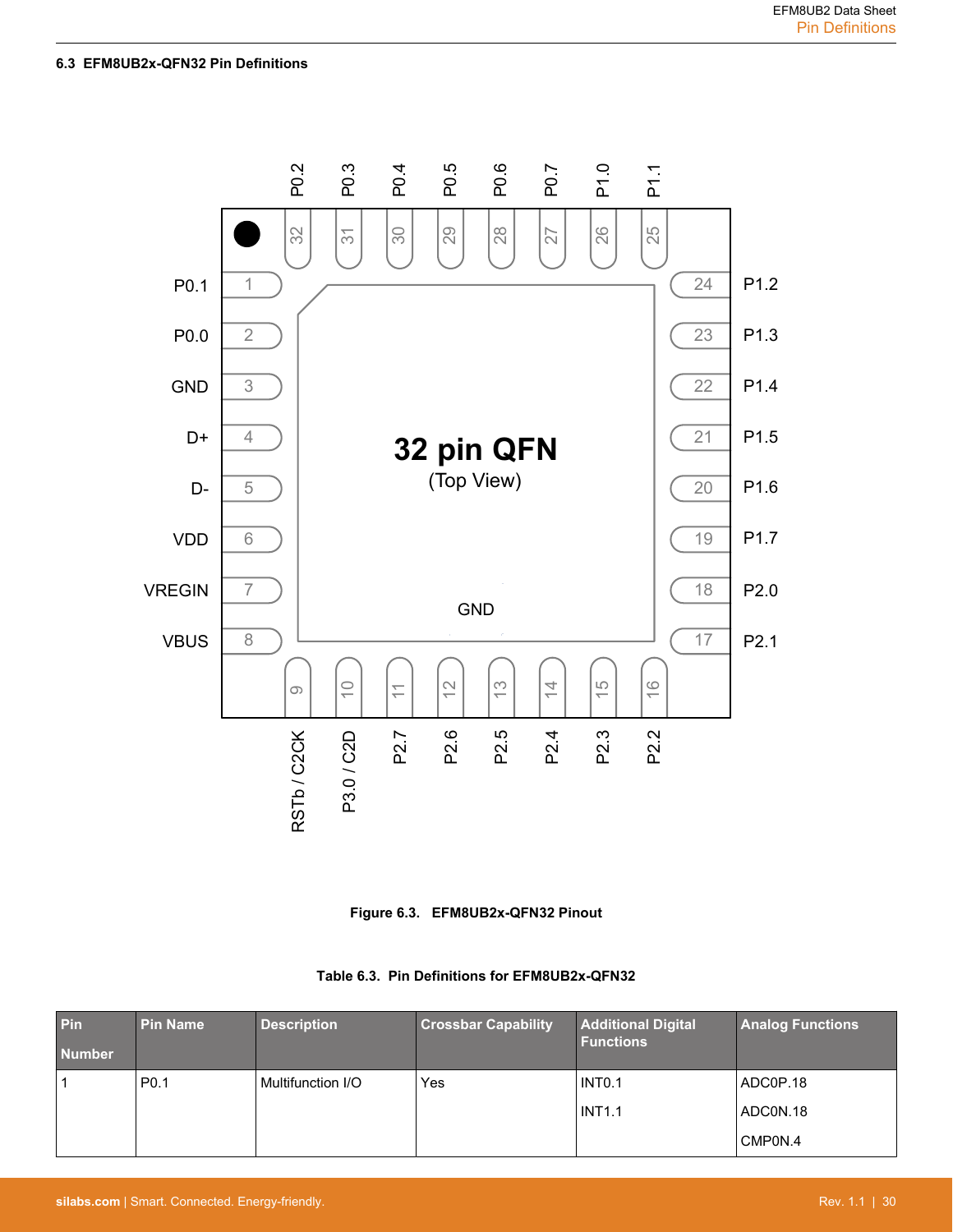| Pin                       | <b>Pin Name</b>   | <b>Description</b>          | <b>Crossbar Capability</b> | <b>Additional Digital</b><br><b>Functions</b> | <b>Analog Functions</b> |
|---------------------------|-------------------|-----------------------------|----------------------------|-----------------------------------------------|-------------------------|
| <b>Number</b>             |                   |                             |                            |                                               |                         |
| $\overline{\mathbf{c}}$   | P0.0              | Multifunction I/O           | Yes                        | <b>INTO.0</b>                                 | ADC0P.17                |
|                           |                   |                             |                            | <b>INT1.0</b>                                 | ADC0N.17                |
|                           |                   |                             |                            |                                               | CMP0P.4                 |
| $\ensuremath{\mathsf{3}}$ | <b>GND</b>        | Ground                      |                            |                                               |                         |
| 4                         | D+                | <b>USB Data Positive</b>    |                            |                                               |                         |
| 5                         | D-                | <b>USB Data Negative</b>    |                            |                                               |                         |
| 6                         | <b>VDD</b>        | Supply Power Input /        |                            |                                               |                         |
|                           |                   | 5V Regulator Output         |                            |                                               |                         |
| $\overline{7}$            | <b>VREGIN</b>     | 5V Regulator Input          |                            |                                               |                         |
| 8                         | <b>VBUS</b>       | <b>USB VBUS Sense Input</b> |                            | <b>VBUS</b>                                   |                         |
| 9                         | RST/              | Active-low Reset /          |                            |                                               |                         |
|                           | C <sub>2</sub> CK | C2 Debug Clock              |                            |                                               |                         |
| 10                        | P3.0/             | Multifunction I/O /         | Yes                        |                                               | ADC0P.16                |
|                           | C <sub>2</sub> D  | C2 Debug Data               |                            |                                               | ADCON.16                |
| 11                        | P2.7              | Multifunction I/O           | Yes                        |                                               | ADC0P.15                |
|                           |                   |                             |                            |                                               | ADCON.15                |
| 12                        | P2.6              | Multifunction I/O           | Yes                        |                                               | ADC0P.14                |
|                           |                   |                             |                            |                                               | ADCON.14                |
| 13                        | P2.5              | Multifunction I/O           | Yes                        |                                               | ADC0P.13                |
|                           |                   |                             |                            |                                               | ADCON.13                |
|                           |                   |                             |                            |                                               | CMP0N.3                 |
| 14                        | P2.4              | Multifunction I/O           | Yes                        |                                               | ADC0P.12                |
|                           |                   |                             |                            |                                               | ADCON.12                |
|                           |                   |                             |                            |                                               | CMP0P.3                 |
| 15                        | P2.3              | Multifunction I/O           | Yes                        |                                               | ADC0P.11                |
|                           |                   |                             |                            |                                               | ADC0N.11                |
|                           |                   |                             |                            |                                               | CMP1N.2                 |
| 16                        | P2.2              | Multifunction I/O           | Yes                        |                                               | ADC0P.10                |
|                           |                   |                             |                            |                                               | ADCON.10                |
|                           |                   |                             |                            |                                               | CMP1P.2                 |
| 17                        | P2.1              | Multifunction I/O           | Yes                        |                                               | ADC0P.9                 |
|                           |                   |                             |                            |                                               | ADC0N.9                 |
|                           |                   |                             |                            |                                               | CMP0N.2                 |
| 18                        | P2.0              | Multifunction I/O           | Yes                        |                                               | ADC0P.8                 |
|                           |                   |                             |                            |                                               | ADC0N.8                 |
|                           |                   |                             |                            |                                               | CMP0P.2                 |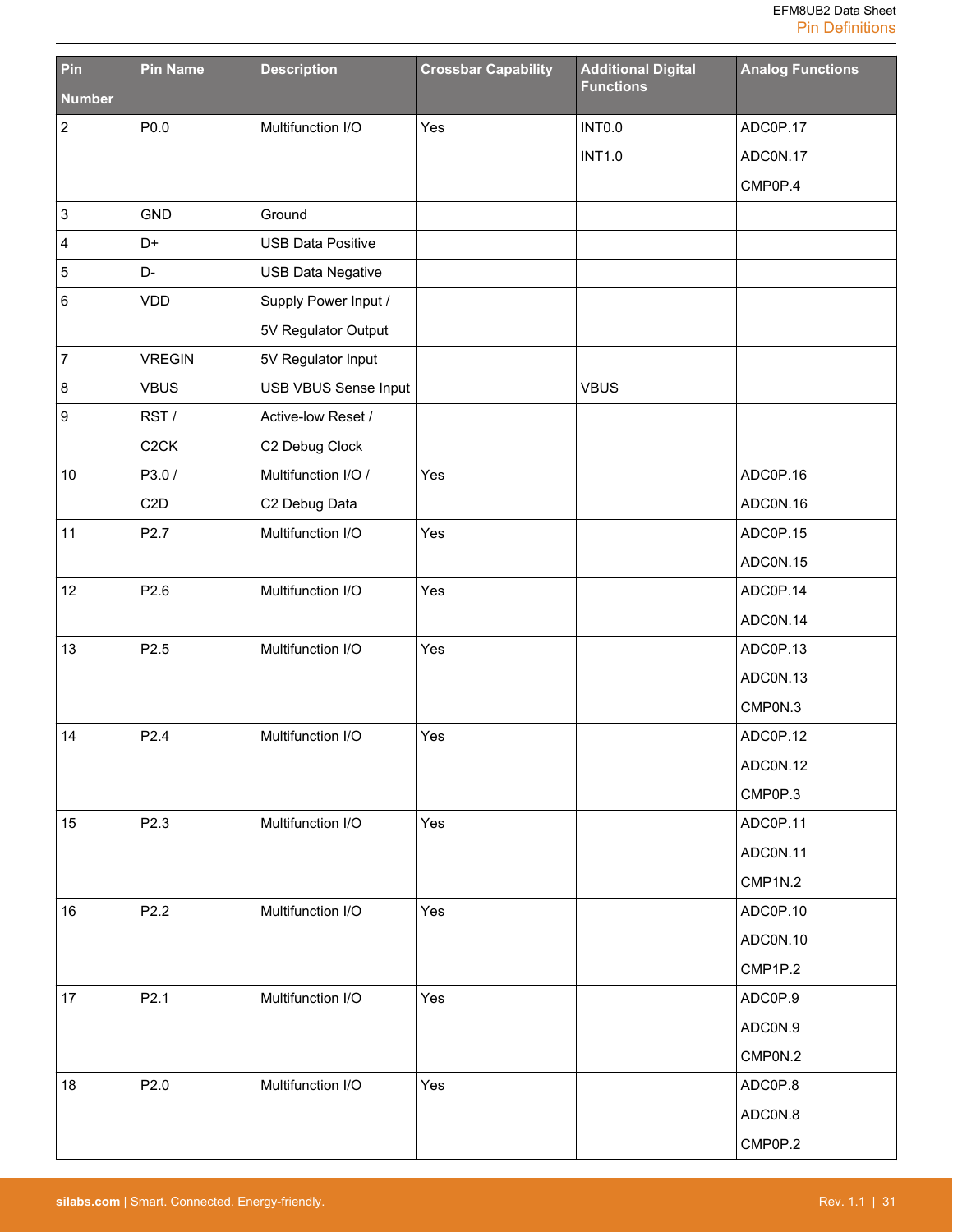| Pin           | <b>Pin Name</b> | <b>Description</b> | <b>Crossbar Capability</b> | <b>Additional Digital</b><br><b>Functions</b> | <b>Analog Functions</b> |
|---------------|-----------------|--------------------|----------------------------|-----------------------------------------------|-------------------------|
| <b>Number</b> |                 |                    |                            |                                               |                         |
| 19            | P1.7            | Multifunction I/O  | Yes                        |                                               | ADC0P.7                 |
|               |                 |                    |                            |                                               | ADC0N.7                 |
|               |                 |                    |                            |                                               | CMP1N.1                 |
| 20            | P1.6            | Multifunction I/O  | Yes                        |                                               | ADC0P.6                 |
|               |                 |                    |                            |                                               | ADC0N.6                 |
|               |                 |                    |                            |                                               | CMP1P.1                 |
| 21            | P1.5            | Multifunction I/O  | Yes                        |                                               | ADC0P.5                 |
|               |                 |                    |                            |                                               | ADC0N.5                 |
|               |                 |                    |                            |                                               | CMP0N.1                 |
| 22            | P1.4            | Multifunction I/O  | Yes                        |                                               | ADC0P.4                 |
|               |                 |                    |                            |                                               | ADC0N.4                 |
|               |                 |                    |                            |                                               | CMP0P.1                 |
| 23            | P1.3            | Multifunction I/O  | Yes                        |                                               | ADC0P.3                 |
|               |                 |                    |                            |                                               | ADC0N.3                 |
|               |                 |                    |                            |                                               | CMP1N.0                 |
| 24            | P1.2            | Multifunction I/O  | Yes                        |                                               | ADC0P.2                 |
|               |                 |                    |                            |                                               | ADC0N.2                 |
|               |                 |                    |                            |                                               | CMP1P.0                 |
| 25            | P1.1            | Multifunction I/O  | Yes                        |                                               | ADC0P.1                 |
|               |                 |                    |                            |                                               | ADCON.1                 |
|               |                 |                    |                            |                                               | CMP0N.0                 |
| 26            | P1.0            | Multifunction I/O  | Yes                        |                                               | ADC0P.0                 |
|               |                 |                    |                            |                                               | ADC0N.0                 |
|               |                 |                    |                            |                                               | CMP0P.0                 |
| 27            | P0.7            | Multifunction I/O  | Yes                        | INTO.7                                        | <b>VREF</b>             |
|               |                 |                    |                            | <b>INT1.7</b>                                 |                         |
| 28            | P0.6            | Multifunction I/O  | Yes                        | <b>CNVSTR</b>                                 |                         |
|               |                 |                    |                            | INTO.6                                        |                         |
|               |                 |                    |                            | <b>INT1.6</b>                                 |                         |
| 29            | P0.5            | Multifunction I/O  | Yes                        | <b>INTO.5</b>                                 | ADC0P.20                |
|               |                 |                    |                            | <b>INT1.5</b>                                 | ADC0N.20                |
|               |                 |                    |                            | UART0_RX                                      | CMP1N.4                 |
| 30            | P0.4            | Multifunction I/O  | Yes                        | INTO.4                                        | ADC0P.19                |
|               |                 |                    |                            | <b>INT1.4</b>                                 | ADC0N.19                |
|               |                 |                    |                            | UART0_TX                                      | CMP1P.4                 |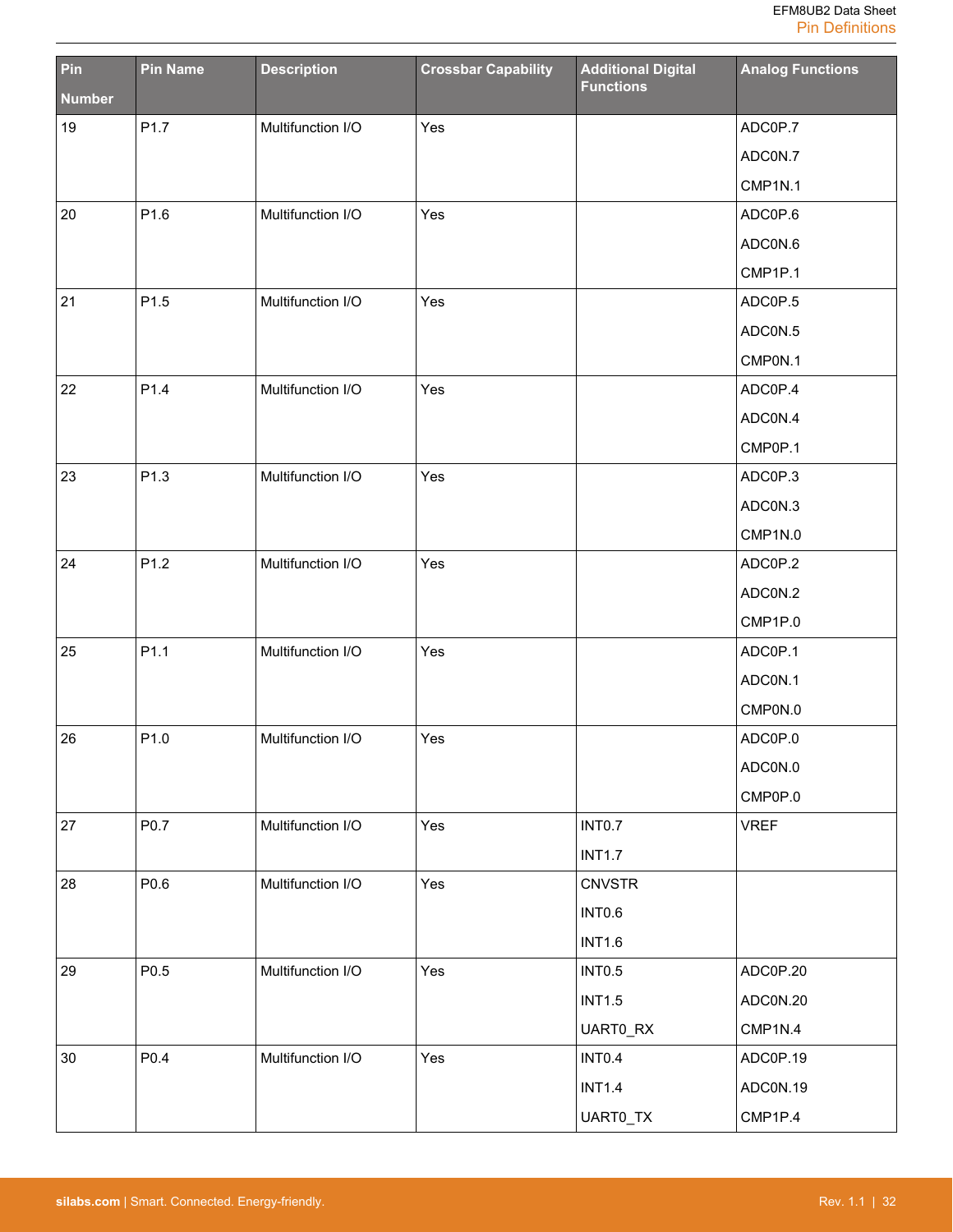| Pin<br><b>Number</b> | <b>Pin Name</b>  | <b>Description</b> | <b>Crossbar Capability</b> | <b>Additional Digital</b><br><b>Functions</b> | <b>Analog Functions</b> |
|----------------------|------------------|--------------------|----------------------------|-----------------------------------------------|-------------------------|
| 31                   | P <sub>0.3</sub> | Multifunction I/O  | <b>Yes</b>                 | <b>EXTCLK</b>                                 |                         |
|                      |                  |                    |                            | INTO.3                                        |                         |
|                      |                  |                    |                            | <b>INT1.3</b>                                 |                         |
| 32                   | P <sub>0.2</sub> | Multifunction I/O  | <b>Yes</b>                 | INTO.2                                        |                         |
|                      |                  |                    |                            | <b>INT1.2</b>                                 |                         |
| Center               | <b>GND</b>       | Ground             |                            |                                               |                         |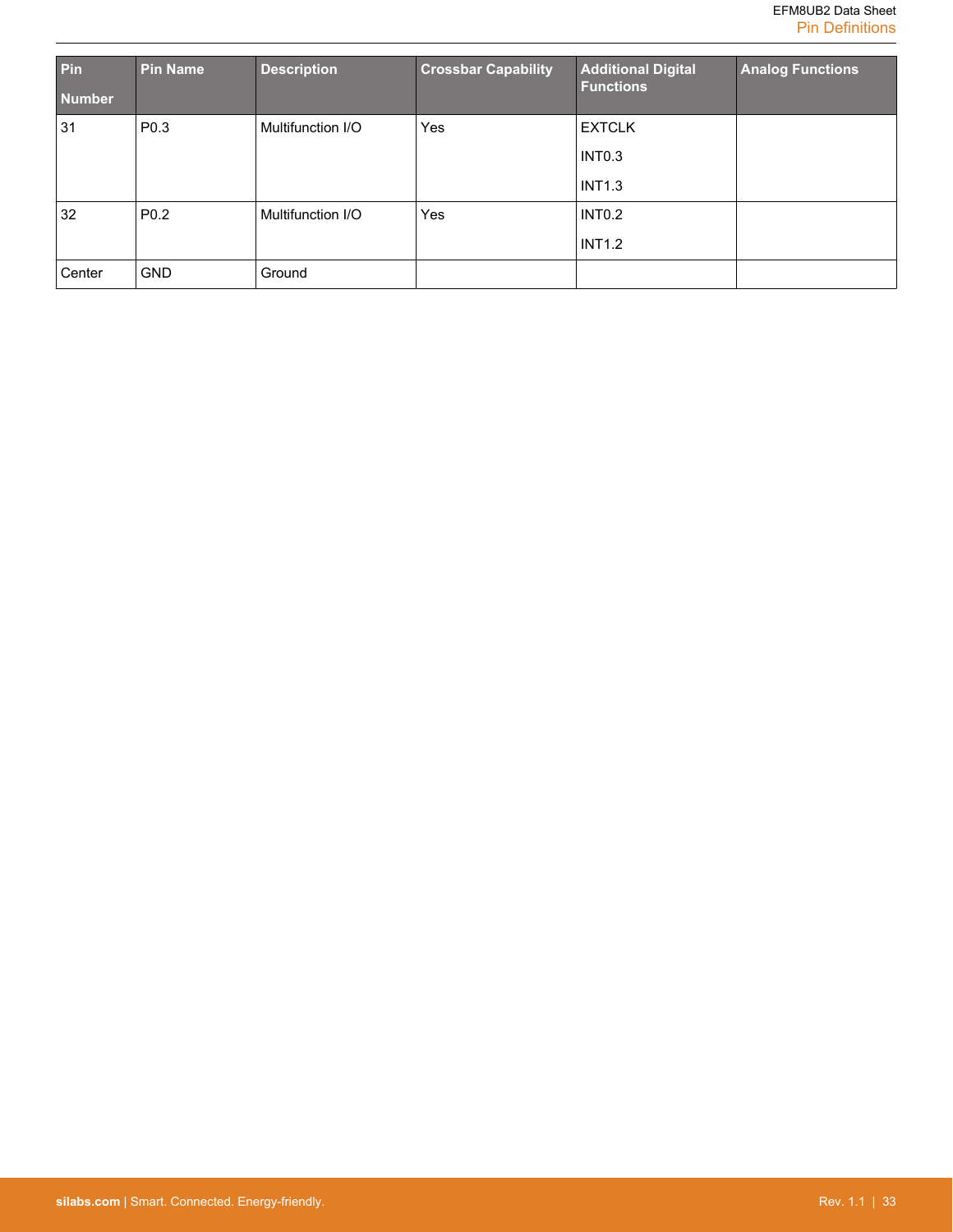# <span id="page-34-0"></span>**7. QFP48 Package Specifications**

# **7.1 QFP48 Package Dimensions**



**Figure 7.1. QFP48 Package Drawing**

**Table 7.1. QFP48 Package Dimensions**

| <b>Dimension</b> | <b>Min</b>           | <b>Typ</b> | <b>Max</b> |
|------------------|----------------------|------------|------------|
| A                |                      |            | 1.20       |
| A <sub>1</sub>   | 0.05                 |            | 0.15       |
| A <sub>2</sub>   | 0.95                 | 1.00       | 1.05       |
| <sub>b</sub>     | 0.17                 | 0.22       | 0.27       |
| D                | 9.00 BSC             |            |            |
| D <sub>1</sub>   | 7.00 BSC             |            |            |
| e                | 0.50 BSC             |            |            |
| $\mathsf E$      | 9.00 BSC             |            |            |
| E <sub>1</sub>   | 7.00 BSC             |            |            |
| L                | 0.45<br>0.60<br>0.75 |            |            |
| aaa              | 0.20                 |            |            |
| bbb              | 0.20                 |            |            |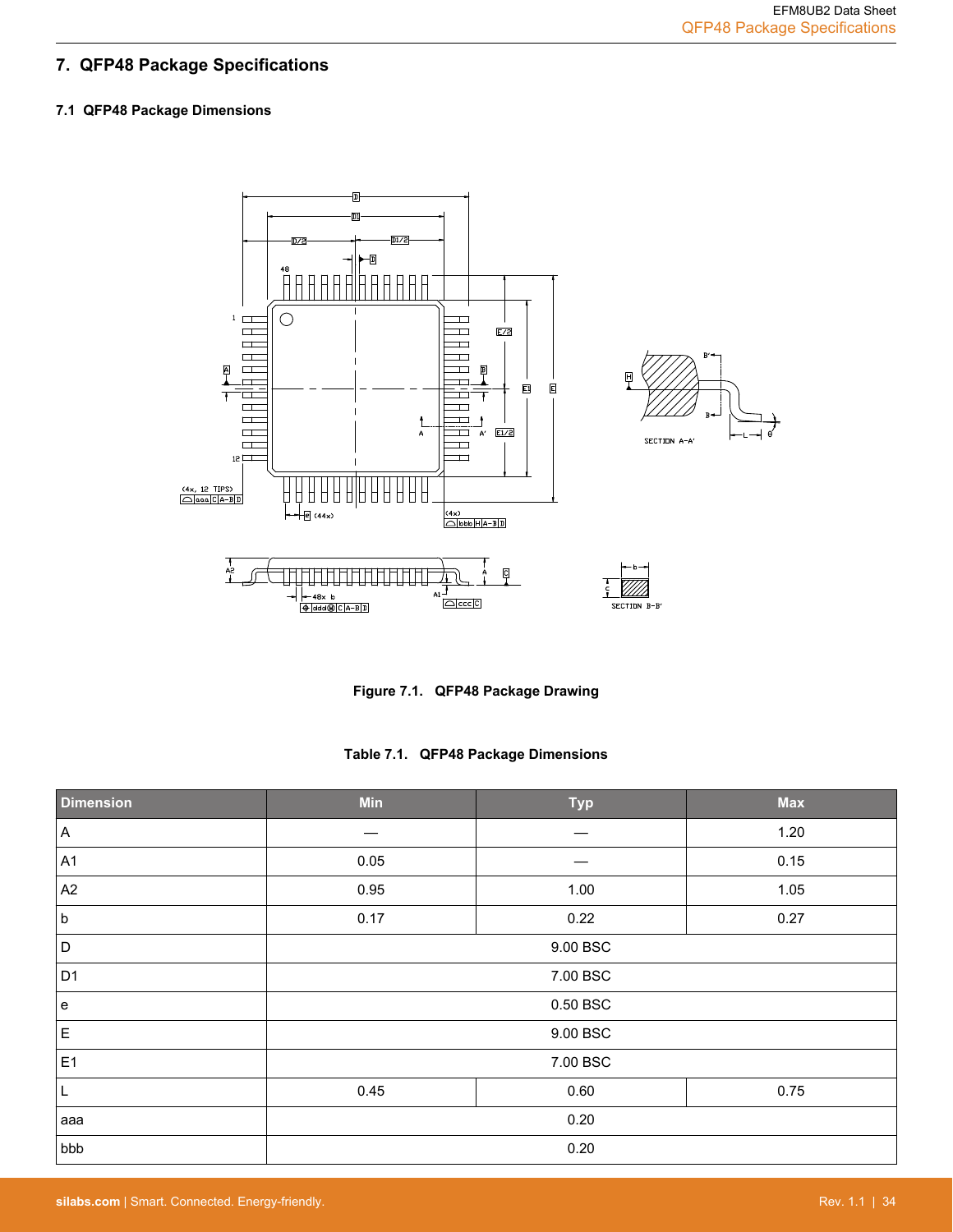| <b>Dimension</b> | <b>Min</b>                                    | <b>Typ</b> | <b>Max</b> |
|------------------|-----------------------------------------------|------------|------------|
| ccc              |                                               | 0.08       |            |
| ddd              | 0.08                                          |            |            |
| theta            | $3.5^\circ$<br>$\overline{\phantom{a}}$<br>0° |            |            |
|                  |                                               |            |            |

**Note:**

1. All dimensions shown are in millimeters (mm) unless otherwise noted.

2. Dimensioning and Tolerancing per ANSI Y14.5M-1994.

3. This drawing conforms to JEDEC outline MS-026, variation ABC.

4. Recommended card reflow profile is per the JEDEC/IPC J-STD-020C specification for Small Body Components.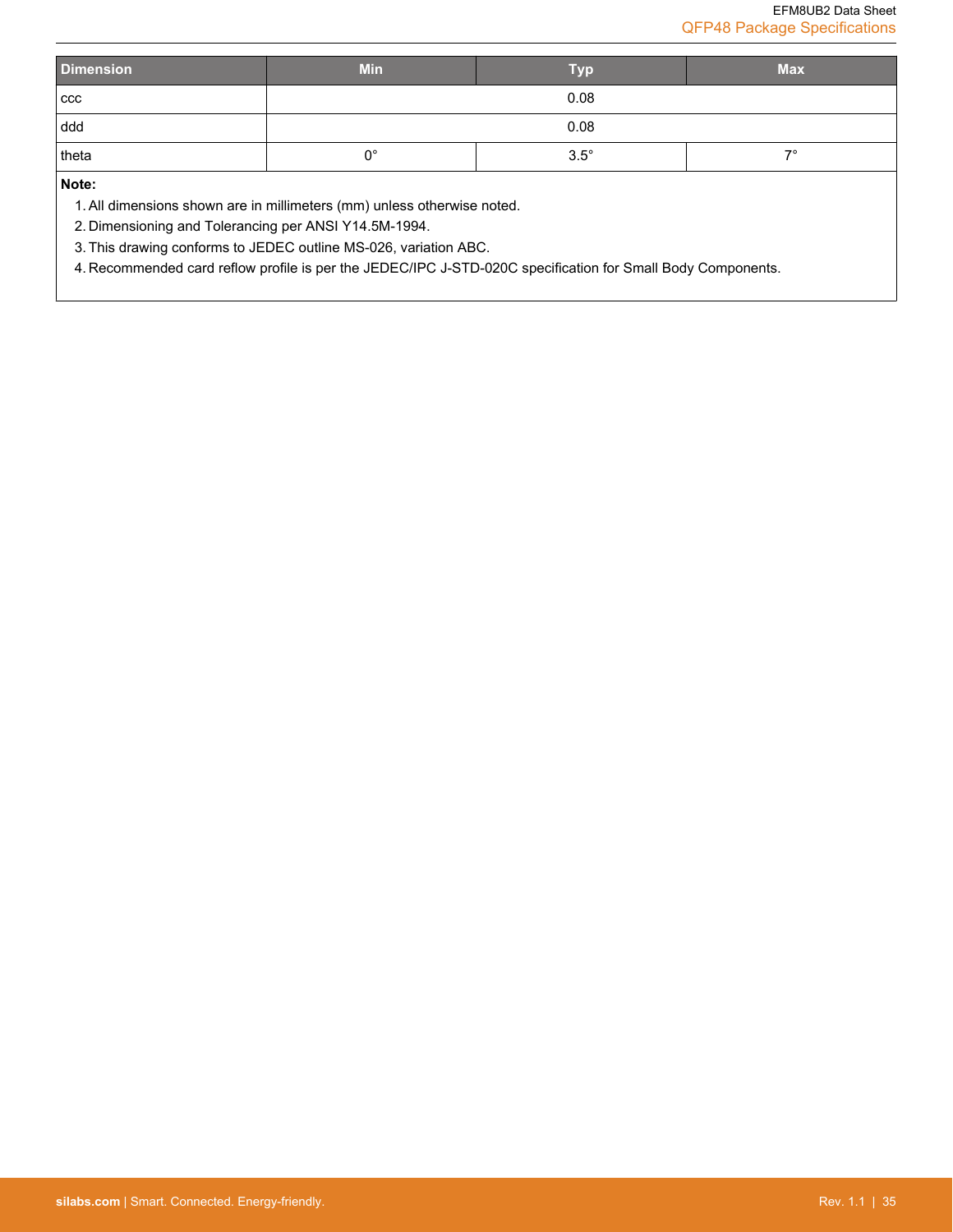# <span id="page-36-0"></span>**7.2 QFP48 PCB Land Pattern**



**Figure 7.2. QFP48 PCB Land Pattern Drawing**

|  | Table 7.2. QFP48 PCB Land Pattern Dimensions |
|--|----------------------------------------------|
|--|----------------------------------------------|

| <b>Dimension</b> | <b>Min</b> | <b>Max</b> |  |
|------------------|------------|------------|--|
| C <sub>1</sub>   | 8.30       | 8.40       |  |
| C <sub>2</sub>   | 8.30       | 8.40       |  |
| Е                | 0.50 BSC   |            |  |
| X1               | 0.20       | 0.30       |  |
| Y <sub>1</sub>   | 1.40       | 1.50       |  |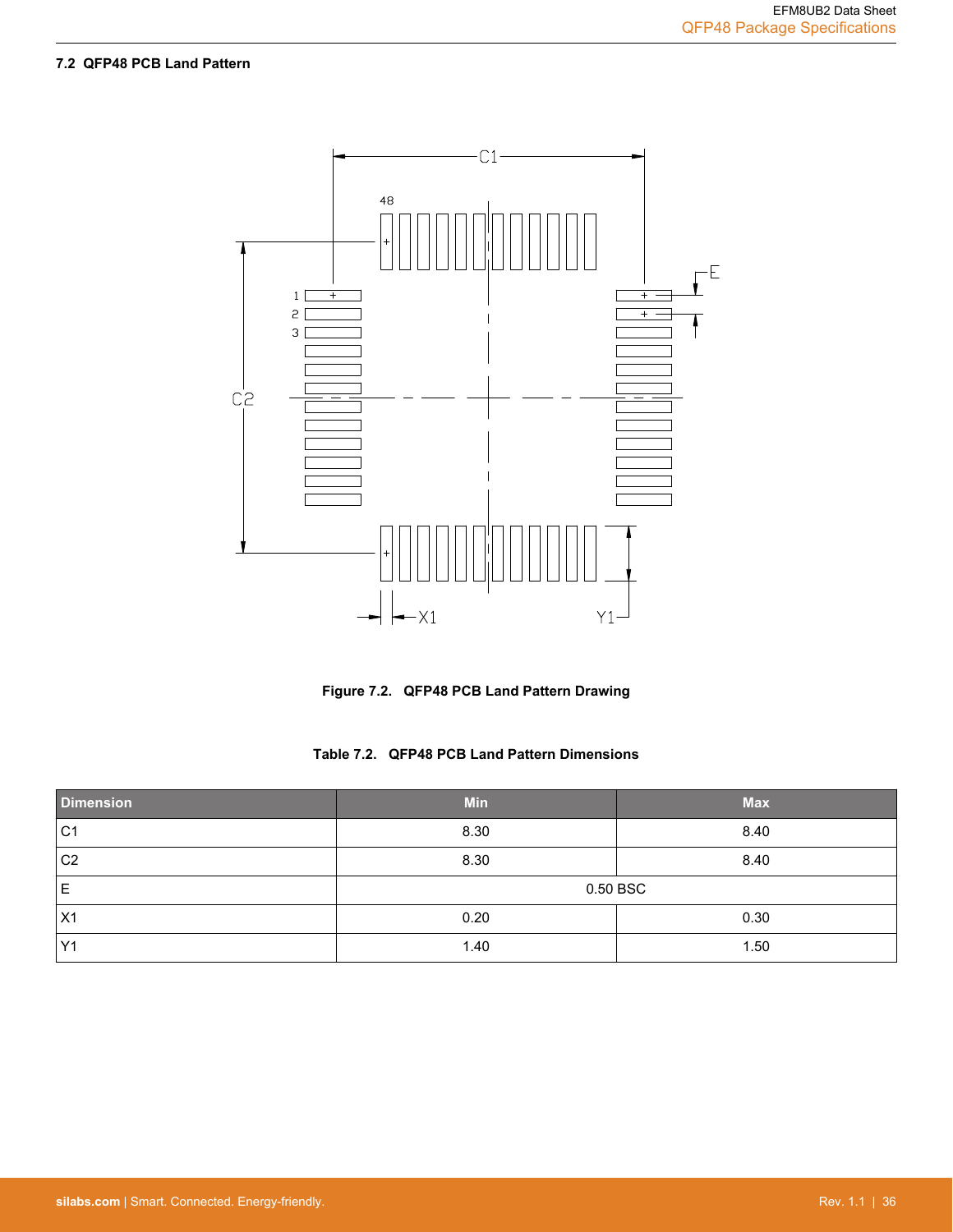## <span id="page-37-0"></span>**Note:**

- 1. All dimensions shown are in millimeters (mm) unless otherwise noted.
- 2. This Land Pattern Design is based on the IPC-7351 guidelines.
- 3. All metal pads are to be non-solder mask defined (NSMD). Clearance between the solder mask and the metal pad is to be 60 µm minimum, all the way around the pad.
- 4. A stainless steel, laser-cut and electro-polished stencil with trapezoidal walls should be used to assure good solder paste release. 5. The stencil thickness should be 0.125 mm (5 mils).
- 6. The ratio of stencil aperture to land pad size should be 1:1 for all perimeter pads.
- 7. A No-Clean, Type-3 solder paste is recommended.
- 8. The recommended card reflow profile is per the JEDEC/IPC J-STD-020C specification for Small Body Components.

#### **7.3 QFP48 Package Marking**



**Figure 7.3. QFP48 Package Marking**

The package marking consists of:

- PPPPPPPP The part number designation.
- TTTTTT A trace or manufacturing code.
- YY The last 2 digits of the assembly year.
- WW The 2-digit workweek when the device was assembled.
- $\cdot$  # The device revision (A, B, etc.).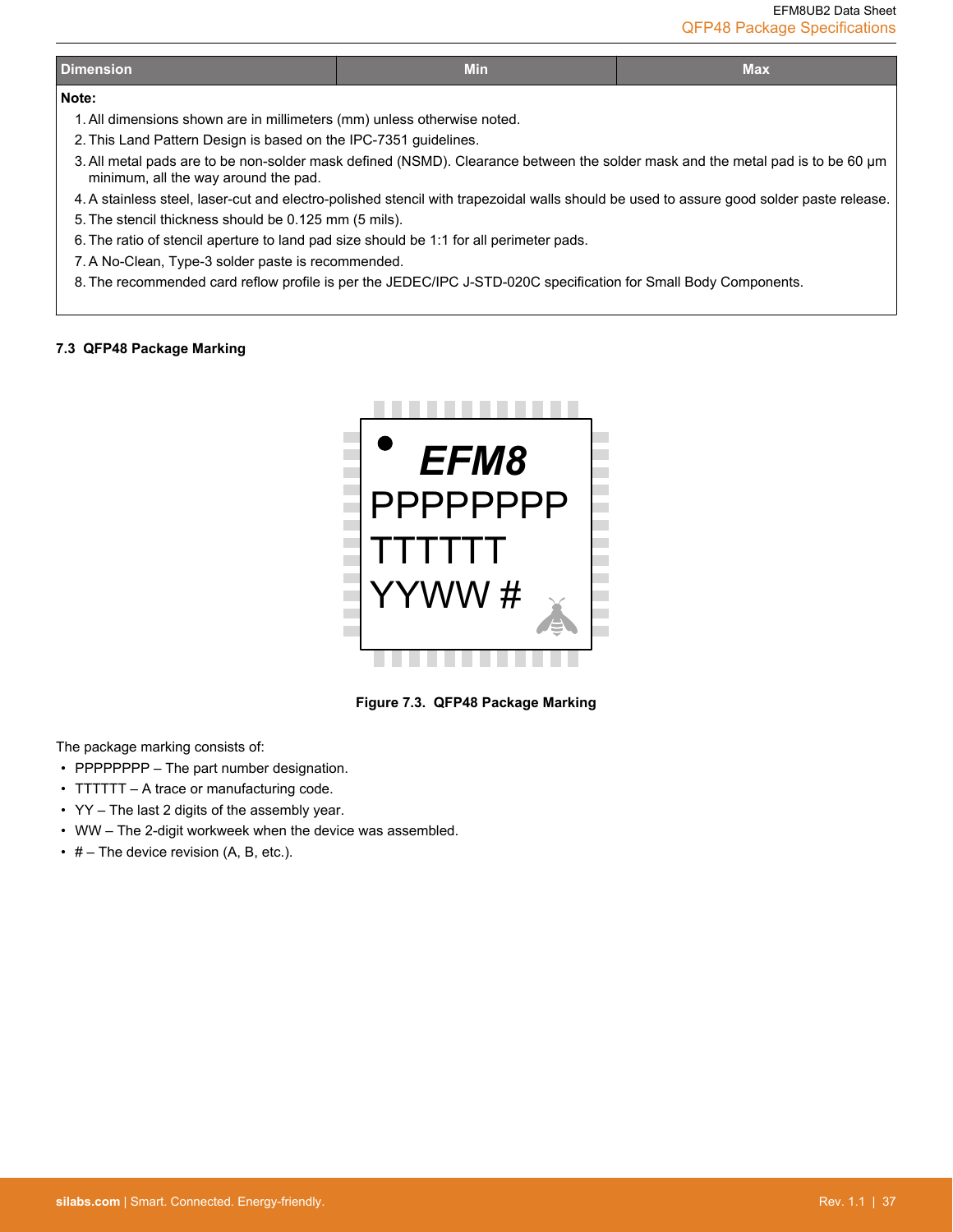# <span id="page-38-0"></span>**8. QFP32 Package Specifications**

# **8.1 QFP32 Package Dimensions**



**Figure 8.1. QFP32 Package Drawing**

|  |  |  | Table 8.1. QFP32 Package Dimensions |
|--|--|--|-------------------------------------|
|--|--|--|-------------------------------------|

| <b>Dimension</b> | <b>Min</b> | <b>Typ</b> | <b>Max</b> |
|------------------|------------|------------|------------|
| A                |            |            | 1.60       |
| A <sub>1</sub>   | 0.05       |            | 0.15       |
| A <sub>2</sub>   | 1.35       | 1.40       | 1.45       |
| <sub>b</sub>     | 0.30       | 0.37       | 0.45       |
| D                | 9.00 BSC   |            |            |
| D <sub>1</sub>   | 7.00 BSC   |            |            |
| e                | 0.80 BSC   |            |            |
| E                | 9.00 BSC   |            |            |
| E <sub>1</sub>   | 7.00 BSC   |            |            |
| L                | 0.45       | 0.60       | 0.75       |
| aaa              | 0.20       |            |            |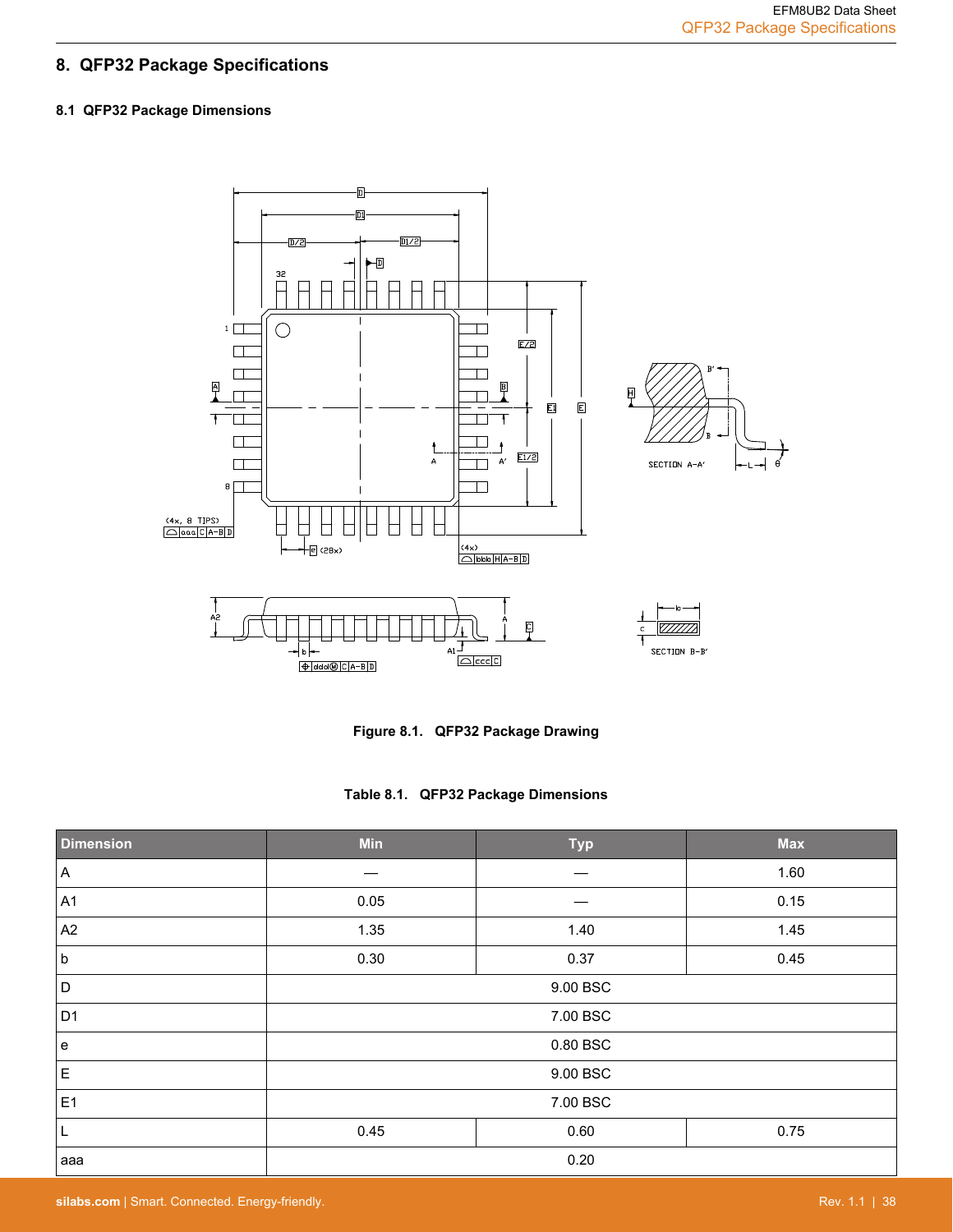| <b>Dimension</b> | <b>Min</b>  | <b>Typ</b>  | <b>Max</b> |
|------------------|-------------|-------------|------------|
| bbb              | 0.20        |             |            |
| ccc              | 0.10        |             |            |
| ddd              |             | 0.20        |            |
| theta            | $0^{\circ}$ | $3.5^\circ$ | $7^\circ$  |
| Note:            |             |             |            |

**Note:**

1. All dimensions shown are in millimeters (mm) unless otherwise noted.

2. Dimensioning and Tolerancing per ANSI Y14.5M-1994.

3. This drawing conforms to JEDEC outline MS-026, variation BBA.

4. Recommended card reflow profile is per the JEDEC/IPC J-STD-020C specification for Small Body Components.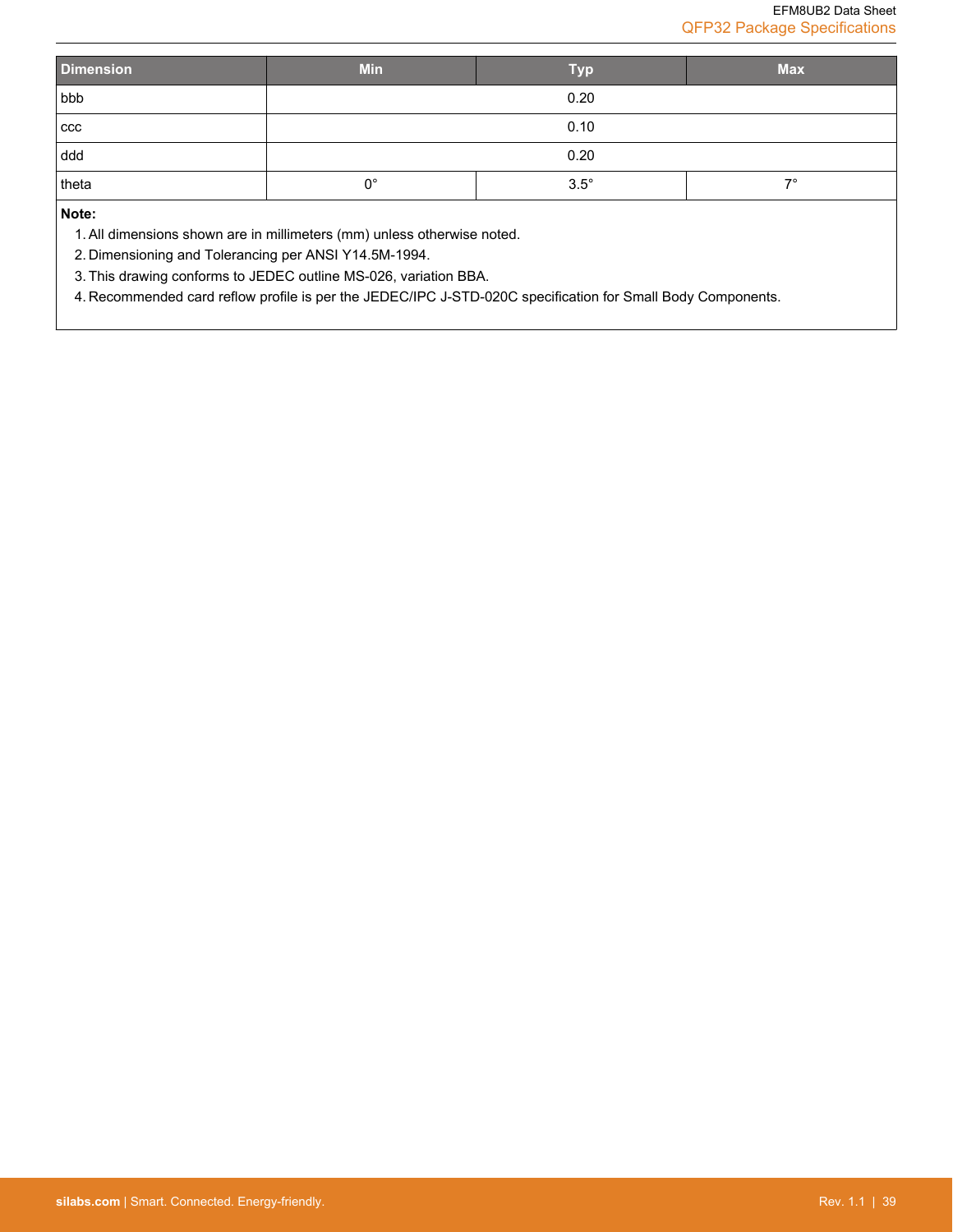#### <span id="page-40-0"></span>**8.2 QFP32 PCB Land Pattern**



**Figure 8.2. QFP32 PCB Land Pattern Drawing**

| <b>Dimension</b> | <b>Min</b> | <b>Max</b> |  |
|------------------|------------|------------|--|
| C <sub>1</sub>   | 8.40       | 8.50       |  |
| C <sub>2</sub>   | 8.40       | 8.50       |  |
| Е                | 0.80 BSC   |            |  |
| X1               | 0.40       | 0.50       |  |
| Y1               | 1.25       | 1.35       |  |

#### **Note:**

1. All dimensions shown are in millimeters (mm) unless otherwise noted.

2. This Land Pattern Design is based on the IPC-7351 guidelines.

3. All metal pads are to be non-solder mask defined (NSMD). Clearance between the solder mask and the metal pad is to be 60 µm minimum, all the way around the pad.

4. A stainless steel, laser-cut and electro-polished stencil with trapezoidal walls should be used to assure good solder paste release.

5. The stencil thickness should be 0.125 mm (5 mils).

6. The ratio of stencil aperture to land pad size should be 1:1 for all perimeter pads.

7. A No-Clean, Type-3 solder paste is recommended.

8. The recommended card reflow profile is per the JEDEC/IPC J-STD-020C specification for Small Body Components.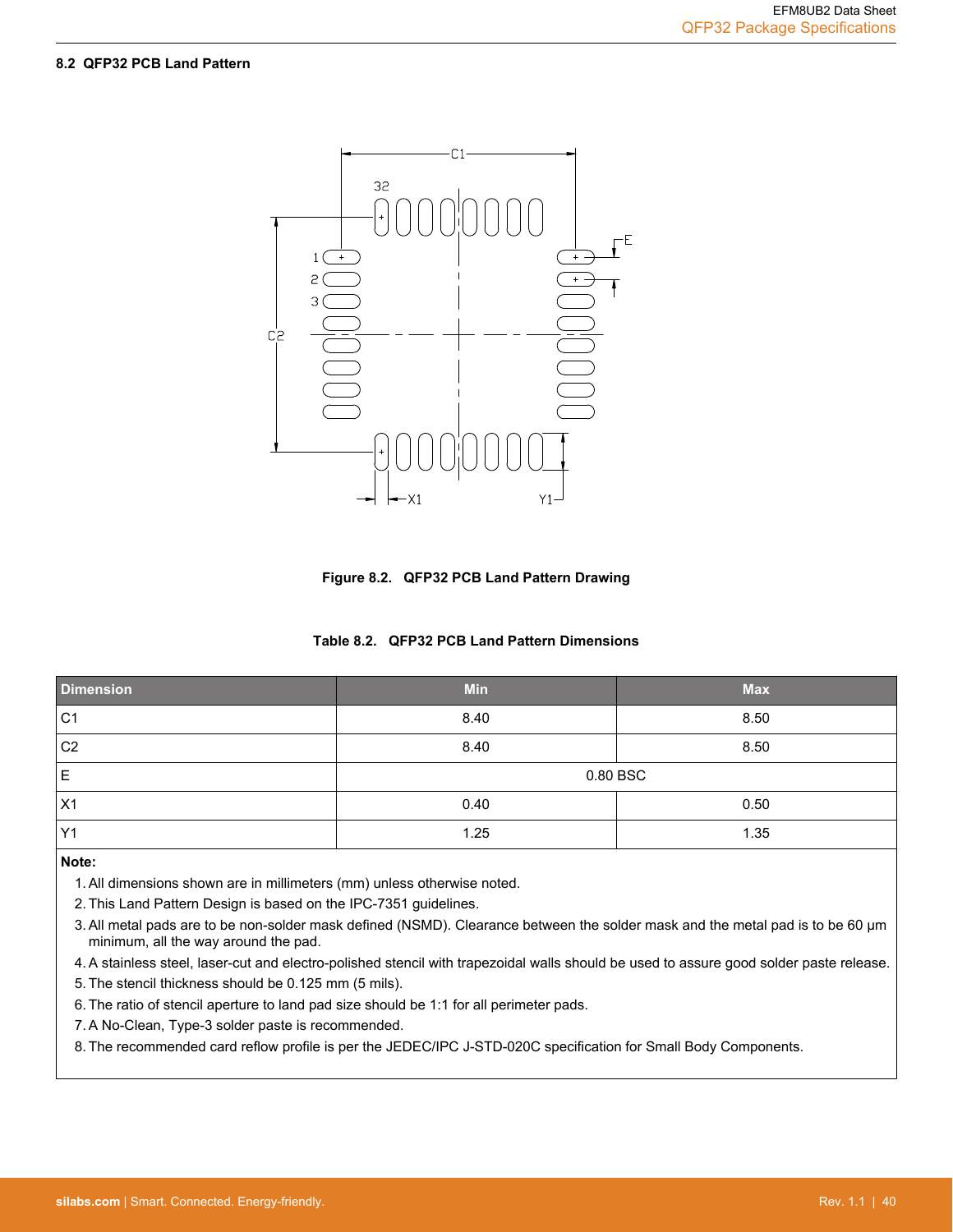#### <span id="page-41-0"></span>**8.3 QFP32 Package Marking**



**Figure 8.3. QFP32 Package Marking**

The package marking consists of:

- PPPPPPPP The part number designation.
- TTTTTT A trace or manufacturing code.
- YY The last 2 digits of the assembly year.
- WW The 2-digit workweek when the device was assembled.
- $\cdot$  # The device revision (A, B, etc.).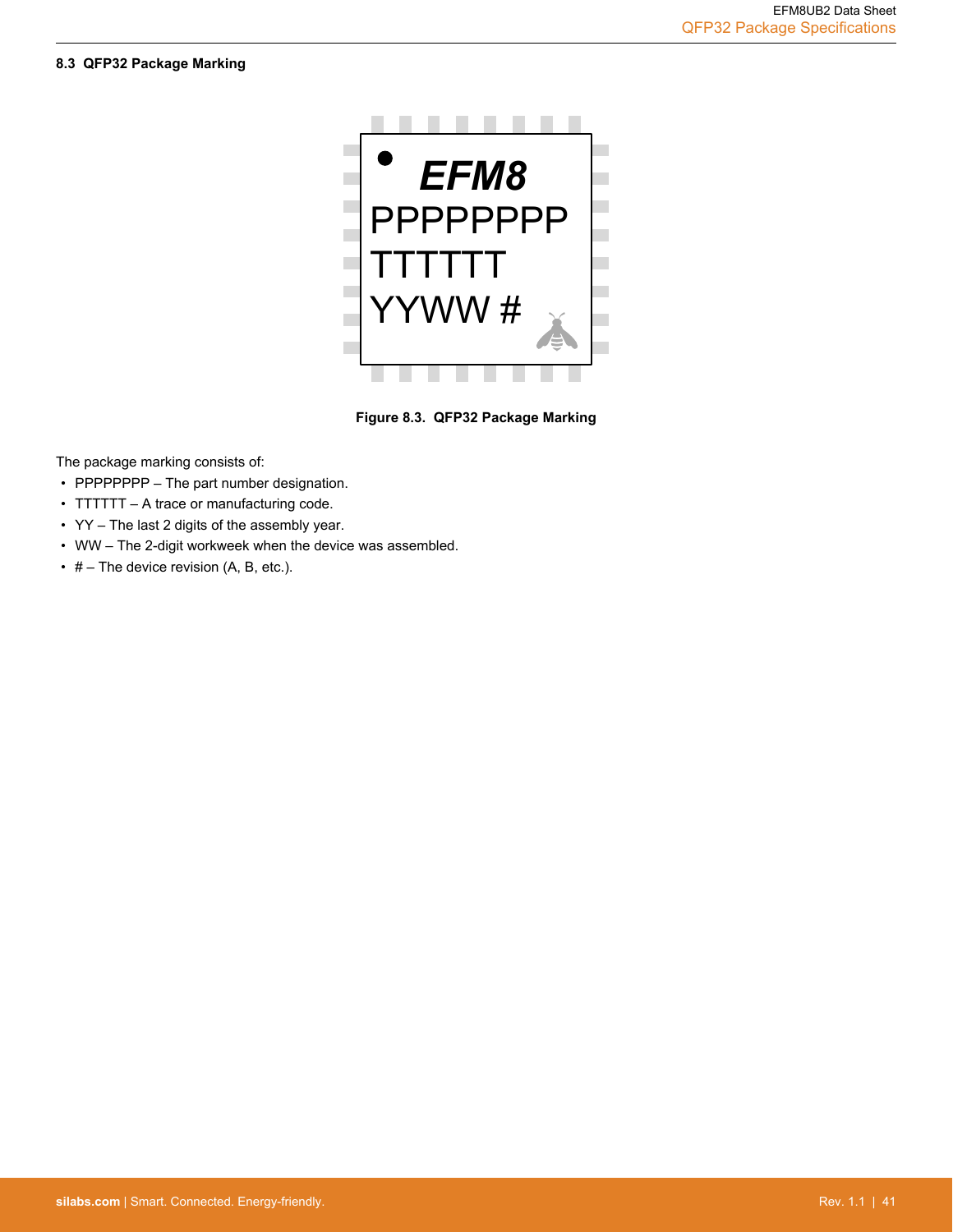# <span id="page-42-0"></span>**9. QFN32 Package Specifications**

# **9.1 QFN32 Package Dimensions**





**Table 9.1. QFN32 Package Dimensions**

| <b>Dimension</b>                  | Min      | <b>Typ</b> | <b>Max</b> |
|-----------------------------------|----------|------------|------------|
| $\vert$ A                         | 0.80     | 0.85       | 0.90       |
| A1                                | 0.00     | 0.02       | 0.05       |
| <sub>b</sub>                      | 0.18     | 0.25       | 0.30       |
| $\mathsf D$                       | 5.00 BSC |            |            |
| D <sub>2</sub>                    | 3.20     | 3.30       | 3.40       |
| $\mathbf{e}% _{t}\left( t\right)$ | 0.50 BSC |            |            |
| $\mathsf E$                       |          | 5.00 BSC   |            |
| E <sub>2</sub>                    | 3.20     | 3.30       | 3.40       |
| L                                 | 0.35     | 0.40       | 0.45       |
| aaa                               |          |            | 0.10       |
| bbb                               |          |            | 0.10       |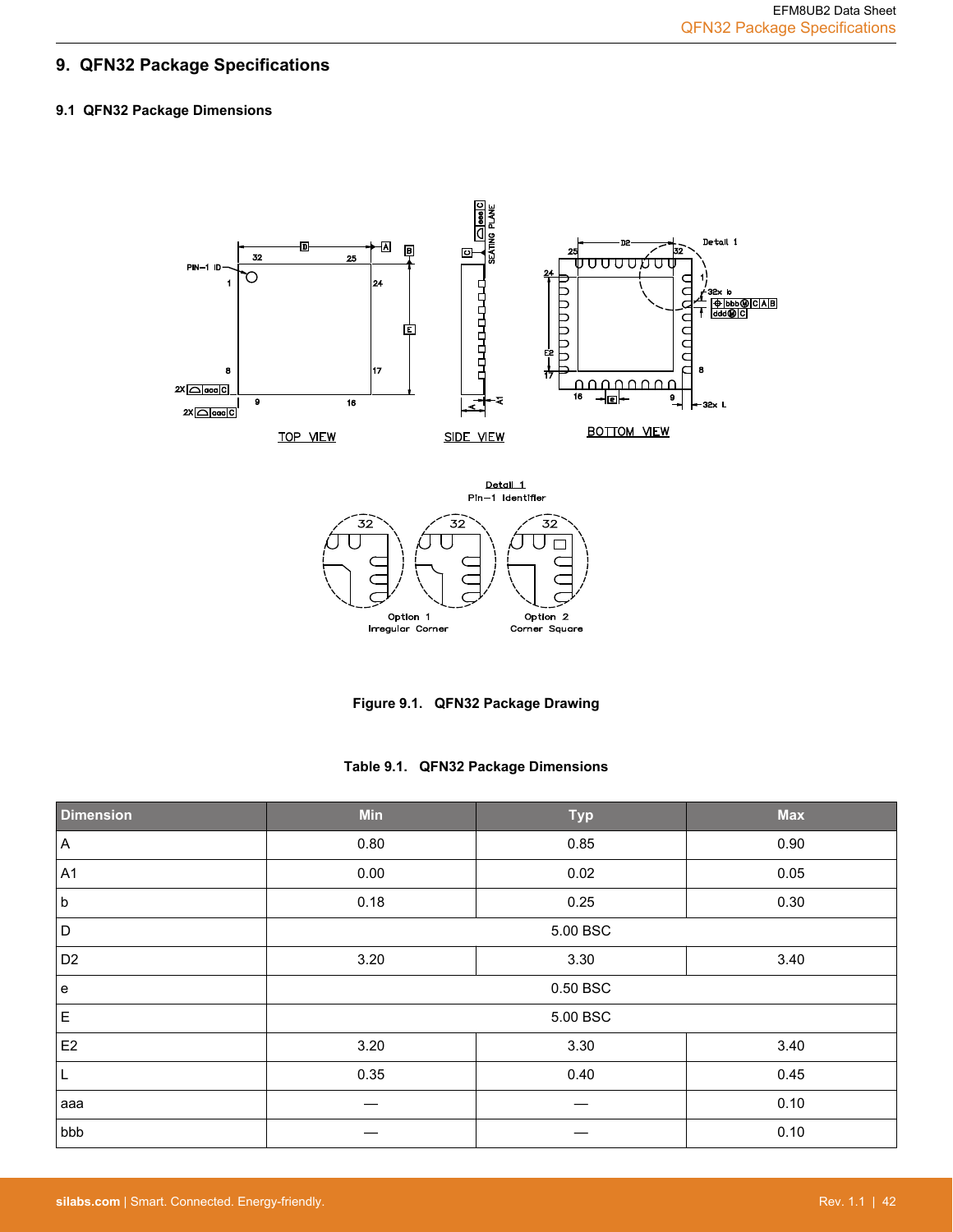| <b>Dimension</b> | <b>Min</b> | Tvn | <b>Max</b> |
|------------------|------------|-----|------------|
| ddd              |            |     | 0.05       |
| l eee            |            |     | 0.08       |

**Note:**

1. All dimensions shown are in millimeters (mm) unless otherwise noted.

2. Dimensioning and Tolerancing per ANSI Y14.5M-1994.

3. This drawing conforms to JEDEC Solid State Outline MO-220, variation VHHD except for custom features D2, E2, and L which are toleranced per supplier designation.

4. Recommended card reflow profile is per the JEDEC/IPC J-STD-020C specification for Small Body Components.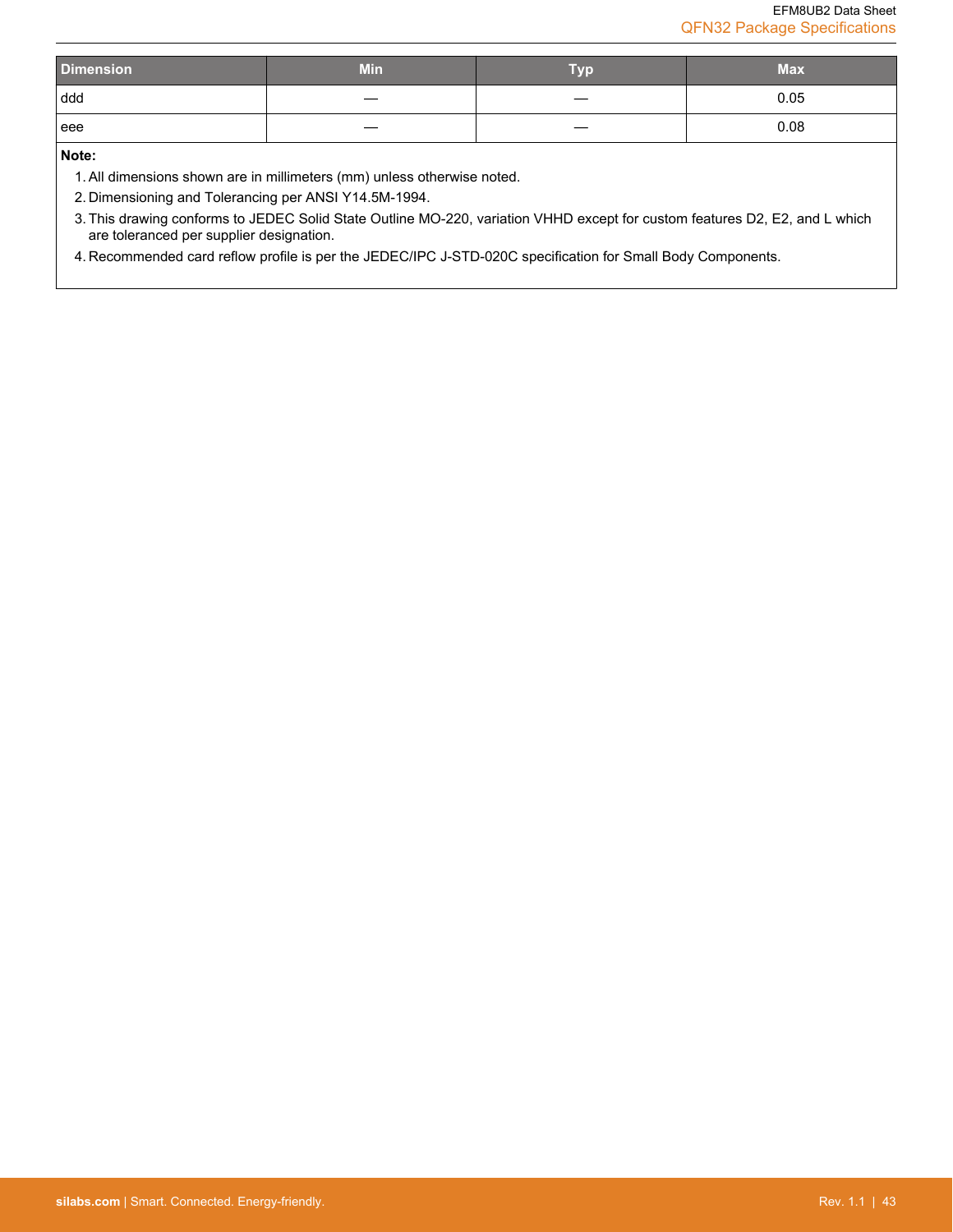#### <span id="page-44-0"></span>**9.2 QFN32 PCB Land Pattern**

![](_page_44_Figure_2.jpeg)

**Figure 9.2. QFN32 PCB Land Pattern Drawing**

|  |  | Table 9.2. QFN32 PCB Land Pattern Dimensions |  |
|--|--|----------------------------------------------|--|
|--|--|----------------------------------------------|--|

| <b>Dimension</b> | <b>Min</b> | <b>Max</b> |
|------------------|------------|------------|
| C <sub>1</sub>   | 4.80       | 4.90       |
| C <sub>2</sub>   | 4.80       | 4.90       |
| $\mathsf E$      |            | 0.50 BSC   |
| X1               | 0.20       | 0.30       |
| X2               | 3.20       | 3.40       |
| Y1               | 0.75       | 0.85       |
| Y2               | 3.20       | 3.40       |

#### **Note:**

- 1. All dimensions shown are in millimeters (mm) unless otherwise noted.
- 2. This Land Pattern Design is based on the IPC-7351 guidelines.
- 3. All metal pads are to be non-solder mask defined (NSMD). Clearance between the solder mask and the metal pad is to be 60 µm minimum, all the way around the pad.
- 4. A stainless steel, laser-cut and electro-polished stencil with trapezoidal walls should be used to assure good solder paste release.
- 5. The stencil thickness should be 0.125 mm (5 mils).
- 6. The ratio of stencil aperture to land pad size should be 1:1 for all perimeter pads.
- 7. A 3 x 3 array of 1.0 mm x 1.0 mm openings on a 1.2 mm pitch should be used for the center pad.
- 8. A No-Clean, Type-3 solder paste is recommended.

9. The recommended card reflow profile is per the JEDEC/IPC J-STD-020C specification for Small Body Components.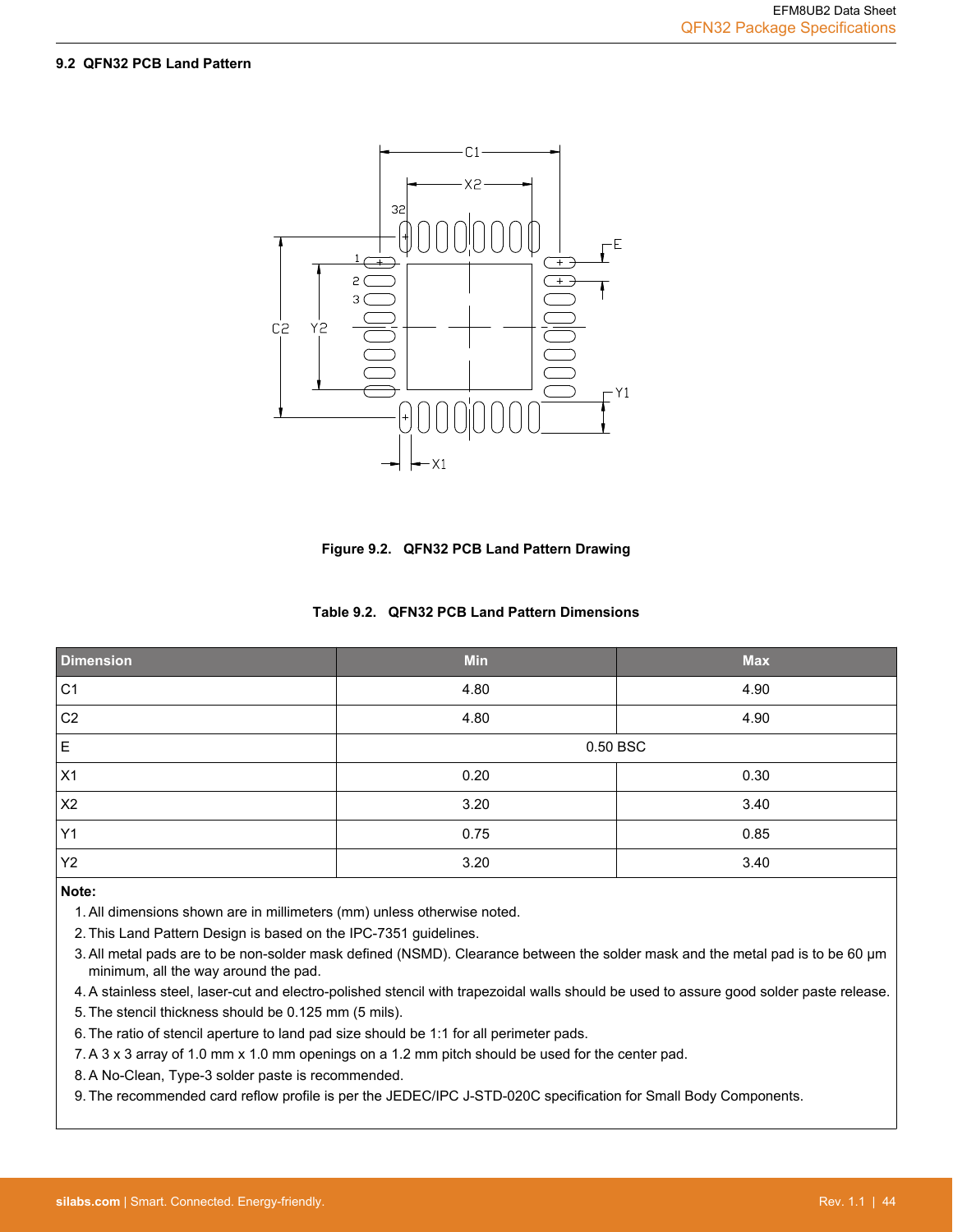<span id="page-45-0"></span>![](_page_45_Picture_2.jpeg)

**Figure 9.3. QFN32 Package Marking**

The package marking consists of:

- PPPPPPPP The part number designation.
- TTTTTT A trace or manufacturing code.
- YY The last 2 digits of the assembly year.
- WW The 2-digit workweek when the device was assembled.
- $\cdot$  # The device revision (A, B, etc.).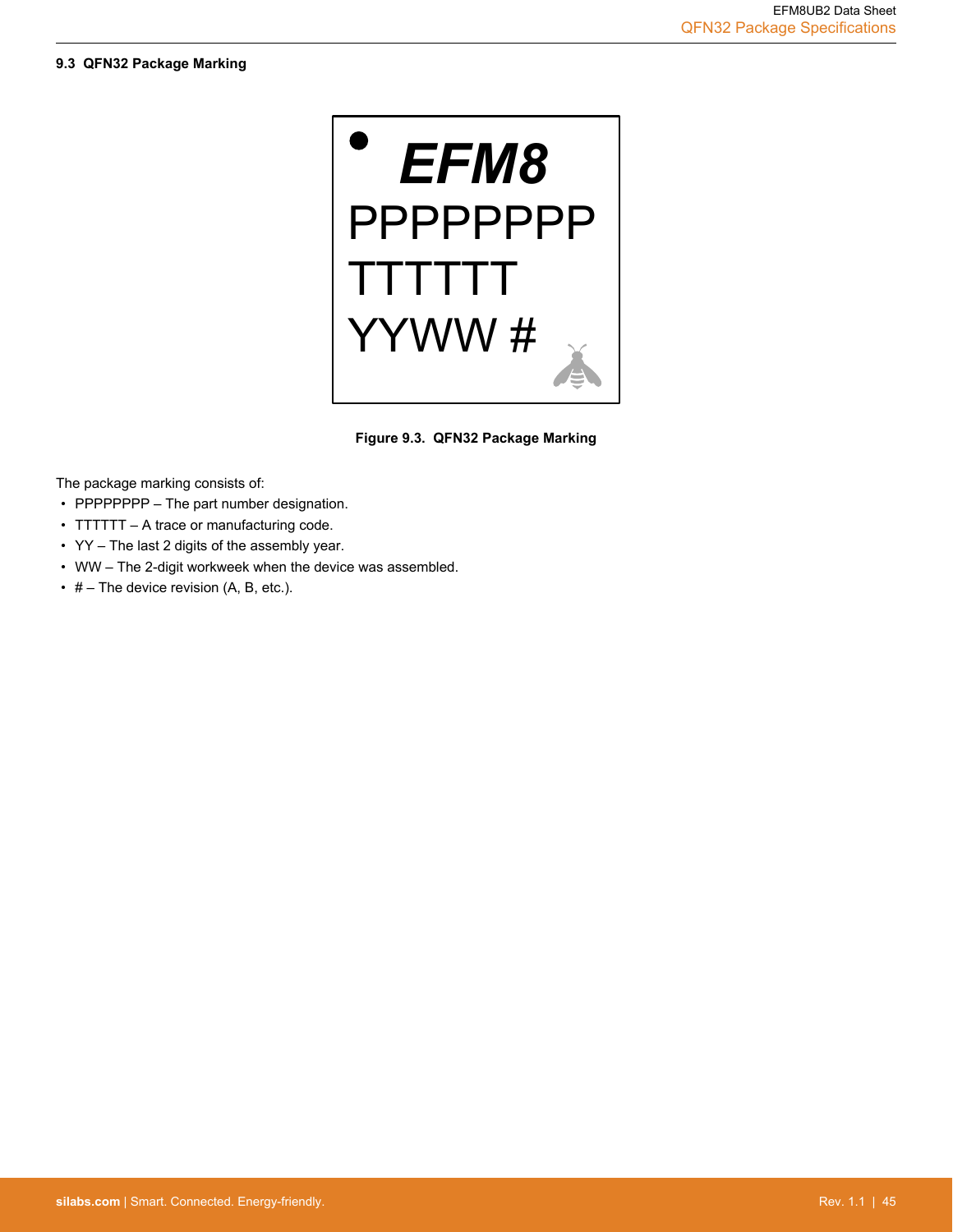# <span id="page-46-0"></span>**Table of Contents**